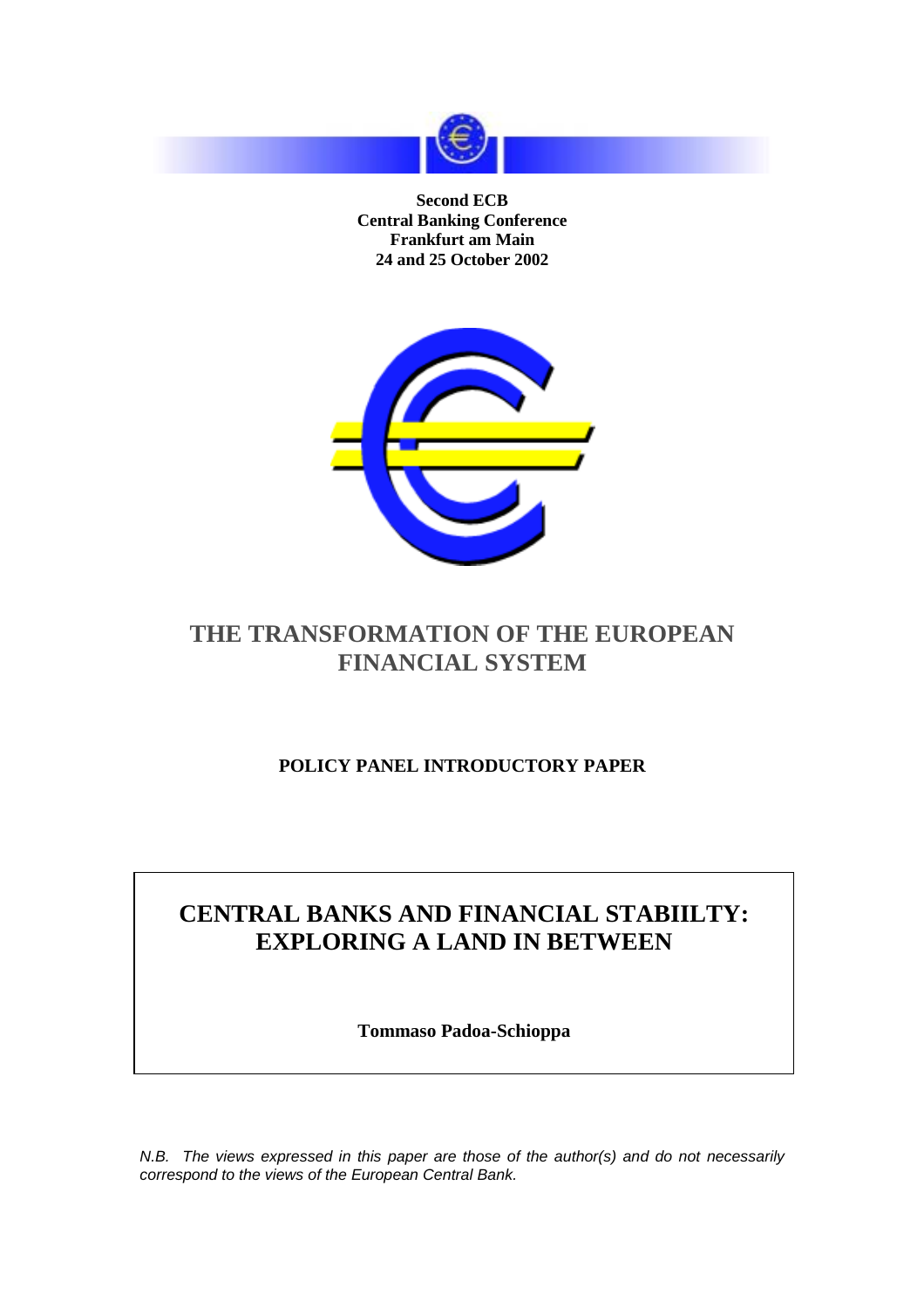**European Central Bank**

\_\_\_\_\_\_\_\_\_\_\_\_\_\_\_\_\_\_\_\_\_\_\_\_\_\_\_\_\_\_\_\_\_\_\_\_\_\_\_\_\_\_\_\_\_\_\_\_\_

# **Central banks and financial stability: exploring a land in between**

#### **Tommaso Padoa-Schioppa,**

Member of the Executive Board of the European Central Bank

Second ECB Central Banking Conference, "The transformation of the European financial system", 24 and 25 October 2002

\_\_\_\_\_\_\_\_\_\_\_\_\_\_\_\_\_\_\_\_\_\_\_\_\_\_\_\_\_\_\_\_\_\_\_\_\_\_\_\_\_\_\_\_\_\_\_\_\_ Frankfurt am Main, 25 October 2002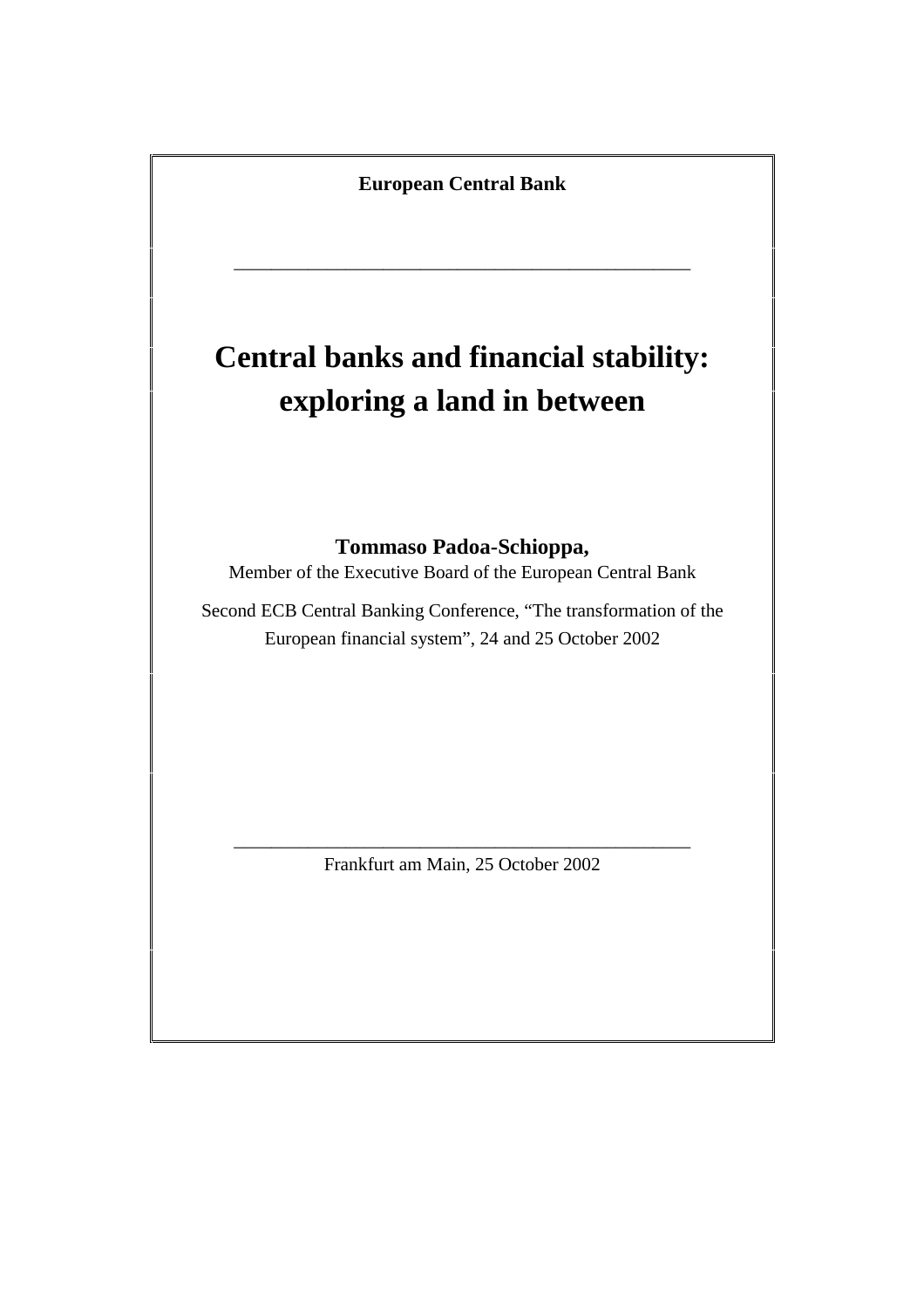## **TABLE OF CONTENTS**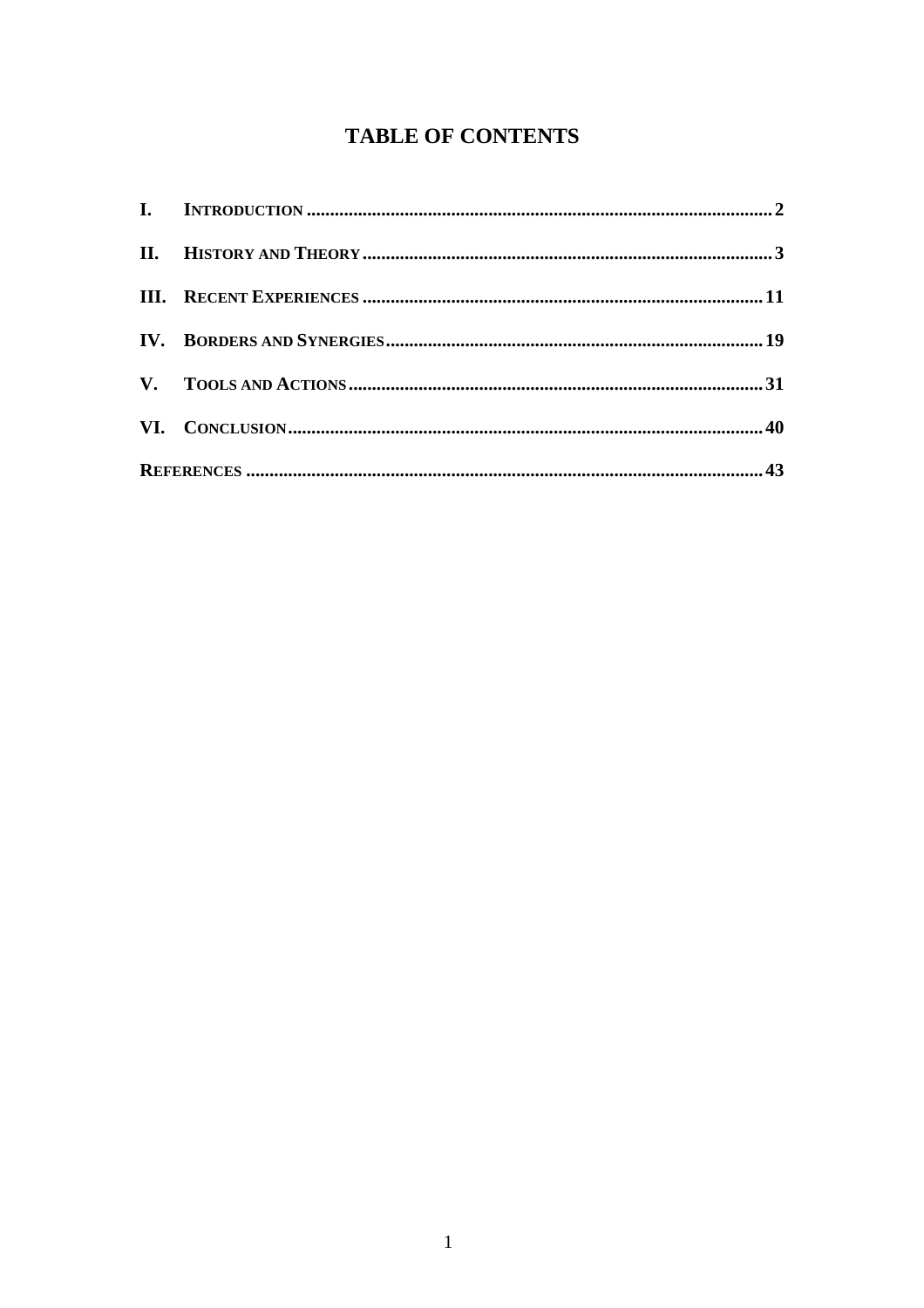#### <span id="page-3-0"></span>**I. INTRODUCTION1**

 $\overline{a}$ 

1. Over the short span (little more than a third of a century) of the author's service as a central banker, the art of central banking and the position of the institutions practising that art have changed profoundly. A third of a century ago, when currencies were still linked to gold, most central banks' monetary policies were aimed at balancing low inflation and high employment, and they were often ready to sacrifice the former to have more of the latter. Most of them were controlled by the Treasury, which was the *de facto* monetary policy-maker. Most central banks were in charge of banking supervision. Banking crises were virtually non-existent, but that the central bank would provide ample liquidity (and even capital) support was an integral part of what was then thought to be the hallmark of the good and wise central banker. Deposit insurance was rare. Moral hazard was a notion confined to the jargon of private insurers.

In that world, it was taken for granted that financial stability was a major concern and responsibility of the central bank. Indeed, monetary policy, the maintaining of financial stability and supervision of banks formed a single composite, the parts of which were sometimes difficult to disentangle. That world was perhaps not fundamentally different from what central banking had been one or one and a half centuries earlier, i.e. from the time in which central banks had emerged as a fundamental institution of a modern economy based on division of labour and exchange.

Much bigger are perhaps the changes that have intervened subsequently. Currencies were not anymore anchored to gold and their management was left entirely in human hands. Central banks were made independent and assigned the overriding mission of preserving price stability. Economic theory re-established the long-term neutrality of money on a firm basis. More recently, the task of supervising banks was taken away from the central bank in such countries as Denmark, Sweden, the United Kingdom and South Korea.

This development has unbundled the old composite to the point that one may wonder whether financial stability still ranks among the statutory tasks of a contemporary central bank. Indeed, both in academia and in the world of public servants, there are numerous supporters of the view that the central banks should simply not regard financial stability as a good for which it takes any responsibility.

Yet, you need only read the financial chronicles of 2002 to find surprises. The Bank of Japan recently decided to purchase corporate equities held by Japanese banks in order to reduce the market risk within the banking system and to support financial stability. In the United States, as stock prices fell precipitously from the heights reached in 2000, a debate has developed on what the Fed did, or did not do, or should

<sup>1</sup> The author gratefully acknowledges the assistance and support from Reint Gropp and Jukka Vesala in the preparation of this paper. Valuable input particularly in reading through literature and collecting evidence was also provided by Ivan Alves, Inês Cabral, Carsten Detken, Cornelia Holthausen, Cyril Monnet and Simone Manganelli. The paper has greatly benefited from extensive discussions with Vítor Gaspar, Mauro Grande, Philipp Hartmann and Pierre Petit.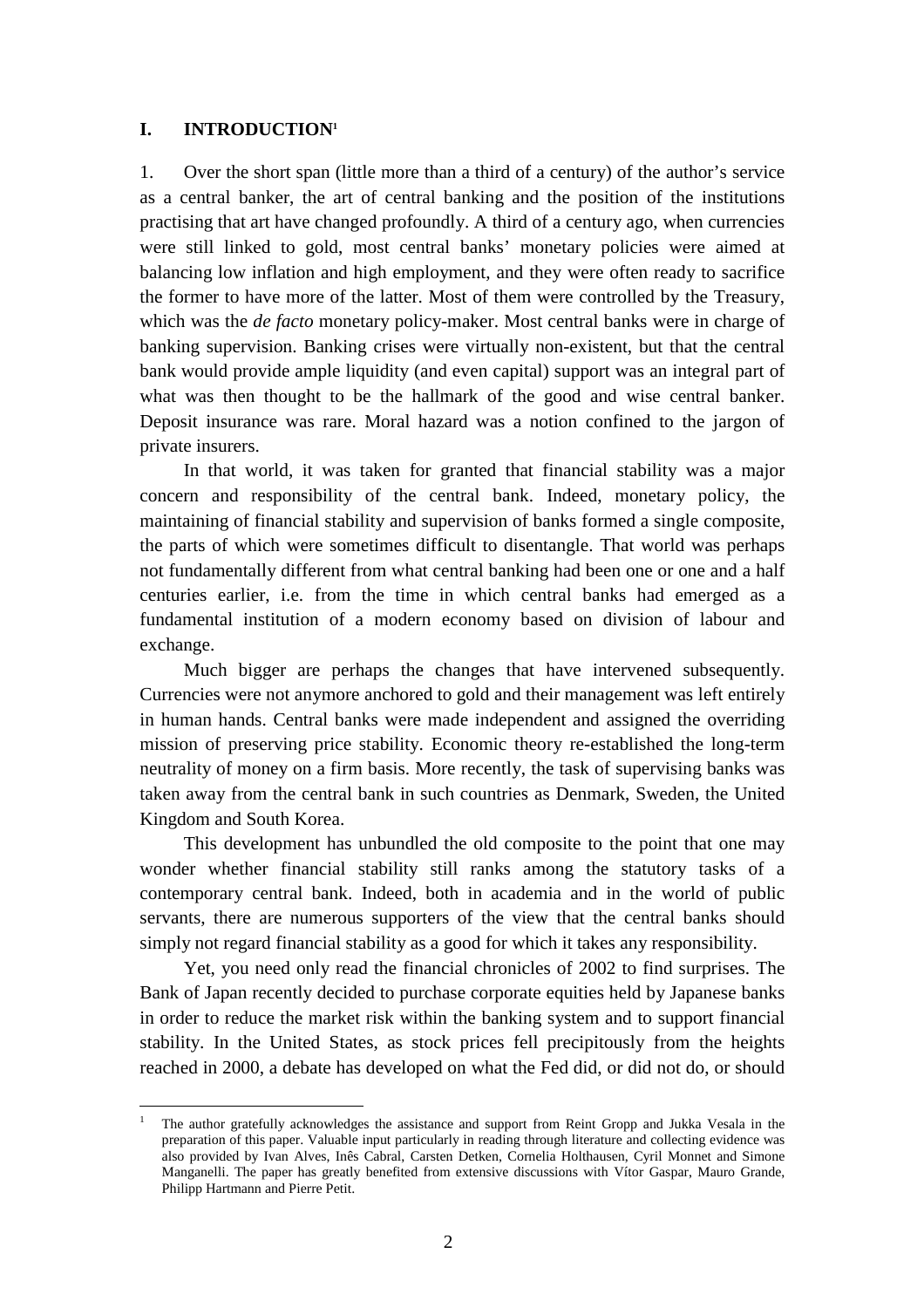<span id="page-4-0"></span>have done, to prevent or burst an alleged bubble. In the European Union, a wide debate on how to best organise financial supervision, and on what role central banks should have in it, has occupied officials, academics and the media for years and it is not finished yet.

2. On these grounds, the precise definition of the role of central banks in financial stability is worth exploring further. Indeed, in order to focus on this question, this paper considers the role of a central bank that does not have direct responsibility for prudential supervision. The separation of supervision from central banking is a feature of the Eurosystem<sup>2</sup> – the central bank system of the euro area – and of several other national central banks. The issue of whether or not banking supervision should be inside or outside the central bank and of what is the most suitable supervisory structure at the national level is not addressed in this paper.<sup>3</sup>

Today, the role of central banks in the pursuit of financial stability needs to be viewed in relation to monetary policy and prudential supervision. The difficulty in accurately defining this role in this "land in between" monetary policy and supervision results from the lack of a clearly established analytical and operational framework for financial stability. This paper does not attempt to be prescriptive or to make strong policy recommendations. Rather, its intention is to provide a road map for further debate on these issues.

3. The paper is organised as follows. Section II is devoted to the question of why central banks are involved in financial stability and takes a look at the relevant historical and theoretical underpinnings of this. Section III discusses the recent transformation of the financial system and its implications for the nature of future financial crises, illustrating the point with some recent examples of financial instability. Section IV attempts to clarify the position and tools of the financial stability function of central banks in relation to monetary policy and prudential supervision. Section V discusses the tools available to non-supervisory central banks to foster financial stability in the specific context of the Eurosystem. Section VI concludes the paper.

#### **II. HISTORY AND THEORY**

 $\overline{a}$ 

4. The involvement of central banks in financial stability began when they undertook the issuance of money as paper currency (i.e. banknotes), which replaced previous metallic currencies. It further developed when bank deposits grew into a substantial share of the money stock. In Europe, the model of a public central bank

<sup>2</sup> The Eurosystem consists of the European Central Bank (ECB) and the national central banks of the countries that have adopted the single currency.

See Padoa-Schioppa (2002a), and Goodhart and Shoenmaker (1995) for a discussion of these issues.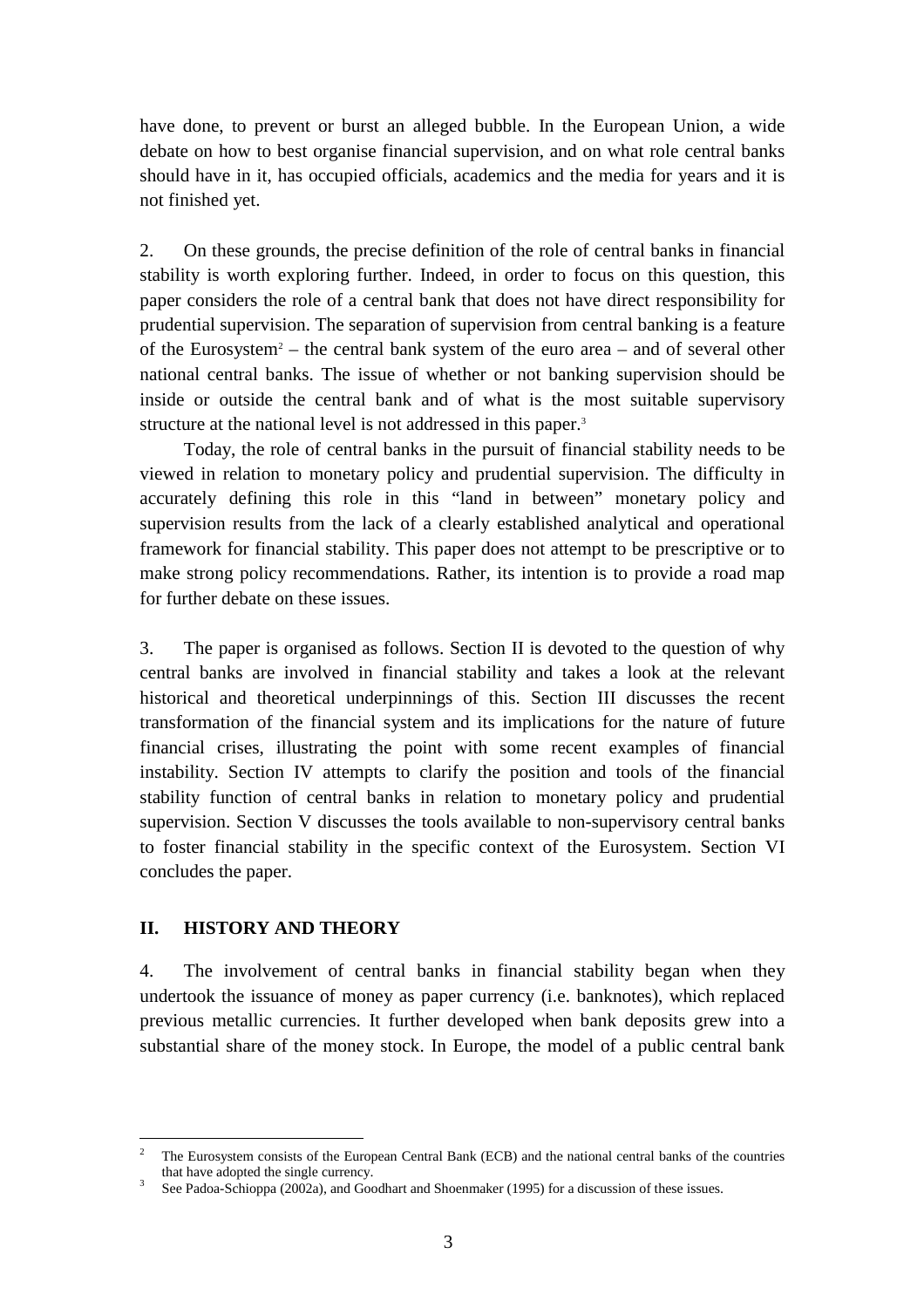acting as the sole issuer of legal tender was adopted in the nineteenth century.<sup>4</sup> In the United States it took longer, as the process only reached this conclusion in 1913 with the foundation of the Federal Reserve System. Hence, around the first quarter of the twentieth century the total money supply had become a mixture of largely fungible central bank money and commercial bank money, the former risk-free and the latter potentially risky.

The establishment of a public monopoly for the issuance of legal tender (terms such as "final", "outside", or "high-powered" money were used as the jargon became more varied over time) was essentially related to stability and efficiency needs. The US experience with a system of competing private monies, where hundreds of different banknotes issued by commercial banks circulated throughout the nineteenth century, was particularly instructive in this respect. The notes had different values depending on the creditworthiness of the issuer and, consequently, there were publicly quoted "exchange rates" between them.

The stability issue arose because the issuers of banknotes were profitmaximising commercial banks, who had incentives to print more notes than they could back with holdings of gold or silver, or with deposits of government bonds. This led to "wildcat" banks that heavily engaged in over-issuance.<sup>5</sup> The public's confidence was frequently abused and widespread crises periodically rocked the financial system.

The efficiency issue was due to prohibitive transaction and information costs entailed by the coexistence of many different private monies. There was no single currency that could be used everywhere. Moreover, and perhaps more importantly, the price mechanism was severely impaired, as private agents of different creditworthiness issued competing monies of equal nominal but different real value, resulting in several price-quotations for the same goods. Such a system of multiple prices was very costly and complex for vendors to manage and for consumers to compare.<sup>6</sup>

The subsequent establishment of the Federal Reserve System was also a response to concerns about the anti-competitive nature of private-sector clearing house arrangements that had existed before.7 Such arrangements were private-sector solutions to some of the shortcomings of the private issuance of banknotes and have been regarded as substitutes for public intervention as they also established *de facto* prudential requirements on participating banks. However, they also tended to support an oligopolistic banking system, reducing competition and restricting entry.<sup>8</sup>

<sup>4</sup> In some countries the function was assigned to a commercial bank (e.g. in the United Kingdom), which was no longer permitted to compete with other banks in exchange for this privilege. In others, it was assigned to originally a private bank (e.g. in Sweden and Denmark) or to a new institution (e.g. in Belgium, France, Germany, Switzerland and Italy). See Capie et. al. (1994), and Goodhart (1991).

 $5$  See e.g. Gorton (1999).

<sup>&</sup>lt;sup>6</sup> See Padoa-Schioppa (1994).

See e.g. Gorton (1999), Rolnick et. al. (1998), and Calomiris and Kahn (1996).

<sup>&</sup>lt;sup>8</sup> See e.g. Hirch (1977), and Rolnick et. al. (1998).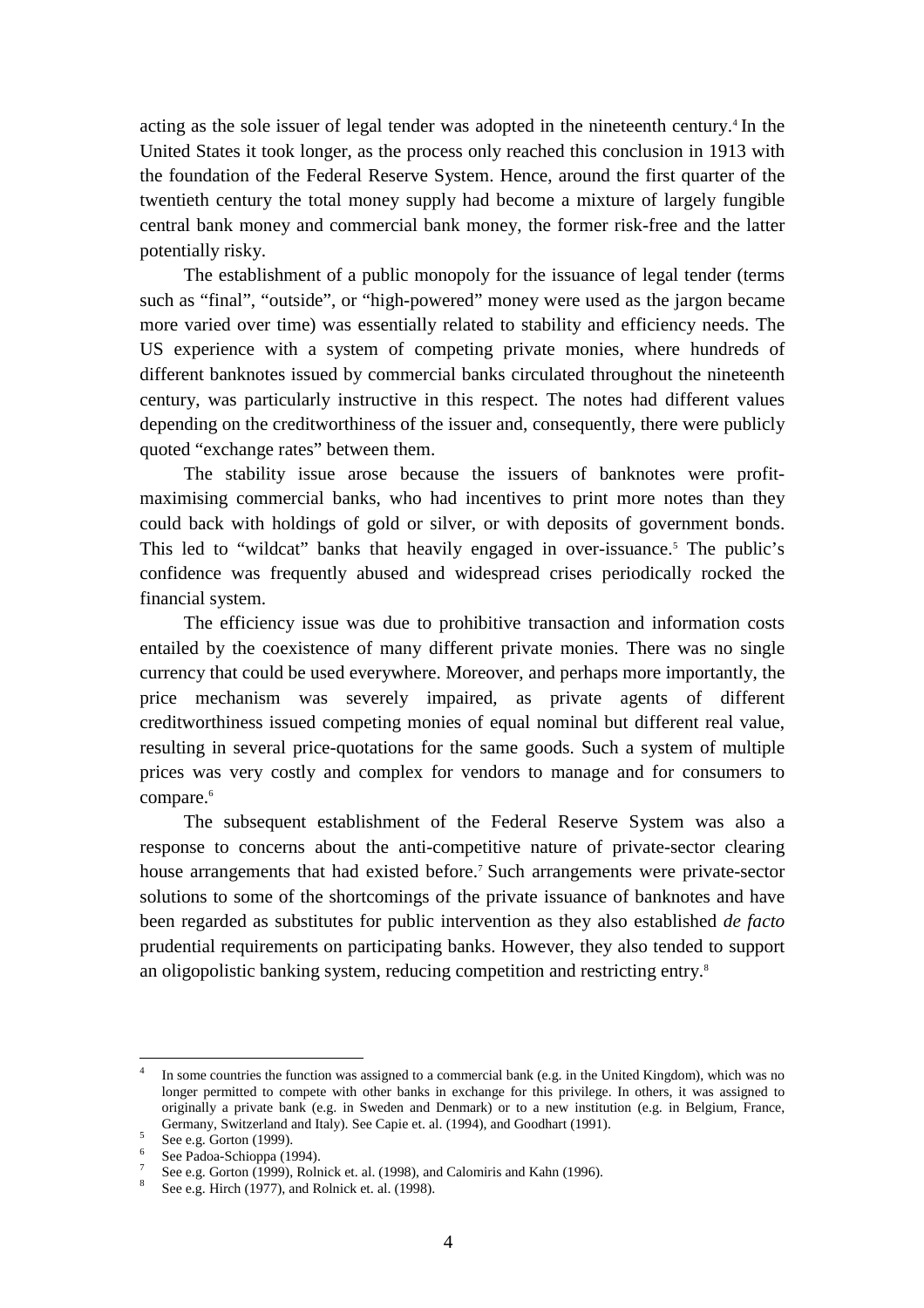5. The view has been put forward recently that efficiency may no longer be a fundamental rationale for a public central bank, since technological developments have lowered the transaction and information costs related to private monies as compared with publicly issued legal tender. For instance, King (1999) argued that owing to developments in computing power and electronic transfers of wealth "*there is no reason* [in a world of competing private payment instruments] *… why final settlement could not be carried out by the private sector without the need for clearing through the central bank*". What I find unconvincing in this argument is its disregard for an, in my view, essential feature of a single currency (and hence of a single ultimate issuer and of a public central bank). This is the superior efficiency of a single unit of account and medium of exchange.

Greater stability – ultimately based on the need to establish "public" confidence in a currency that has no intrinsic value – remains a forceful argument in favour of the central bank solution. The many episodes of financial instability in the free banking era, even in the presence of private clearing house arrangements, have shown the limits of private sector solutions in coping with major liquidity needs in times of stress.<sup>9</sup> Effective liquidity support measures do not seem to be feasible without ultimate access to central bank liquidity. In particular, central bank money has proven to be the most valuable settlement medium in times of crisis, when confidence in the ability of commercial banks to meet their liabilities has faded away.

A radical criticism to the single currency/single central bank approach was advanced by Hayek (1976), who advocated a return to unregulated banking with competing private issuers of banknotes. Hayek argued that, as some historical experiences had shown, central banks did not maintain a stable value of their currencies. The tendency of public central banks to over-issue currency, historically in part motivated by the need to finance government deficits, has in recent years been addressed by increasing the independence of the central bank from treasuries, as well as improving central bank accountability for their performance by setting explicit inflation targets. In addition, Hayek's solution suffers from the same problem related to the lack of a single medium of exchange discussed above. Moreover, as Klein (1974) argued, some inherently liquid and solvent entity would have to guarantee convertibility into some other liquid asset when information about the solvency of the issuing private bank is costly to obtain.10 A central bank is just such an entity.

6. The combination of the central bank monopoly on issuing "final" money and the participation of commercial banks in the money-creation process resulted in the involvement of central banks in financial stability. This had two main reasons.

First, central banks became the bankers' bank. Central banks facilitated the settlement of interbank payments through rediscounting of commercial bank assets and the collection of reserves (in the form of deposits). Central banks were the

<sup>9</sup>  $\frac{9}{10}$  See e.g. Calomiris and Kahn (1996), and Rolnick et. al. (1998).

Recent analysis has confirmed that the core presumption needed to support free banking is perfect and costless information. See Cavalcanti and Wallace (1999), and Williamson (1999).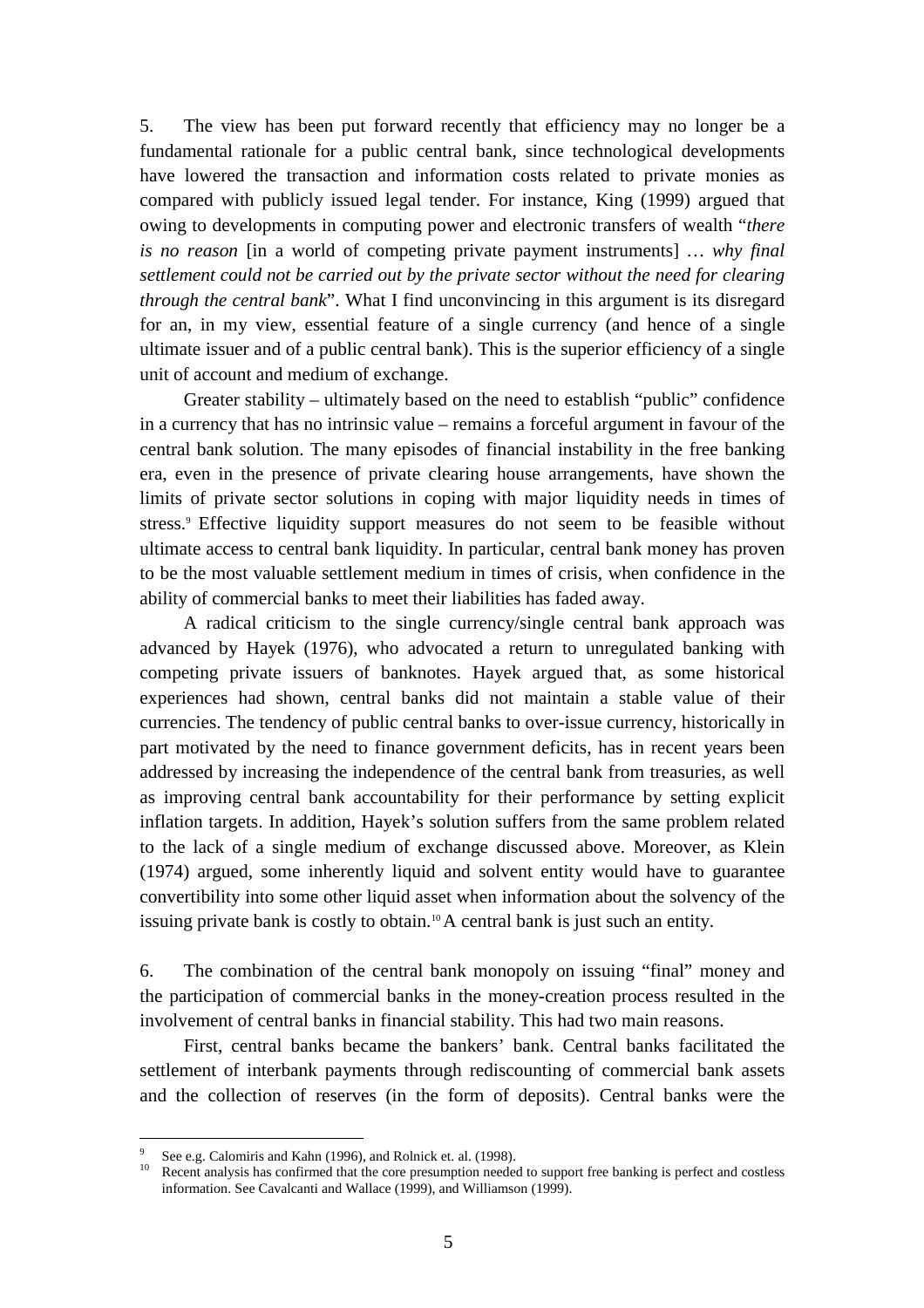bankers' banks also in the sense that, to avoid conflicts of interest, they gradually ceased serving non-banks. This configuration emerged spontaneously in Europe, while for the Federal Reserve it was instituted by law, which required it to take up the functions of providing liquidity (discount window) and payment settlement services to commercial banks. On the grounds of prudent management of their banking activities, central banks needed to evaluate the soundness of their counterparties, the commercial banks.

Second, as commercial bank money progressively developed into a large share of the total money stock, the value of money again became dependent on the creditworthiness of commercial banks. In this environment, the concern of central banks for the orderly functioning and stability of the banking system arose from the need to maintain the public goods of a stable means of payment, a unit of account and a store of value which they were asked to provide. This included lending-of-last-resort when commercial banks suffered liquidity strains. By the end of the nineteenth century, most European central banks had acted as lenders-of-last-resort, for example the Banque de France in 1882 following the collapse of Union Generale.11 After the establishment of the Federal Reserve, the frequency of banking panics substantially decreased, in part due to the provision of occasional liquidity assistance by the new institution<sup>12</sup>

7. The role of central banks in financial stability was thus part of their genetic code. It was – and, I would be inclined to say, still is – an integral part or an inseparable component of the central bank as a bank, of its monopoly on ultimate liquidity, of its role as the bankers' bank, and of commercial banks as creators of money themselves.

In Europe, central banks were not formally mandated by their charter to conduct prudential supervision.13 These activities were just an aspect of their role in financial stability and evolved naturally during the nineteenth and early twentieth centuries until they were explicitly recognised in law.14 In contrast, the Federal Reserve System had from the outset a formal mandate to establish effective banking supervision.

The way central banks developed a concern for the banking sector as a "system" is worthy of some further comment. Indeed, why do we speak about a banking "system" but do not refer to the steel or chemical industries, or even the insurance and securities industries, as "systems"? First, banks are interconnected through the payment system, whose essential feature is currency-specificity. It refers to the circulation of one and the same money, which is completely fungible throughout the system. Fungibility is an essential feature for the acceptance of a currency and one of the key public goods to be preserved in a monetary system. At the same time, the

<sup>&</sup>lt;sup>11</sup> See Capie et. al. (1994), and Goodhart (1991).<br><sup>12</sup> See Miron (1986).

<sup>&</sup>lt;sup>12</sup> See Miron (1986).<br><sup>13</sup> To clarify, the term supervision is used here to cover both rule-making (regulation) and rule implementation and enforcement (supervision narrowly defined). The former consists in establishing the rules which financial institutions are required to follow, while the latter is concerned with enforcing compliance with the regulations and examining the risk exposures and management of institutions.<br><sup>14</sup> See Revell (1975), and Goodhart (1991).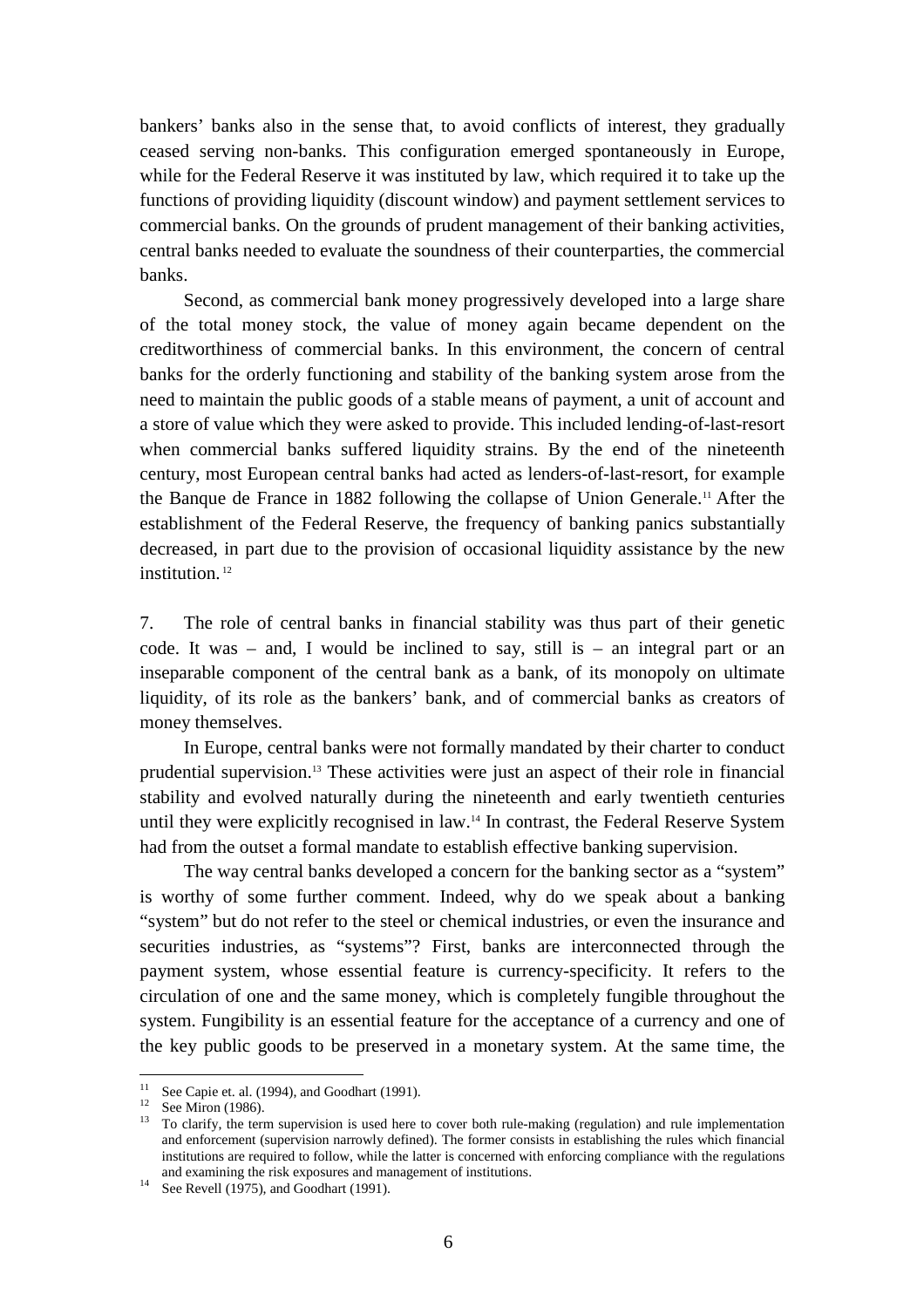common payment system links participants in a network that provides a channel for the propagation of risks. Second, banks collectively have the function of channelling liquidity to the rest of the financial sector and into the economy as a whole. In doing so they are entirely dependent on access to central bank liquidity. Third, confidence in the currency and in the central bank influences all participants in a single currency area. The financial market may remain segmented to some extent, but if liquidity needs emerge in a specific segment of the financial services industry, it is always the central bank that bears ultimate responsibility. Hence, all the answers to why the banking system is a "system" have to do with the singleness of the currency and the central bank. This also shows that – with or without formal supervisory functions – the central bank is a key part of the financial system and responsible for its smooth functioning.

8. Banking regulation was considerably tightened after the banking crises suffered in the United States and Europe in the early 1930s to include strict constraints on the composition of banks' assets and liabilities, the rationing of licenses, limits on maturity transformation, separation of commercial and investment banking, and geographical segmentation of activities. Such restrictions were later relaxed throughout the world in the vast process of liberalisation and deregulation that started in the 1970s and progressed thereafter. Administrative restrictions were increasingly replaced by less intrusive, indirect prudential standards, such as capital requirements.

Deposit insurance schemes became a key component of the arrangements put in place to foster financial stability. In the United States deposit insurance was instituted after the Great Depression, while in Europe such systems were mostly established in the 1980s or later.15 This additional safety net to central banks' lending-of-last-resort was created to support banking sector stability (by removing incentives for depositors to join a bank run), but there was also a social concern to protect "unsophisticated" or "small" depositors.

9. In the last quarter of the last century not only did supervisory tools and practices evolve towards a more market-friendly approach, but the involvement of the central banks in financial stability was also confronted with a number of intellectual and institutional developments that challenged the paradigm shaped by the experiences of the nineteenth century and the first half of the twentieth century. Three issues deserve to be mentioned in this context.

The first issue arose from the heightened academic debate on whether banks are special or, in other words, whether any public intervention in the banking sector is justified on theoretical grounds. This justification has been found to lie in the inherent instability of the banking industry and the consequent threat to the stability of the financial system. The origin of this threat lies in the very nature of banks, and is well understood: the transformation of short-term liabilities into illiquid long-term credits.

<sup>15</sup> In some countries this occurred in conjunction with the implementation of Directive 94/19/EC, which requires the existence of a deposit insurance scheme and harmonises the minimum level of protection (at EUR 20 000).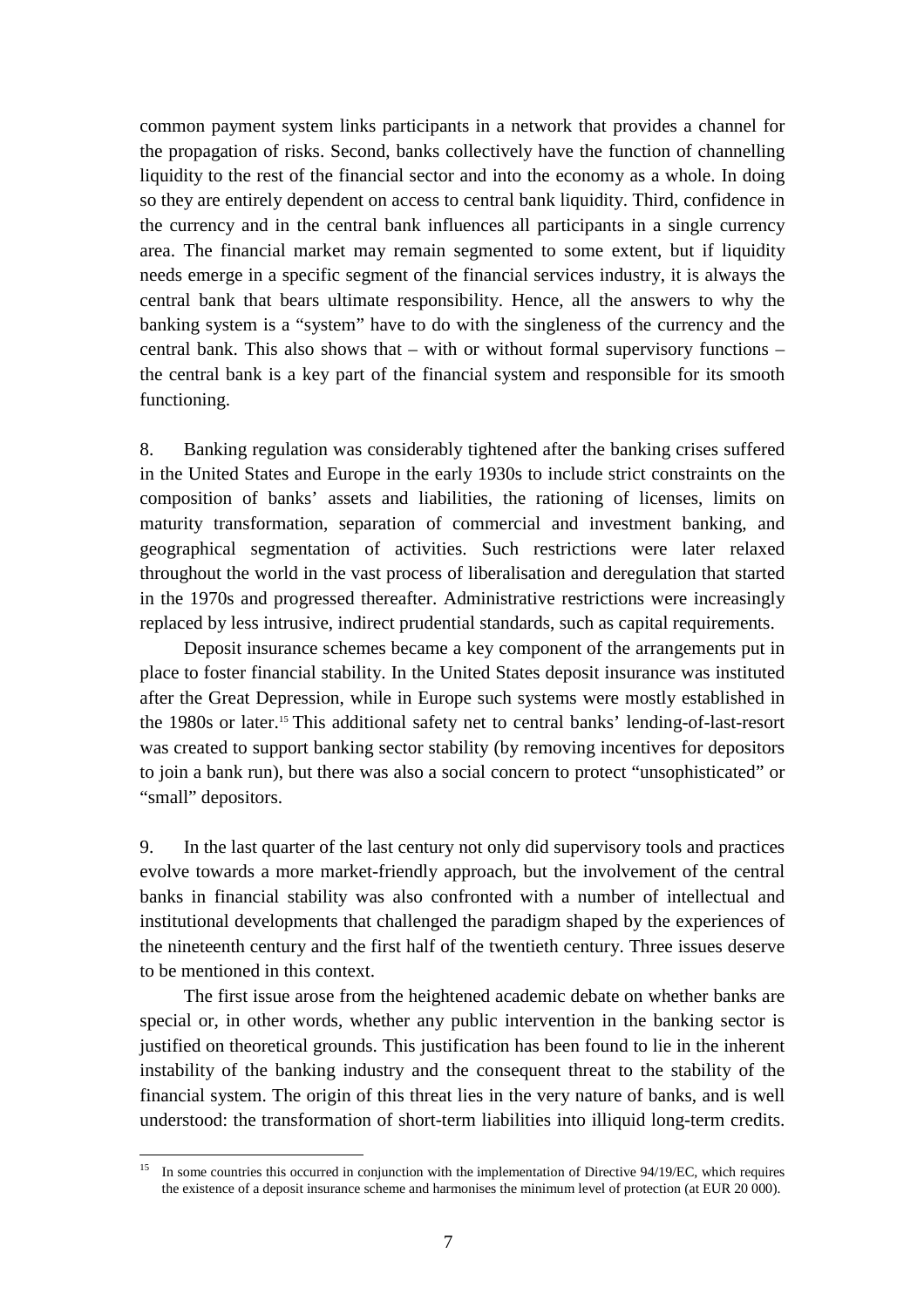As originally shown by Diamond and Dybvig (1983), banks provide liquidity insurance to depositors, but the maturity mismatch between deposits and loans makes them vulnerable to runs.<sup>16</sup>

It is important to stress that single bank failures are not necessarily bad. Occasional failures and exits from the industry are, and should be, part of a healthy market mechanism, even in the banking sector.<sup>17</sup> This is increasingly recognised by the supervisory community (e.g. in the Basel Committee's Core Principles on Banking Supervision). However, if bank failures are a result of a purely speculative behaviour by depositors, or they develop into a panic via contagion, affecting several financial institutions simultaneously, they may endanger the essential functions of the banking system, i.e. the provision of liquidity and payment services. There is ample evidence that contagion is a relevant factor and that it has been an important component in the development of financial crises (see Section III).18

A second issue arose from the increased concern over the moral hazard consequences of the public safety net (i.e. deposit insurance and lending-of-last-resort by central banks). "Moral hazard" was originally an insurance term, referring to a tendency of the insured to reduce the care they take to avoid insured losses.19 In banking, the term refers to tendency to take on extra risk (increase leverage or invest in riskier assets) at the expense of the public safety net.

Obviously, completely eliminating moral hazard is not possible in the presence of a safety net. Those who argue against the safety net tend to emphasise its high cost due to moral hazard relative to its benefits. Moral hazard can be limited, however, through specific design features. Deposit insurance should be limited, leaving some creditors uninsured, permitting those creditors to exercise discipline on risk taking by bank managers.<sup>20</sup> In addition, other design features, such as risk-based premia and coinsurance might reduce moral hazard. As regards lending-of-last-resort, central banks have maintained and even strengthened a cautious stance towards it by adopting the policy of case-by-case discretion. They decline to specify in advance which financial institutions would be granted emergency liquidity and under which conditions. This is what Gerry Corrigan has dubbed as "constructive ambiguity". Finally, it is of central importance that deposit insurance and lending-of-last-resort be complemented by effective prudential supervision. In fact, historically, the element of insurance brought about by the lending-of-last-resort function was the major reason for developing the supervisory function in the nineteenth century.

<sup>&</sup>lt;sup>16</sup> Diamond and Dybvig showed that standard deposit contracts in combination with investment in illiquid assets always create the possibility of bank runs, even if the bank in question is solvent (a "speculative bank run"

<sup>&</sup>lt;sup>17</sup> In the literature this is referred to as "information induced" bank runs. See Postlewaite and Vives (1987), Chari and Jagannathan (1988). Saunders and Wilson (1996) argue that most US bank runs have been of this type.<br><sup>18</sup> See, for example, Freixas and Parigi (1996) and Allen and Gale (2000a). Humphrey (1986), using data from

the private US clearing house CHIPS, found that roughly a third of participants would default after the failure of one major participant. Less dramatic results were found by Angelini et. al. (1996) for an Italian netting

system. 19 The pioneering work on moral hazard was carried out by Ross (1973). The first formal paper on this problem was by Mirlees (1974).<br><sup>20</sup> See Gropp and Vesala (2001).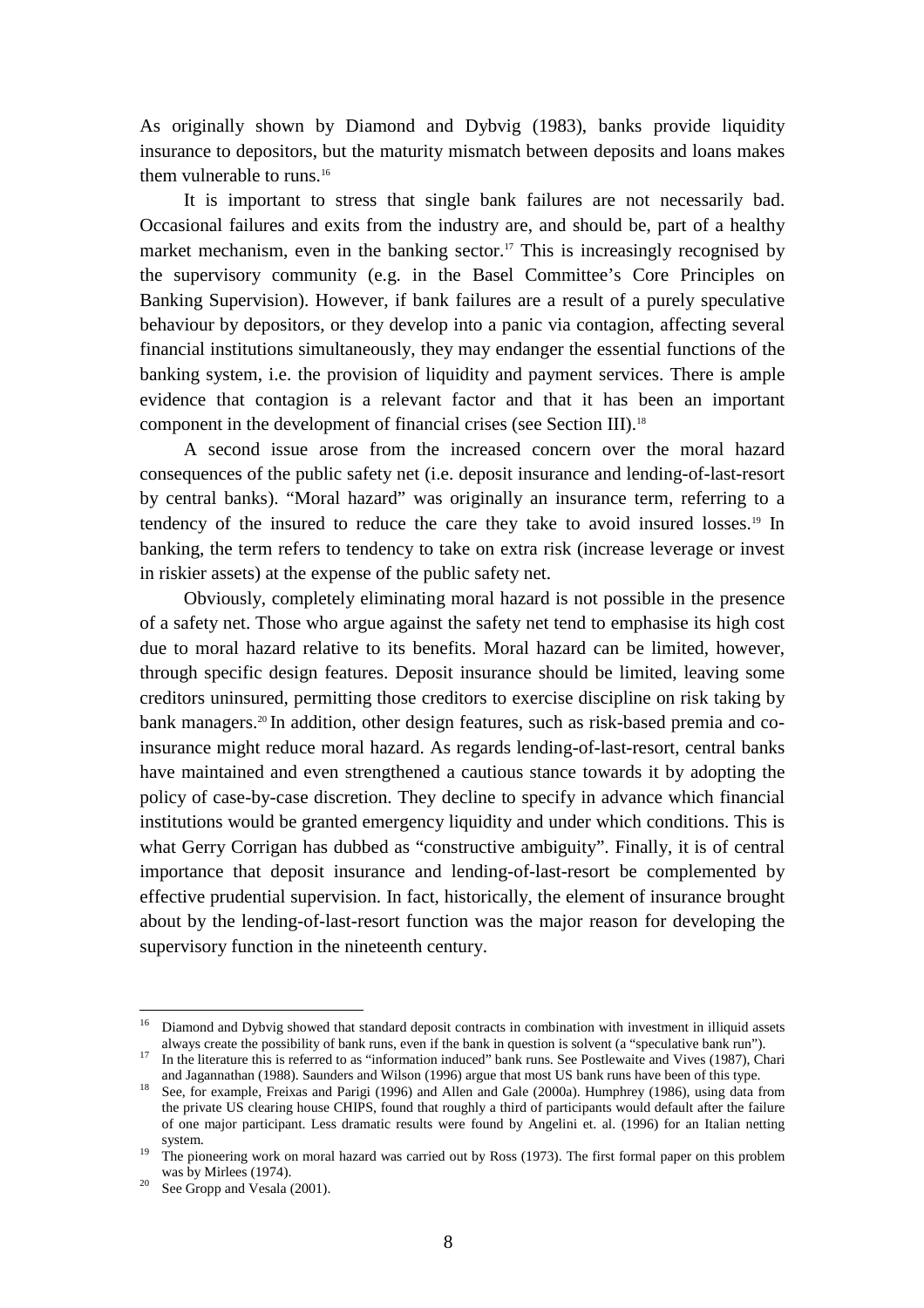A third and final issue is the trend towards a separation of prudential supervision from central banks. The following arguments have been advanced in favour of separation: (i) conflicts of interest when combining the two responsibilities; (ii) a concentration of power in a central bank endowed with a highly independent status; and (iii) conglomeration and the blurring of the boundaries between different financial products, calling for close interplay between banking, insurance, and securities supervision. The last two arguments are interrelated as concentration of power in an independent institution would be a particular problem if, in addition to maintaining price stability, it were to be entrusted with the supervision not only of banks but also of non-bank financial institutions.

There is no conclusive theoretical or empirical research to back these arguments in favour of separation, nor any pointing to a single optimal model for supervision.<sup>21</sup> The issue of a possible conflict between price stability and financial stability is further addressed in Section IV. As regards the relevance of power concentration, mechanisms of checks and balances and procedures to ensure accountability are in place for central banks, as for other public bodies. The beneficial operational independence of central banks from political pressure should not be equated to a lack of accountability. In any case, a development in many countries has been the creation of stand-alone supervisory authorities outside of central banks.<sup>22</sup>

10. In the academic debate, and at times in practice, alternative solutions to the safety net arrangements have been considered in order to remove the inherent instability of banking. One consists of introducing new restrictions on banking to eradicate the very source of risk. An early formulation of this idea is the suggestion, put forward by Friedman (1960), of "100% per cent reserve" banking, which has been supported by, for example, Tobin  $(1985)^{23}$  A more recent formulation, by Merton and Bodie (1993), argues in favour of a "narrow banking" model. The idea is to restrict banks to holding only liquid and safe assets, thus separating the maturity transformation and the liquidity provision functions of banks. As a result, depositors would lose any incentive to start a run even if they had negative information. I rather share the view of those who argue that a renewed restriction of the banking business, one that would force it back to the "narrowness" from which it started, would damage the economy by depriving it of the fundamental benefits obtained from modern banking.<sup>24</sup> A risk would be removed, but at the cost of a substantial efficiency losses. Without cars, the risk of car accidents would fall to zero, but is that what we want?

Another idea, which has received some support, is to suspend the convertibility of bank deposits into cash in periods of crisis. Seen as a solution to the fragility of the banking sector, suspension has been sometimes used by public authorities as a tool to

 $21$ See Padoa-Schioppa (2002a) for a more detailed discussion.

<sup>&</sup>lt;sup>22</sup> This development has occurred in Denmark, Sweden and Canada and, more recently, in the United Kingdom,

Australia, South Korea and Japan.<br><sup>23</sup> This idea is certainly not new and it can even be traced back to Fisher and Simons' writings in the 1930s.

<sup>24</sup> According to Wallace (1996), narrow banking limits the ability of the banking sector to transform savings into investments. Kashyap et. al. (1999) argue that the benefits of a bank intermediation would disappear, since narrow banking would break the synergies between providing liquidity on both sides of the balance sheet.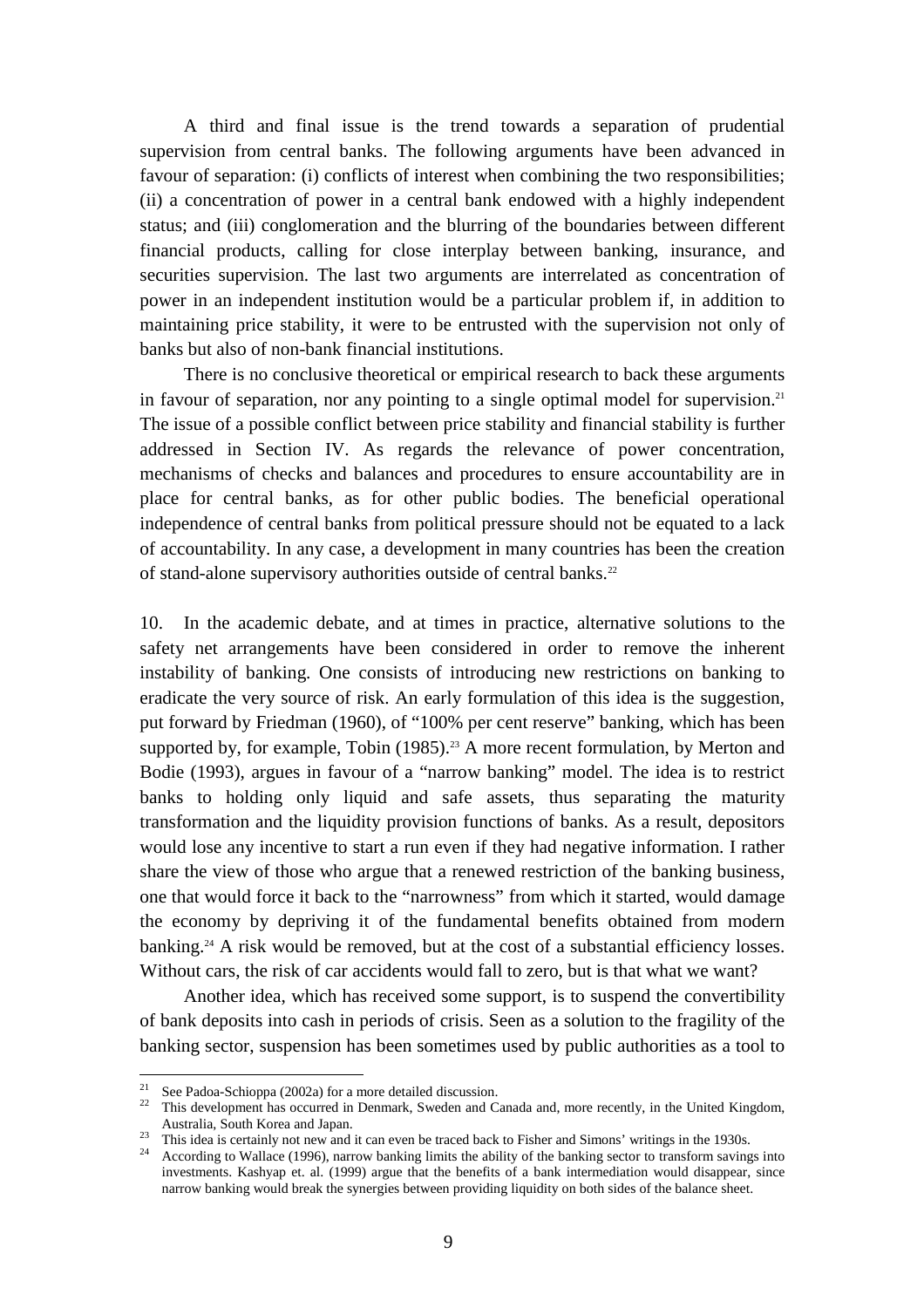"buy time" (most recently in Argentina).<sup>25</sup> Here again, however, I would share the views of those who think that suspending convertibility has more drawbacks than advantages. Not only are its legal foundations unclear, but its effectiveness as a real solution has been shown to be limited.26 Ultimately, confidence is unlikely to be supported by the statutory possibility, and the actual use, of the suspension of such a crucial obligation as the repayment of what is, for good reason, called a demand deposit.

11. Considering the historical development of supervisory structures, including the transfer of supervisory responsibilities to a stand-alone entity, and the academic debate reviewed above, the question arises of whether the special role for central banks in financial stability remains in place.

A factor supporting the role of central banks in financial stability is the inadequacy of deposit insurance when it comes to maintaining financial stability. Deposit insurance prevents "small" depositors from losing faith in their bank, but today the bulk of bank liabilities are held by uninsured creditors, i.e. other banks and financial firms. In the euro area, for example, interbank liabilities account, on average, for around one-third of total bank liabilities, and they consist for the most part (around 70%) of non-collateralised deposits (source: ECB). If a bank defaults on its obligation, its failure could spread to other banks and lead to other defaults. Experience has shown that, among uninsured counterparties, rumours may trigger fear and fear may spread, even in circumstances in which the bank in question is sound and solvent. Panic is not a disease of small depositors only. Thus, as deposit insurance does not provide a safeguard against this disease and its contagion, there is a need for central banks to stabilise the banking system.

In certain circumstances, wholesale markets themselves are susceptible to a liquidity crisis leading to systemic risks. In principle, contrary to retail depositors, banks and other corporate counterparties have the incentive and capability to monitor banks in order to avoid large and risky exposures ("peer monitoring"). This argument has been used to assert that solvent but illiquid institutions would always be able to obtain funding from the market and the central bank should only care about the overall liquidity situation.<sup>27</sup> The latter is, indeed, the foremost aspect of central bank involvement in the prevention of market disruption. However, the need on rare occasions to provide liquidity to individual illiquid institutions cannot be excluded. The possibility of an interbank market failure would justify central bank intervention.<sup>28</sup>

<sup>&</sup>lt;sup>25</sup> Wallace (1990) and Diamond and Dybvig (1983) argue that in a bank run situation, a bank should announce a suspension of convertibility. In this way, a solvent bank protects its assets from undesirable runs and ensures

that it can fulfil its liabilities later on.<br><sup>26</sup> See Engineer (1989) or Qi (1994) for theoretical arguments against the suspension of convertibility.<br><sup>27</sup> See, for example, Goodfriend and King (1988).

See Rochet and Tirole (1996) for an analysis showing the possibility of such a market failure. In addition, Flannery (1996) shows that high uncertainty associated with a crisis makes it more difficult for banks to estimate counterparty credit risk, and this may cause them to withdraw from the interbank market altogether.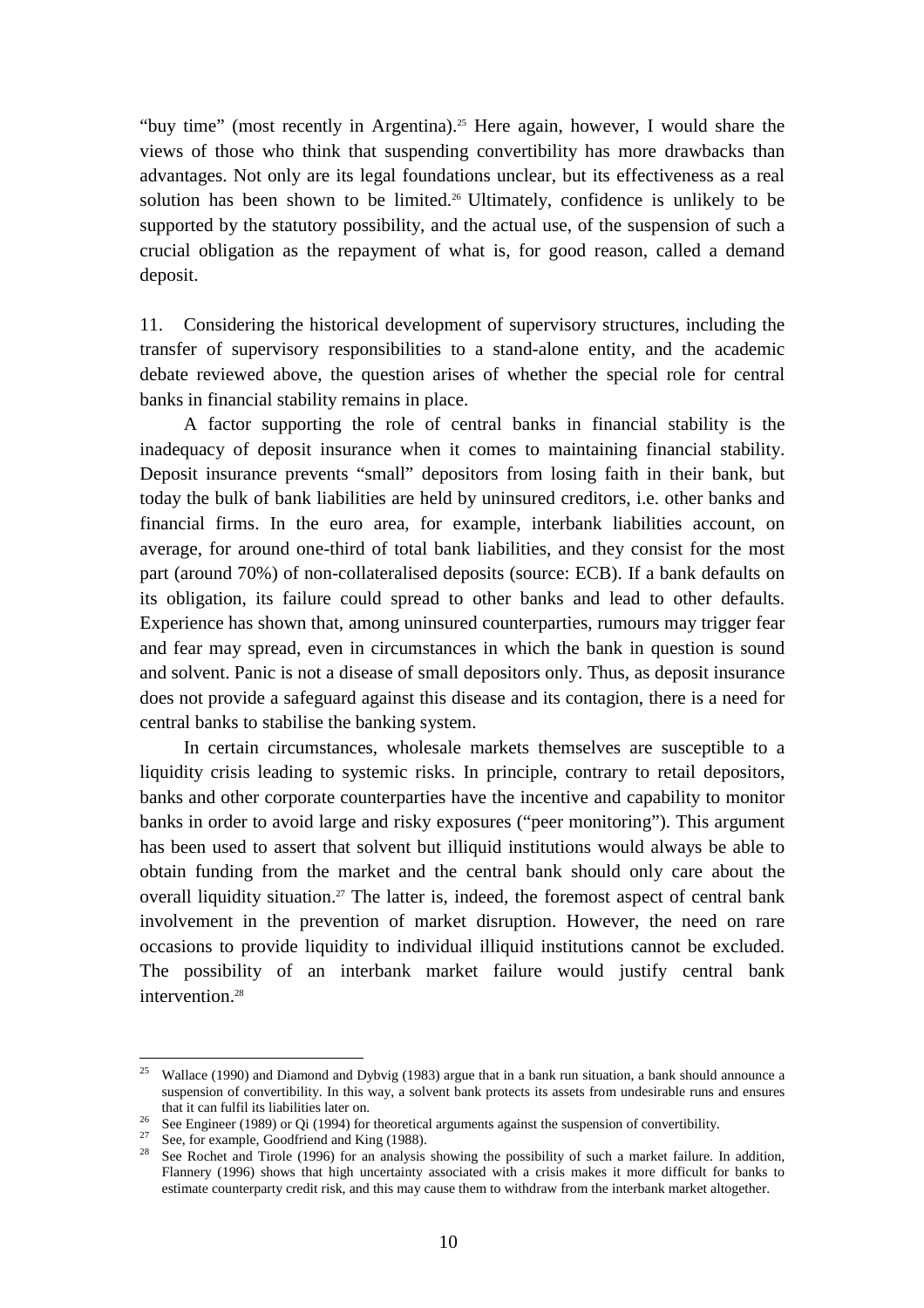<span id="page-12-0"></span>A form of involvement of central banks which carries fewer moral hazard implications than the provision of liquidity consists of the central bank acting as a coordinator to facilitate private sector solutions. Even when a market-based solution is possible on the basis of private sector interest in avoiding a liquidity crisis or a gridlock situation, private parties may not be able to reach a solution because of a lack of information or co-ordination. The recent rescue package co-ordinated by the Federal Reserve Bank of New York to prevent the LTCM hedge fund from collapsing is a telling example of public intervention being used to achieve a private solution.

The rationale for and effectiveness of the role played by central banks also derive from the fact that they have the special expertise, information and tools necessary to perform co-ordination and liquidity support functions. Central banks have been confronted for two centuries with the problem of distinguishing between illiquid and insolvent institutions. Moreover, to avoid destroying incentives for banks to monitor each other and to limit moral hazard, a consensus seems to exist that liquidity assistance should be given only to prevent systemic problems and only to the smallest possible degree.

12. To summarise, there is strong empirical and theoretical evidence that, at times, public intervention may be needed to ensure financial stability. Banking is plagued by inherent instability, which cannot be removed if the economic benefits of banking are to be realised. Moreover, the banking sector functions as a closely inter-linked "system", which is prone to contagion risks though the payment system and interbank markets. The involvement of central banks in financial stability originates from their role as issuers of money. Central banks – like any soundly managed financial institutions – need to monitor the quality of their counterparties. This is in addition to the role of central banks as ultimate providers of a safe settlement medium and liquidity to ensure the orderly functioning of the financial system.<sup>29</sup> Finally, it is important to recognise that these two special reasons why central banks are involved in financial stability are independent of whether or not they have formal supervisory functions.

#### **III. RECENT EXPERIENCES**

13. So far, we have established the historical and theoretical origins of the role of central banks in financial stability. Indeed, many central banks were established to serve as bulwarks against chronic episodes of financial instability that were the disease of the previous "free banking era". However, the financial system has not been immune to instability, in particular once the highly restrictive and efficiencyabsorbing regulations introduced after the Great Depression were dismantled to improve the capital and risk allocation processes in the economy. Moreover, the

 $\overline{a}$ There seems to be evidence that a properly implemented liquidity support function of a central bank, accompanied by sufficiently stringent supervision, has a positive effect on financial stability. See Miron (1986).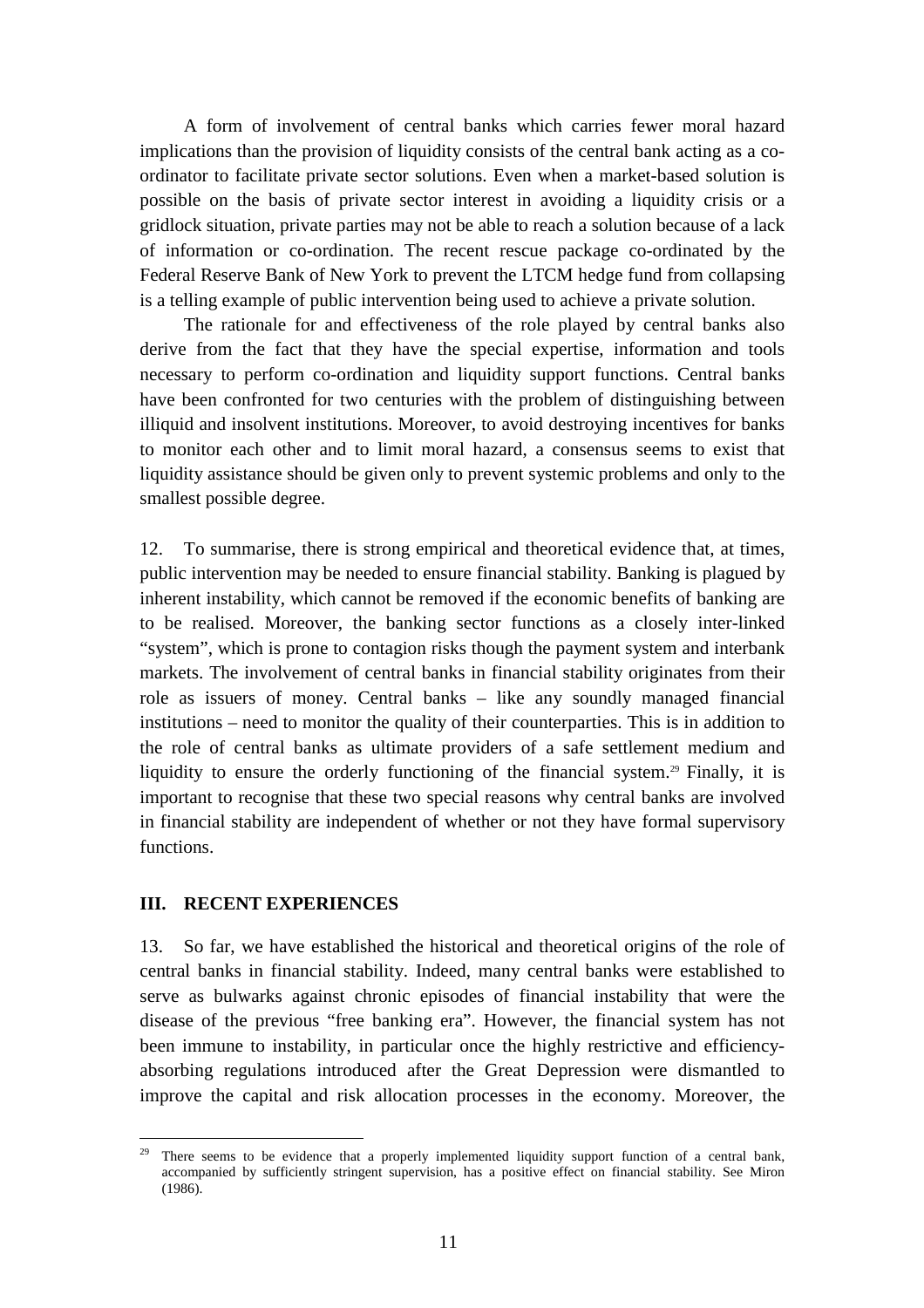nature of potential financial instability may have already taken new forms as a consequence of the ongoing transformation of the financial system. This transformation also has important consequences for the involvement of central banks in financial stability and the policies best suited to preserving it.

Hence, the transformation of the financial system affects the type of financial instabilities we could face. In order to illustrate this point, this Section will examine a number of crises, which have occurred since the liberalisation process, grouping them into "old" and "new" as affected by the changes in the financial system. The use of the labels "old" and "new" is an expositional devise used in order to shed light on relevant developments. My intention is not to say that the more traditional sources of financial instability (such as credit risks related to financial cycles) have become less relevant, but rather that the transformation of the financial system has brought about additional concerns. While the basic trend in the transformation of the financial system can be seen as global, it has occurred in different parts of the world at different speeds. For this reason, a chronological review of the episodes of financial instability is not fully appropriate for the purposes of this paper.

14. In order to appreciate the changes in the financial system and their effect on the potential for financial instability, I shall consider first a stylised description of what could be labelled as the "old" financial system.

The "old" system was characterised by separation in four respects. $30$  First, there was separation between financial institutions and financial markets (equity, bond and derivatives markets). The exposure of financial institutions to market volatility was limited, as they largely focussed on the transformation of deposits into illiquid loans. Second, there was strict separation between the three main categories of financial institution (banks, insurance companies and other non-bank financial institutions, such as securities houses), as well as between their products. Non-negotiable bank loans, insurance policies and negotiable securities provided completely distinct ways of allocating savings and risks. Third, the separation between markets and financial institutions, as well as between different types of financial institution, was reflected in the regulatory and supervisory structure. The oversight of markets was conducted by a separate entity from the one supervising financial institutions, and banks faced a different supervisor to insurance companies. Fourth, domestic financial systems tended to be insulated from one another, through restrictions on cross-border competition and capital flows and still relatively weakly developed links between financial systems.

Such a system was susceptible to the type of crisis illustrated by the systemwide crisis in Latin America (early 1980s), the US Savings&Loans crisis (early 1980s), and the three Scandinavian banking crises (early 1990s).<sup>31</sup> These kind of crises also took place in several emerging and developing countries in the 1990s, such as in

<sup>&</sup>lt;sup>30</sup> See Padoa-Schioppa (2002b).

<sup>&</sup>lt;sup>31</sup> See, for example, Goodhart et. al. (1998), Drees and Parsabasioglu (1998) (Scandinavian crises), and White (1991) (US S&L crisis).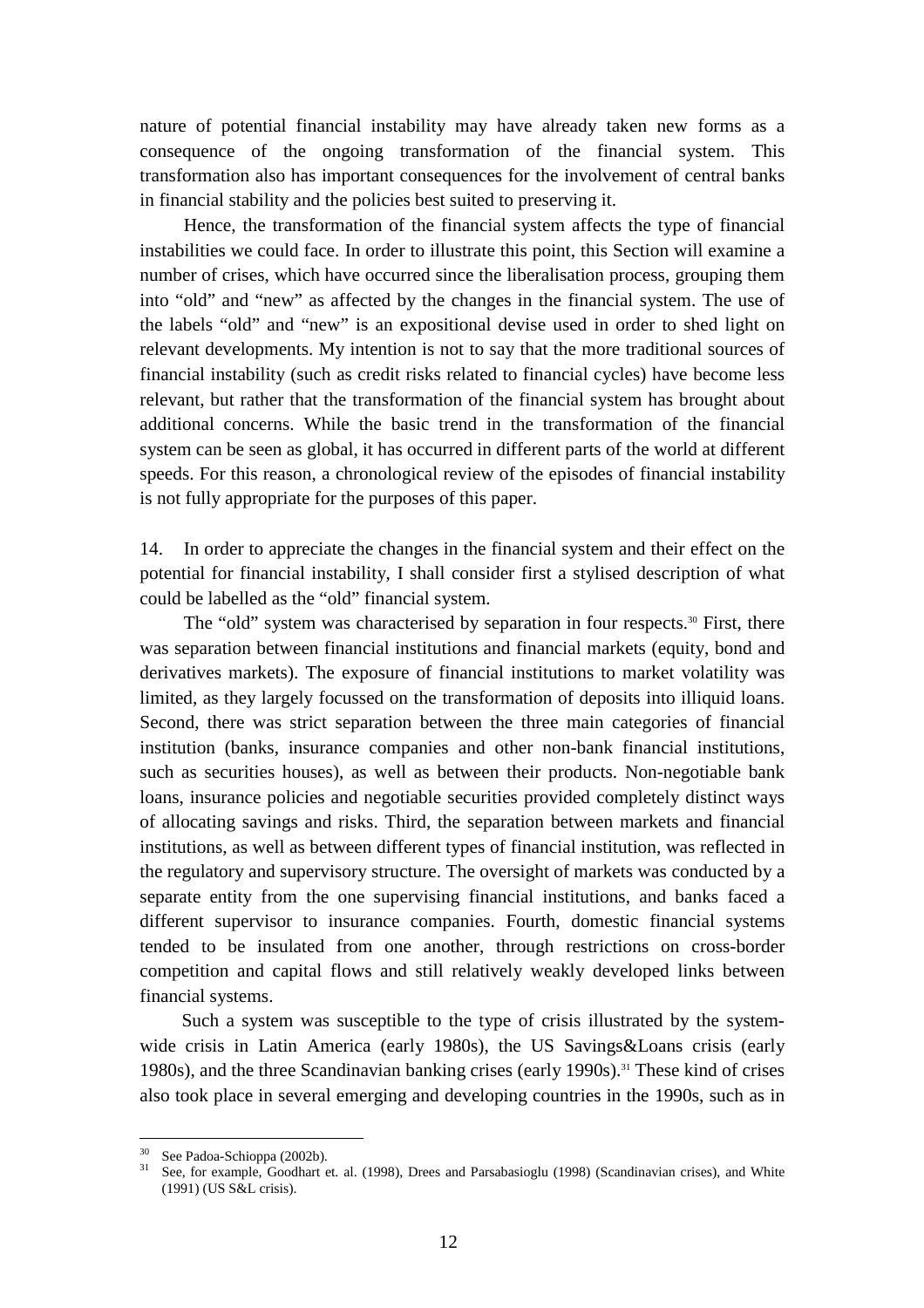Brazil 1994, and in South-East Asia in 1997-98 (Thailand, Korea, and the Philippines). In some cases, the crisis was confined to a small number of institutions or to individual institutions (such as in Europe: Banesto in 1993, Credit Lyonnais in 1994 and the banks in southern Italy in the mid to late 1990s).

In Latin America, a banking crisis followed in the wake of the debt crisis of the early 1980s, which resulted from the previous rapid accumulation of debt, significantly on the basis of credit granted by US banks. Argentina, Chile and Mexico had a full-blown crisis in 1980-82. In Argentina 9% of loans were non-performing in 1980 (30% in 1985) and 168 banks were closed. In Chile, 19% of loans were nonperforming in 1983 and the authorities intervened in 13 banks. In Mexico, the government had to take over the troubled banking sector in 1982. The US Savings&Loans crisis had its origins in the rapid increase in nominal interest rates resulting from inflation and in the increasing spread between market interest rates and the interest rate ceilings on deposits in S&L institutions. As a result, many institutions lost their net worth during late 1970s and early 1980s and subsequently engaged in excessive risk taking ("gambling for resurrection"). Finally, the Scandinavian banking crises were a consequence of very rapid credit expansion, made possible by the deregulation of foreign capital inflows and restrictions on banks' assets, which dangerously propped-up asset prices and the indebtedness of the domestic nonfinancial sectors. Credit was often denominated in foreign currencies, which resulted in unhedged foreign exchange risk positions. The level of non-performing loans was highest in Finland, reaching 13% of total loans in 1992.

All in all, these crises followed a fairly consistent (although not necessarily predictable) pattern involving deregulation, lending boom, asset price rises (in particular real estate prices), business cycle and asset price shocks followed by large scale bank failures. Even more importantly, they did not involve financial markets – they affected banks, rather than non-bank financial institutions. Financial instability generally resulted from credit risks and remained national in scope. The risk management and supervisory practices of banks were inadequate to cope with traditional banking risks in the new environment after liberalisation. All these vulnerabilities generally resulted in a crisis following some additional external shock. In the case of Norway and the US S&L crisis, the external shock was the steep decline in oil prices in 1986; in Finland it was the dissolution of the Soviet Union in the late 1980s; and in Sweden it was the ERM crisis of 1992.

The pattern of crisis resolution in different countries was also rather similar, not least in that the role of central banks was relatively limited in comparison with the role of the government and its agencies.<sup>32</sup> While in most cases some initial liquidity support or bridging loans were provided, it was often clear from the outset that the problem was insolvency rather than illiquidity. However, the success of the crisisresolution varied. For instance, Argentina's crisis in the early 1980s resulted in high

First, governments typically gave a blanket guarantee that all banks would meet their obligations. Second, insolvent banks were either temporarily nationalised or forcibly merged, with "bad loans" being transferred to a state agency. See, for example for Sweden, Englund (1999), and Ingves and Lind (1996).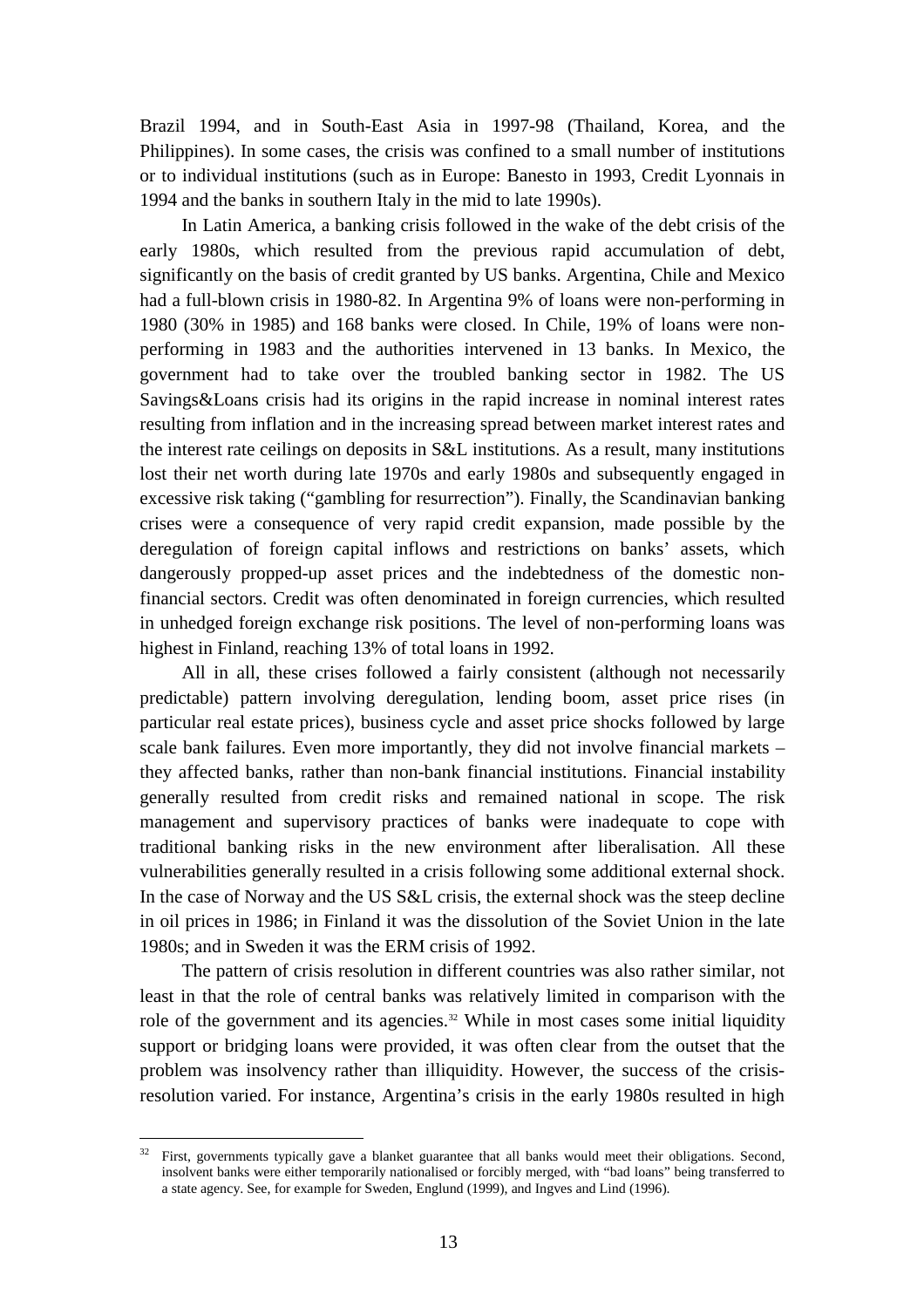inflation and disintermediation, whereas Chile's led to a strengthened financial system.

15. While we should be under no illusion that the "old" type of financial distress will not re-occur in the future, one could argue that the "new" financial system brings to prominence new potential sources of financial instability. Such recent changes in the financial system might be summarised by the breakdown in the separations of the "old" system. The first and second separations, between financial institutions and markets and between the three traditional sectors of finance, have been replaced by an increasing integration of markets with banks, and of banks with other financial institutions. This integration has come about through the search for more flexible and effective ways to transform savings into investments. Securitisation and the development of credit risk transfer instruments is one important aspect of this development as it allows the re-allocation of credit risk to the agents best capable of bearing the risk. Such market developments may also be seen partly as a market response to the previous crises in order to allow for better risk diversification. For instance, the Latin American crises acted as a boost to the development of the secondary markets for credit instruments.

These developments also led to corresponding changes in the supervisory structures, breaking down the third separation. Many countries have integrated the supervision of different financial institutions and have switched from strict "command and control" to incentive-based supervision (supporting the development of risk management practices), and increasingly rely on international co-operation. These goals are central, for instance, in the current revision of the capital adequacy rules for banks by the Basel Committee on Banking Supervision.

Fourth, these developments have been accompanied by an increasing internationalisation of the financial system. Capital controls and restrictions on crossborder banking operations have largely been eliminated. National markets can no longer be viewed as isolated entities, but tend to be embedded in a complex system of interlinkages, which calls for close international co-operation. In fact, the Basel Committee was established after the first major international crisis – the Herstatt crisis in 1974.

Four important "new" potential sources of disturbances can be identified that are closely related to this changed environment. First, a rapid increase in banks' financial market-related activities has heightened their exposure to financial markets, suggesting that financial instability may result from market instability. Second, the greater prominence of markets has implied that systemic risk may emanate also from non-bank financial institutions, should the banking system and the liquidity redistribution function be affected though an exposure to these institutions. Third, liquidity conditions and contagion risks may play an increasingly important role. Whereas in tranquil times the liquidity of markets may have increased and institutions' access to liquidity improved, this liquidity has a tendency to dry up rapidly during a crisis. Fourth, large value payments traffic has grown exponentially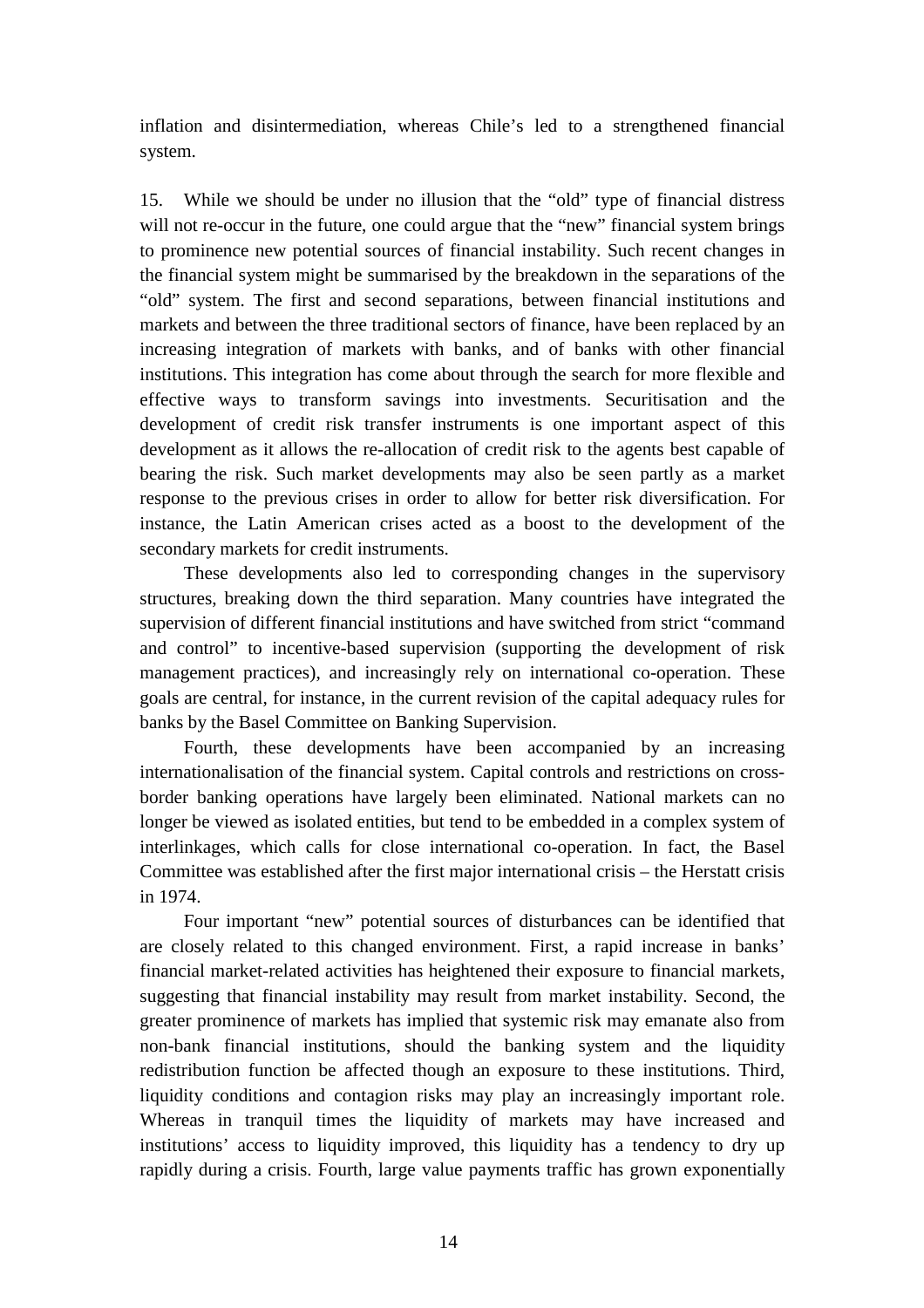and clearing and settlement systems, operating under the principle of net settlement, have emerged outside central banks, which has increased payment system-related risks. The following paragraphs will examine in more detail these changes in the light of the crises we have already witnessed.

16. The origin of the increased exposures of banks to financial market developments is that private capital markets and the associated derivatives markets have substantially deepened over the years, stimulated by many structural factors which have boosted investment in marketable instruments. These factors include increased household wealth, a consequent propensity to invest in securities, and the development of supplementary pension schemes. For example, in the euro area the share of direct or indirect (via collective investment schemes) securities holdings in households' assets is already considerably above the share of deposits. These demandside developments have opened up opportunities for firms to diversify funding sources, to reduce funding costs by issuing securities, and to finance corporate restructuring from capital markets.<sup>33</sup>

Banks have been able to exploit their extensive retail distribution networks to reach investors, in particular in Europe, offering a full range of mutual funds and brokerage services. Many European banks have also developed strong investment banking services; some major euro area banks now act as global investment banks in competition with, in particular, US investment banks. Banks may also have significant trading activities of their own. This growth in securities-related activities boosted noninterest income (from fees and commissions) and profits euro area banks as the market conditions were very favourable until the middle of 2000.<sup>34</sup> In 2000, i.e. before the stock market fall, consolidated non-interest income already accounted for 57% of the total net income of the 50 largest euro area banks (in 1995 the share was below 30%).

Barings is a good illustration of the risks to banks stemming from financial markets. It also highlights the importance of reaching a decision on the systemic nature of a bank failure in an extremely short period of time.<sup>35</sup> On the afternoon of Friday 24 February 1995, Barings' senior management notified the Bank of England that its securities subsidiary in Singapore had made large losses in Japanese financial markets. Barings requested the Bank of England's support in winding down its activities. The decision on whether or not to support Barings had to be made by the time trading started in Japan on the Monday morning local time, since insolvent institutions are not allowed to trade. The decision not to start a rescue, but instead to invite takeover bids from parties with a potential interest in seeing Barings continue as a going concern, was founded on the assessment that a failure of Barings would not

<sup>&</sup>lt;sup>33</sup> Between 1995 and 2000, i.e. before the recent market turmoil, capital market transactions by companies in the euro area increased substantially. In this period bond issuance grew at its fastest rate ever, resulting in issue volumes growing by a factor of 10 over the period, and the boom continued through 2001.<br><sup>34</sup> The ECB (2000a) highlights a longer-term trend towards an increased share of non-interest income for EU

banks.<br><sup>35</sup> See Board of Banking Supervisors (1995).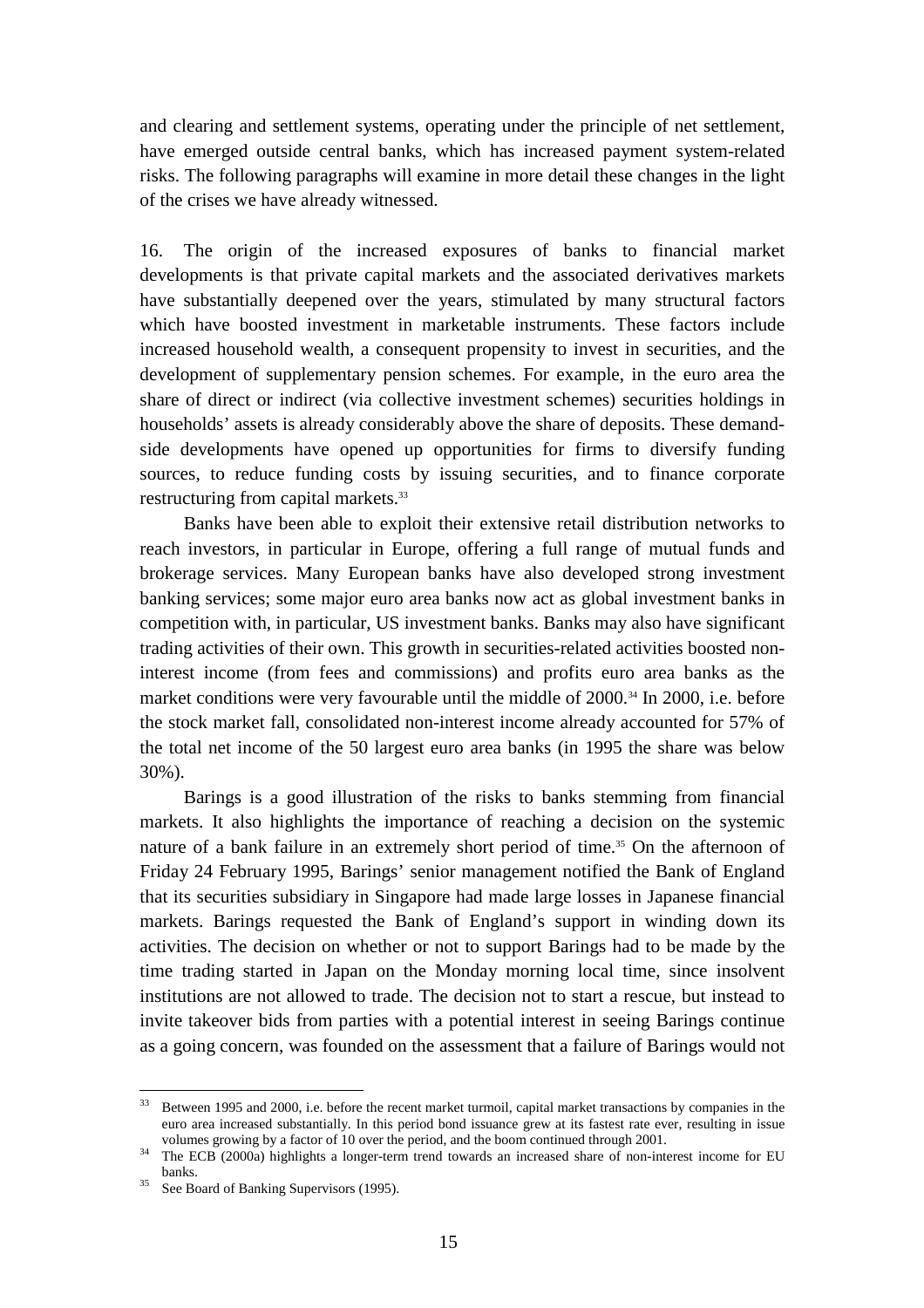pose a systemic risk to the UK or global financial system. While no direct support was provided, the Bank of England announced a willingness to provide liquidity to the UK banking system as a whole in order to smooth out the repercussions of the failure.

17. The risks related to non-bank financial institutions are illustrated by the two failures of Japanese securities houses in 1997. The first, the failure of Sanyo, occurred in November 1997. Sanyo was a medium sized securities house with client assets of JPY 2.7 trillion. Initially, the Bank of Japan assessed the failure as having few systemic implications. However, when Sanyo defaulted on its unsecured money market obligations, although the amount was relatively small, there was a substantial negative impact on overall liquidity in the interbank market. The Bank of Japan was eventually forced to inject liquidity into banks via the purchase of eligible bills, repos and bilateral lending against collateral. The second case occurred three weeks later and was similar, albeit more serious. It involved Yamaichi Securities, the fourth largest securities house in Japan with client assets in excess of JPY 22 trillion. No doubt due to the lessons learnt in the Sanyo case, Yamaichi was allowed to continue in operation to settle its existing contracts. The authorities were also faced with the difficult question of whether the Bank of Japan would be permitted to provide direct emergency liquidity to the company, which in the end it did.<sup>36</sup>

Systemic concerns in relation to non-bank financial institutions have been linked with concern about the impact on the banking sector. Another issue is whether the failure of an independent securities firm could by itself be a source of risk to financial stability if banks are not affected. Here my conclusion would be negative. I would maintain the traditional view that financial stability could be at stake only insofar as shocks transmit to the banking sector. A common observation concerning the episodes of turbulence over the past decade or so is that difficulties assumed systemic relevance only when the banking system and the liquidity re-distribution mechanism were hit. When it occurred outside the banking system, turbulence could be managed as long as banks were in a position to support the liquidity needs of other intermediaries.

18. In the two Japanese cases, financial distress spread through money markets. The interbank links were also the source of concern in the United Kingdom's "small bank crisis" in 1991-92.37 Foreign banks in particular, growing increasingly concerned about the UK property price decline, reduced their exposure to UK banks. The Bank of England used its close ties to financial markets and the large clearing banks to acquire quantitative and qualitative information about the affected banks to assess the likelihood of a systemic impact. At first, some failures were tolerated, but it became apparent that many simultaneous failures of small banks could have a major systemic

<sup>&</sup>lt;sup>36</sup> See Nakaso (2001) for further details.<br><sup>37</sup> While the main business of the affected banks consisted of retail lending, most of the banks were heavily reliant on wholesale funding. Their capital ratios were exceedingly high; the median capital ratio of the banks that would subsequently fail was 26%. Nevertheless, the recession of the early 1990s and declining property prices resulted in high pressure on these banks. See Logan (2001).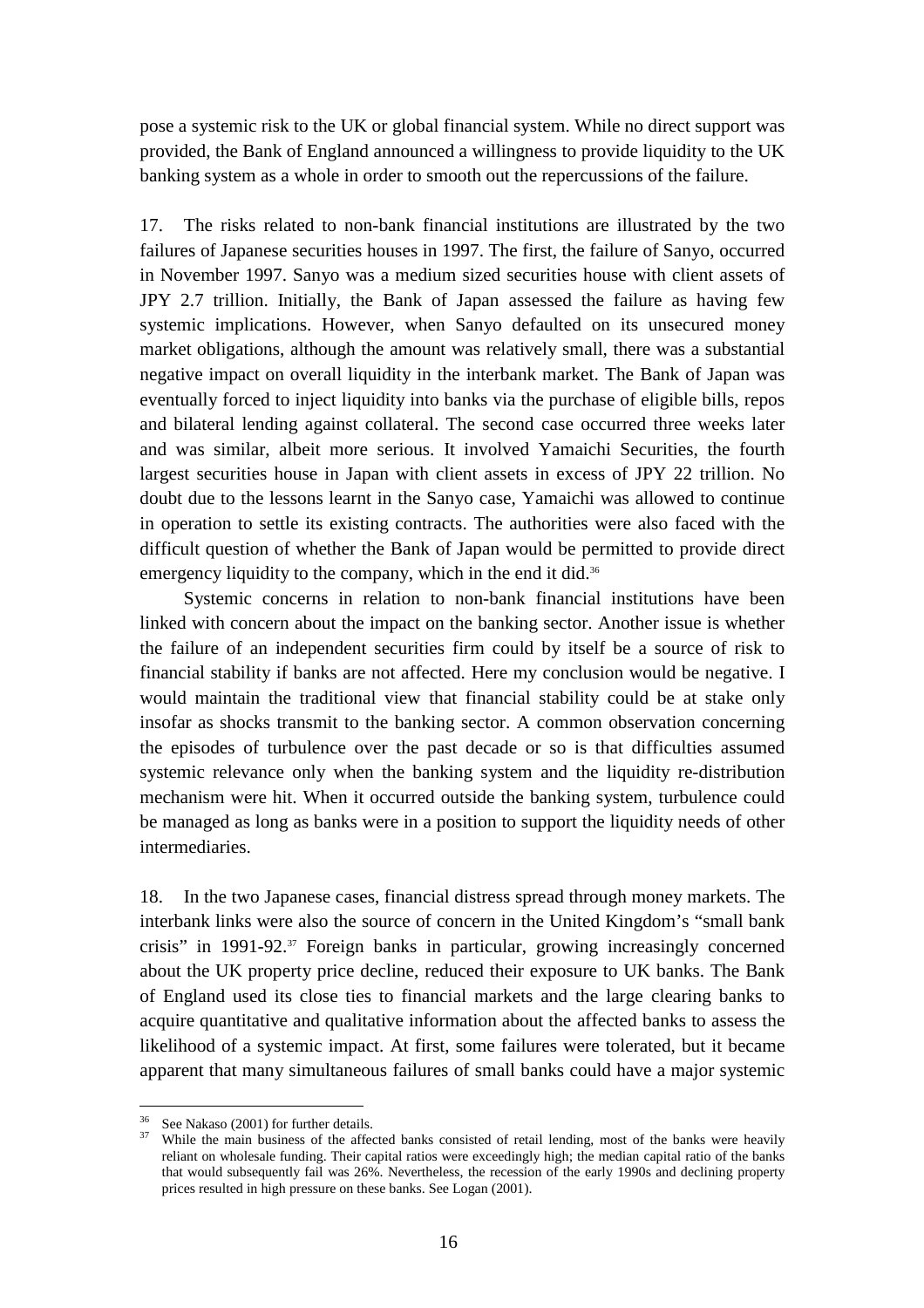impact. When the National Mortgage Bank and some other banks ran into a liquidity crisis in late 1991, the Bank of England decided to provide emergency liquidity assistance.

Continental Illinois (the seventh largest US bank at the time of its failure in 1984) was another early example of a similar liquidity crisis due to an outflow of wholesale deposits.<sup>38</sup> A run by such depositors was caused by rumours that the bank would fail because of its Mexican exposures. Public support operations, involving the central bank and the deposit insurance agency, were initiated due to Continental's size and function as a money centre bank. Like in the "small bank crisis", the underlying problem was illiquidity rather than insolvency.<sup>39</sup>

The failure of the Drexel Burnham Lambert Group and the market for lowergrade bonds in late 1980s, and the market for perpetual floating rate notes in the mid-1980s were early illustrations of the importance of market liquidity outside interbank money markets.40 Meanwhile, the Russia/LTCM crisis of 1998 demonstrated that it is not just relatively specialised markets with a concentrated structure that are subject to abrupt declines in liquidity, even though perhaps they are more likely to be so. These crises resulted in a substantial decline in liquidity in global corporate and emerging country bond markets. Moreover, the LTCM incidence highlighted the risk that a disorderly failure of a major securities market player could severely depress prices in illiquid markets and lead to contagion via market prices. Prices could fall to a point where other institutions holding important risk concentrations in the same markets would also incur major losses.<sup>41</sup>

All in all, these episodes point to three major conclusions. First, while runs by retail depositors may have become a rare event and are effectively prevented by deposit insurance, runs by wholesale depositors (other banks or firms) may be relatively more important than before. Second, financial market liquidity has gained substantially in importance. The deepening of the markets has improved the ability of banks to access funds in normal times, but liquidity may be more prone to dry up when it is most needed. Third, contagion risk via interbank money markets as well as other financial markets has become a substantial component of the overall risk environment surrounding a bank.

19. Finally, increased payment system risks are mainly related to three factors: the increases in the sheer volume of transactions, structural changes in the systems, and

<sup>38</sup> One of the triggers of this crisis was the earlier failure of Penn Square in 1982. The authorities had adopted a "pay-out" strategy, which implied that all creditors apart from insured depositors would lose their money. The heightened concerns of depositors resulting from this and Continental's aggressive growth increasingly led to

funding problems from wholesale deposits, upon which it relied.<br>39 In fact, at the time of its closure, Continental Illinois' net worth was over \$2 billion. See FDIC (1998), Wall<br>and Peterson (1990), and Jayanti and Whyte

<sup>&</sup>lt;sup>40</sup> As liquidity in the secondary market for low-grade bonds suddenly deteriorated following rumours about a change in regulations which would have greatly reduced the attractiveness of the market, Drexel found it difficult to manage its liquidity through asset sales or collateralised loans. See Allen and Herring (2001).<br><sup>41</sup> In the LTCM case, financial stability concerns were perhaps related more to this type of contagion than to

traditional credit exposures of banks to LTCM through money market instruments and other lending. This can be inferred from the statements made at the time by Fed Chairman Alan Greenspan and President McDonough.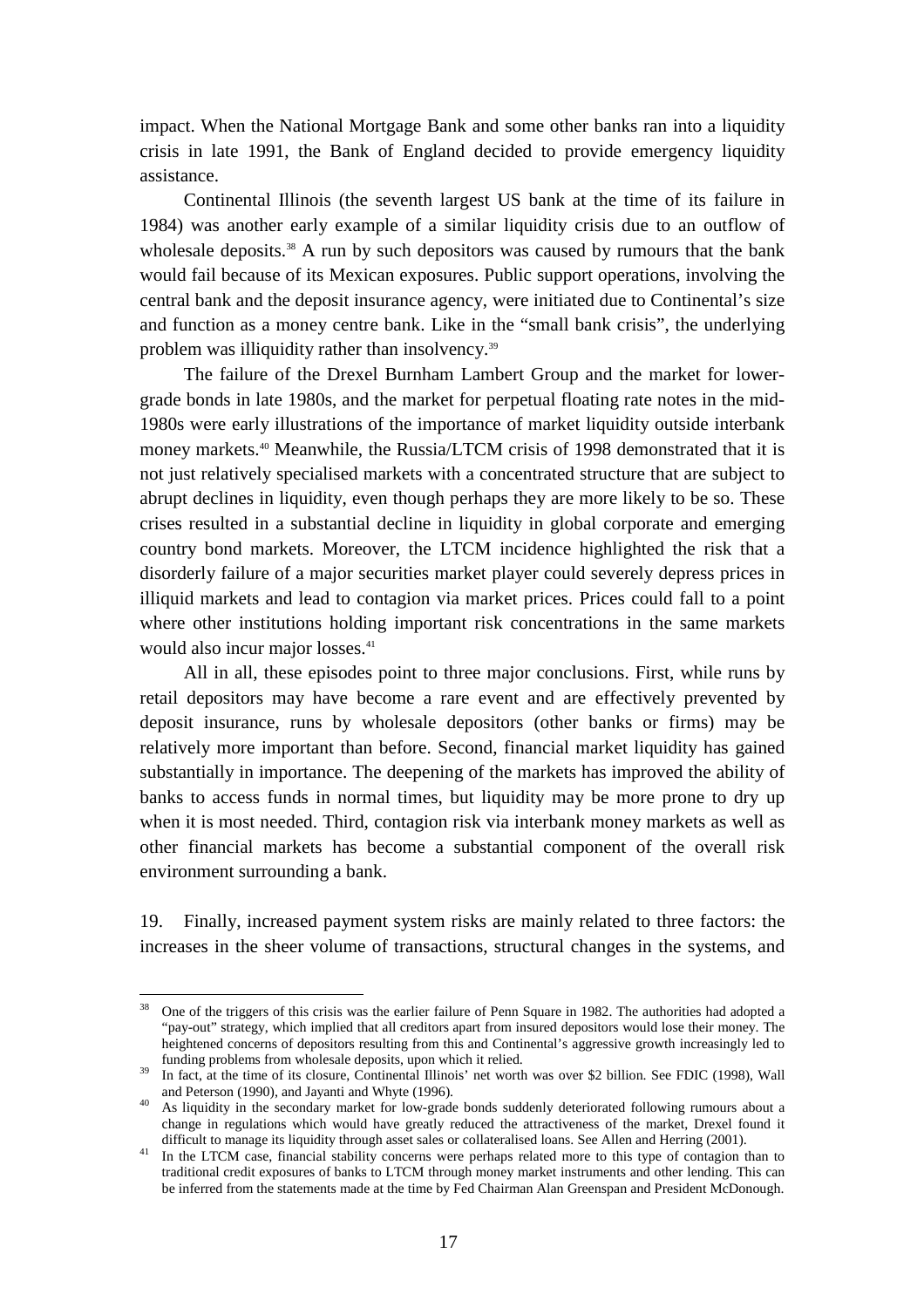increased cross-border financial activity. As financial market transactions have skyrocketed, payment volumes have increased dramatically. In 2001, the combined average daily turnover of the two largest US systems, Fedwire and CHIPS, exceeded USD 2.8 billion. The relatively new European system, TARGET, now processes around EUR 1.6 billion per day, three times the amount that all large-value payment systems in the 12 euro area countries processed together in 1990.

In order to cope with the increased payment volumes, private systems for the settlement of payments have emerged, such as CHIPS in the 1970s, a private US clearing house that settles on a multilateral netting basis. In a multilateral netting system, commitments to transfer funds at settlement time usually accumulate during the day and each participant transfers only its multilateral net position vis-à-vis all the other participants at the end of the day. This implies, however, that each participating bank extends intraday credit to the other participants and thus runs settlement risks (with regard to both credit and liquidity risks) vis-à-vis other participant in the payment system (not necessarily only its trading counterparties). The standards developed by central banks (see Section V) for large-value netting systems constitute measures which enable the systems to withstand the failure of the largest participant and to settle on the same day even in such circumstances. In addition, central banks all over the world have put in place gross settlement systems, providing real-time finality of payments, thus eliminating counterparty risk between participants.

Increased cross-border financial activity has led to dramatic growth in foreign exchange trading. The settlement of foreign exchange (FX) transactions typically involves a principal risk because one party might pay out the currency it has sold before receiving the currency it has bought. The settlement of the two legs of FX transactions occurs in two different payment systems, often operating in different time zones. The potential systemic implications of FX settlement risk surfaced for the first time when a German bank, Bankhaus Herstatt, failed in 1974. Herstatt was heavily involved in FX transactions. When the German authorities closed Herstatt, it had very large amounts of outstanding intraday debt, especially vis-à-vis its US counterparties, who because of the time difference had already irrevocably paid Deutsche Mark to Herstatt, but had not yet received the corresponding US dollars. The liquidity losses in the American markets were so large that liquidity assistance became necessary. Ever since, central banks have been concerned about the risks to financial stability coming from the payment system. Nevertheless it took 28 years after the Herstatt event for FX settlement risk to be fundamentally addressed through the new CLS bank, a settlement arrangement that ensures that the final transfer of one currency occurs if and only if the final transfer of the other currency occurs.

The tragic events of 11 September of last year have drawn renewed attention to the vulnerability of the financial system, and of payment and settlement systems, to operational risks. In 1985, pure operational risk (software disruption) at the Bank of New York caused a major payment system problem, which had to be addressed by the Federal Reserve Bank of New York. In September last year, among many factors, the telephone system, a major communications tool in the transfer of payments, was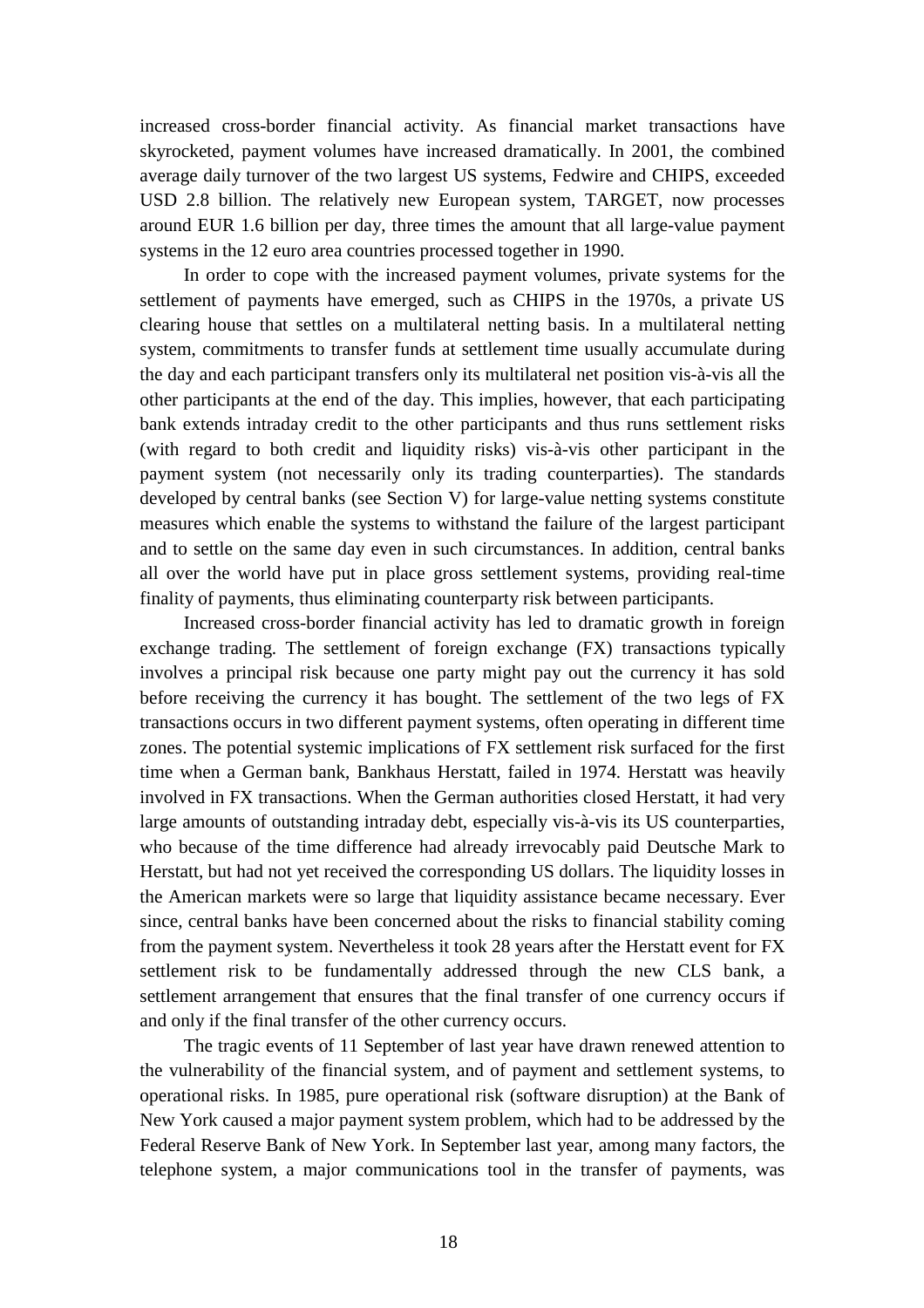<span id="page-20-0"></span>severely disrupted in the lower Manhattan district. As a consequence, many banks were unable to execute payments to each other via Fedwire, and liquidity became extremely scarce.<sup>42</sup> At the same time, the Bank of New York, a dominant player in the settlement of US government bonds with several offices located in and around the World Trade Centre, was unable to continue operations. Because it was not sending out securities, liquidity accumulated in the accounts of the Bank of New York, causing further disruptions to the payment system. To avoid a major liquidity crisis, the Federal Reserve injected vast amounts of liquidity, first through discount window lending and later through market operations.

20. To summarise, I would argue that the episodes reviewed in this Section clearly point to the important role played by central banks in safeguarding financial stability. This is in particular due to the increased concerns about liquidity, contagion and payment systems. To be more precise, this relates to the more recent history of central banks, while Section II showed that central banks were originally put in place to protect against the fragility and risks to the functioning of the interbank markets and payment systems of the "free banking" era. Recent changes seem to have reinforced, rather than weakened, the original role of central banks as ultimate providers of liquidity to facilitate orderly market conditions and, if needed for financial stability, to neutralise threats of liquidity shortages, which could lead to systemic risk.

#### **IV. BORDERS AND SYNERGIES**

21. The preceding two Sections surveyed the role played by central banks in the preservation of financial stability in the past. They showed that this role is rooted in the very origin of central banks, confirmed by their long history and based on solid theoretical arguments. They continued to play this role in the last quarter of the twentieth century through the episodes of financial instability that plagued several countries.

This same recent period, however, has also seen the emergence of an institutional architecture combining three elements that had not previously been present or prominent in the arrangements of most countries. The three elements are: (i) a clear mandate for monetary policy to have price stability as its primary objective, (ii) the statutory independence of the central bank and (iii) the entrustment of banking supervisory tasks to an agency separate from the central bank. The emergence of this architecture has somewhat modified the inherited intellectual and institutional paradigm, although it has not, in my view, overturned the heavy practical and theoretical arguments behind the past record of central bank involvement in financial stability. Indeed, many central banks – including the Eurosystem – have an explicit reference to financial stability inscribed in their statutes. Recent work by BIS shows that even those central banks that do not have an explicit mandate consider the pursuit

 $42$  See McAndrews and Potter (2002).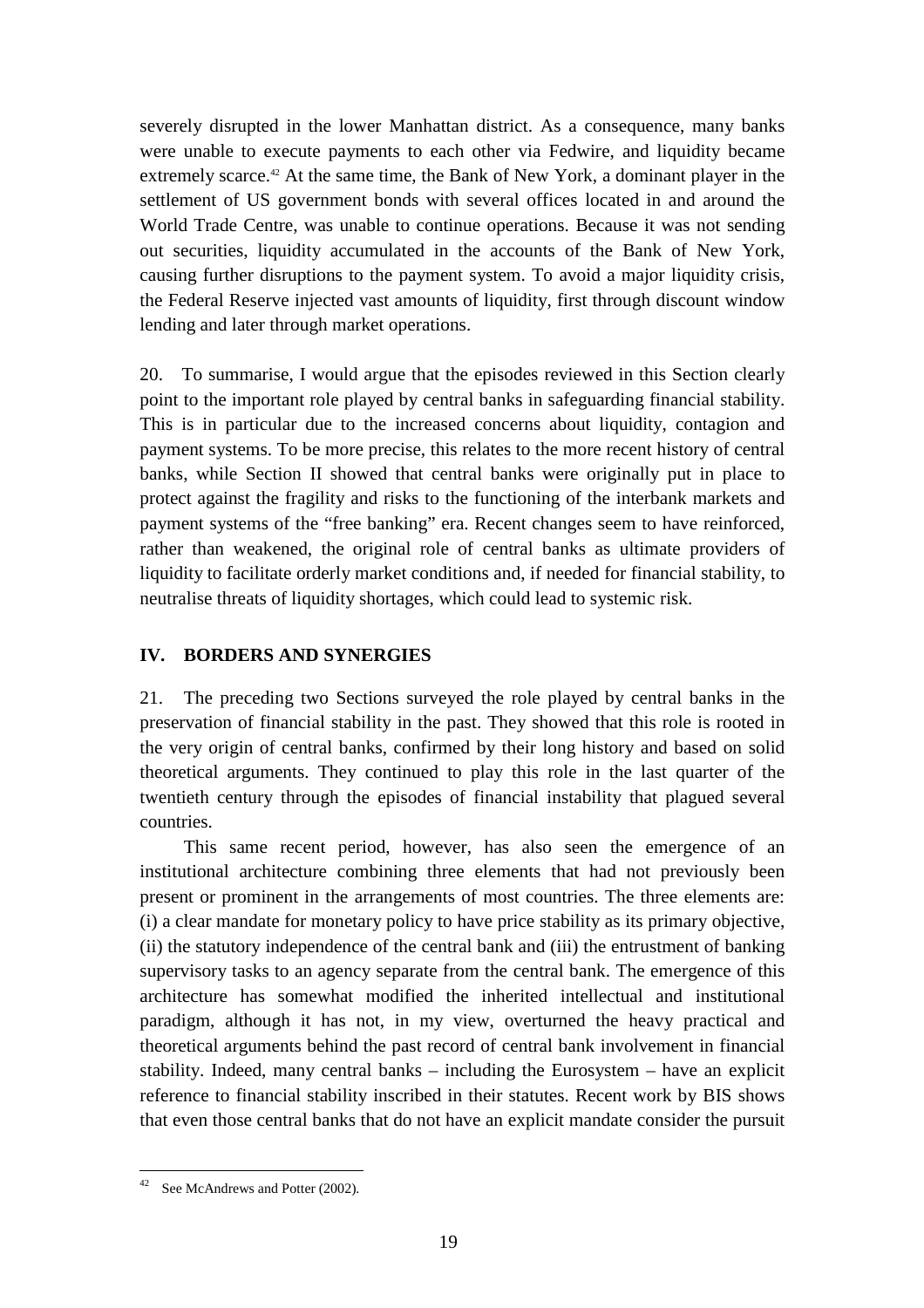of systemic stability and the stability of the payment and settlement systems as one of their key duties.<sup>43</sup>

Today, the role of central banks in the pursuit of financial stability needs to be viewed in relation to "ordinary" monetary policy and "ordinary" prudential supervision. The difficulty in accurately defining this role results from the lack of a clearly established analytical and operational framework for financial stability. This is in contrast to the clear terms of reference available for both monetary policy and prudential supervision. In the case of monetary policy, we can rely on a large body of academic research and a clearly defined framework with measurable objectives and tools. Furthermore, we can rely on established decision-making procedures and communication protocols. For prudential supervision, which had long been neglected by academic research and left to practitioners and legal experts, Section II discussed some of the important contributions, which, during the last two decades, have laid the foundation for a more rigorous understanding of its rationale and tools.

This Section makes an attempt to clarify the position and tools of the financial stability function of central banks in relation to monetary policy and prudential supervision. It shows the boundaries as well as the interrelations between the three areas, although it does not have the ambition to be comprehensive or to give precise policy prescriptions. The Section concentrates on offering some elements to draw a road map for exploring the subject further. After defining financial stability and outlining the tools and actions that are related to it, I will discuss the interplay and overlap of such actions with monetary policy and prudential supervision.

22. It is useful to start with a working definition of financial stability. It is striking that although a number of central banks publish financial stability reports regularly, they tend either to avoid the question of how to define financial stability entirely (e.g. the Bank of England) or to explicitly acknowledge the elusiveness of a consistent definition (e.g. the Austrian National Bank). In general, the concept of financial stability typically refers to the preservation of the core economic functions of the financial system in channelling savings into investments and providing for an efficient and safe payment mechanism. Along these lines, I would suggest defining financial stability as a condition where the financial system is able to withstand shocks without giving way to cumulative processes which impairs the allocation of savings to investment opportunities and the processing of payments in the economy. In the jargon of my early years in central banking, this function used to be labelled as maintaining "orderly conditions" in the financial system.

The definition immediately raises the question of the scope of the financial system. In this paper, I define the boundaries of the financial system broadly, encompassing all financial intermediaries and markets, as well as market infrastructures and the regulatory system governing it. This definition permits a broad view of the ways in which savings are channelled towards investment opportunities,

 $43$ When there is no explicit mandate, the legal basis for central bank responsibility for financial stability is often found in interpretations of central bank law, or sometimes banking law.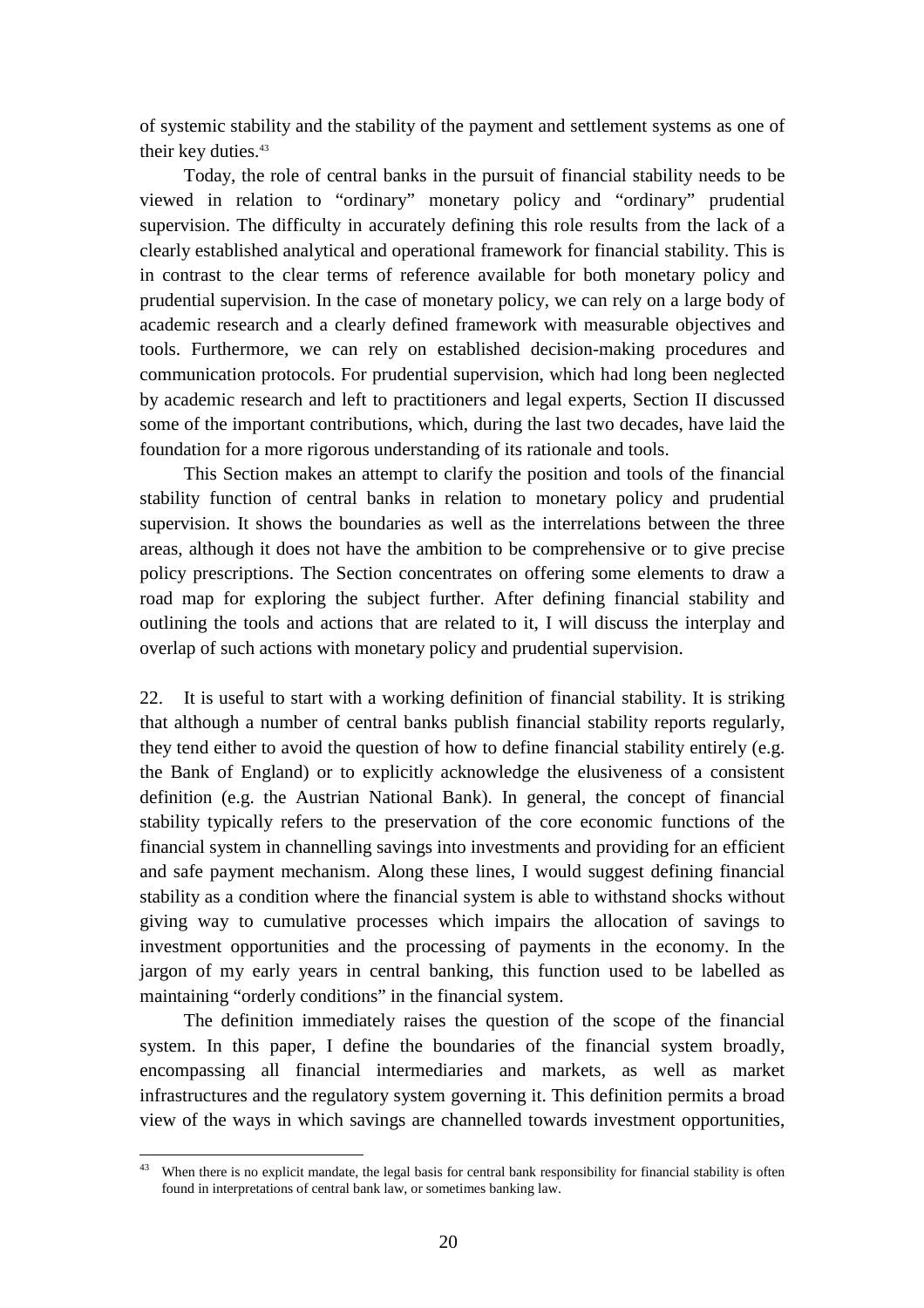as well as the associated mechanisms for risk sharing among economic agents. We are ultimately concerned with the functioning of the financial system as a whole, and with the stability of single financial institutions only insofar as they have implications for the stability of the financial system as a whole. It should be noted that this approach does not deny or disregard the importance of non-financial sector imbalances (corporate and household sector leverage, for instance) and asset prices for the robustness of the financial system. As previous financial tensions and crises amply demonstrate, such imbalances often preceded and indeed caused financial crises, although they did not always do so. A forward-looking assessment of financial stability cannot avoid these issues.

23. In order to clarify the tools available for the pursuit of financial stability, it may help to start from a list of tools that – irrespective of the institution to which they are assigned – may play a role in this regard.<sup>44</sup> Table 1 relates such tools to price stability and financial stability. It further distinguishes the channel through which we aim to achieve financial stability, through measures immediately affecting the stability of the system as a whole or through measures which in the first instance are aimed at ensuring the stability of individual financial institutions, with the ultimate aim of systemic stability. In order to highlight a "pure central bank perspective" of financial stability, a situation is assumed in which the agency in charge of prudential supervision is not the central bank, but note that the analysis of the policy instruments as such is quite independent of the specific institutional arrangements. The table is intended to be descriptive, rather than normative, in the sense that it sets out to illustrate conceivable approaches, rather than to make policy prescriptions.

 $44$ The term "tool" here refers broadly to the possible actions and procedures available to competent public authorities.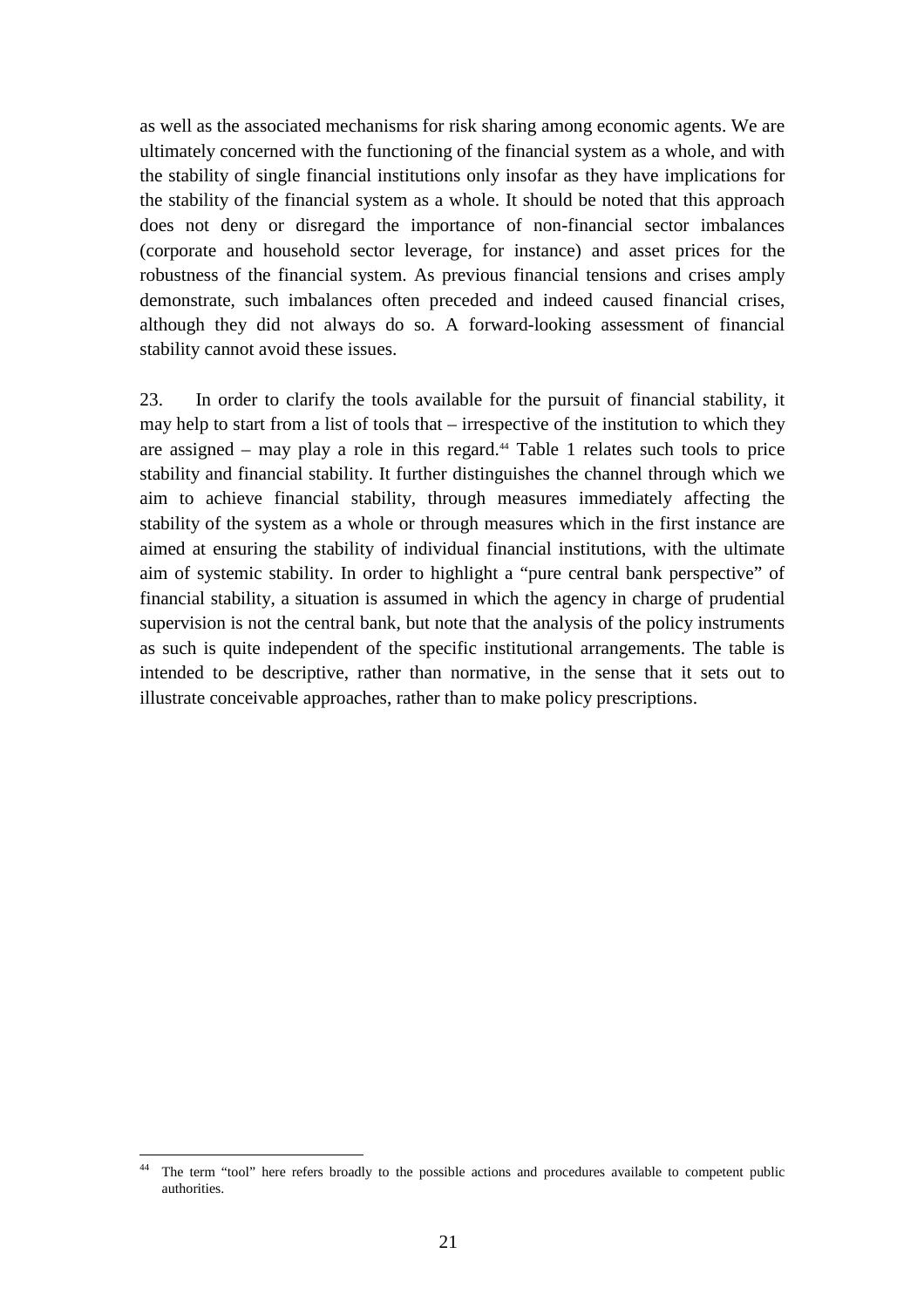|     |                             | Price stability | Financial stability |                  |
|-----|-----------------------------|-----------------|---------------------|------------------|
|     |                             |                 | System-wide         | Individual       |
|     | <b>Tool</b>                 |                 |                     | institutions     |
| 1.  | Monetary policy strategy    | XX.             | $\times$            |                  |
| 2.  | Short-term interest rates   | XX.             | $\times$            |                  |
| 3.  | Market operations           | $\times\times$  | $\times$            |                  |
| 4.  | Payment systems             |                 | XX                  |                  |
| 5.  | Public and private comments | XX              | ⊗                   | ⊗                |
| 6.  | Emergency liquidity support |                 | XX                  | XX               |
| 7.  | Crisis co-ordination        |                 | ⊗                   | $\otimes\otimes$ |
| 8.  | Prudential regulation       |                 |                     | OO               |
| 9.  | Prudential supervision      |                 |                     | OO               |
| 10. | Deposit insurance           |                 |                     | OΟ               |

Table 1. Tools for maintaining price and financial stability

Legend: two symbols (e.g.  $\times \times$ ) = primary use of the tool; one symbol (e.g.  $\times$ ) = additional use of the tool;  $\times$  = tool of a central bank without supervisory powers; O = tool in the hands of an authority other than the central bank; ⊗ tool available for both.

When composing such a table, one is faced with the problem that it attempts to be precise on an issue in which precision has proven to be quite elusive. Further, it seems quite difficult to avoid putting together diverse and heterogeneous things such as institutions (central bank, supervisory authority), policy tools (interest rates, market operations etc.) and operational arrangements (deposit insurance). Nevertheless, I believe the table will prove this very heterogeneity to be indispensable in providing a comprehensive framework for the definition of the role of central banks in financial stability and in defining the boundaries of this role.

The first three lines on monetary policy (monetary policy strategy, and shortterm interest rates or market operations, depending on operational framework), combined with commenting (either to the public at large or, in private, to financial institutions or other authorities) relate to central bank actions aiming at achieving price stability. At the same time, prudential regulation, supervision and deposit insurance, while ultimately concerned with financial stability, influence the behaviour of individual institutions.45 That leaves four tools in the "land in between": payment systems (operation and standards); the crisis management measures of emergency liquidity support and co-ordination of private sector solutions; and, again, public and private comments. These entries represent the tools available to a central bank without explicit supervisory duties to contribute to financial stability. Thus, these tools facilitate the role of central banks in financial stability fundamentally rooted in the two aspects previously highlighted of being the bankers' bank and ultimate provider of liquidity. In order to clarify my terminology, I use the term emergency liquidity

 $45$ 45 One has to be quite careful here: the stability of individual banks is not an objective of either central banks or supervisors, if a bank failure has no systemic implications. Nevertheless, the supervision of individual banks clearly serves the objective of the stability of the financial system as a whole, but at the same time, while necessary, is not sufficient to achieve the ultimate goal of overall financial stability.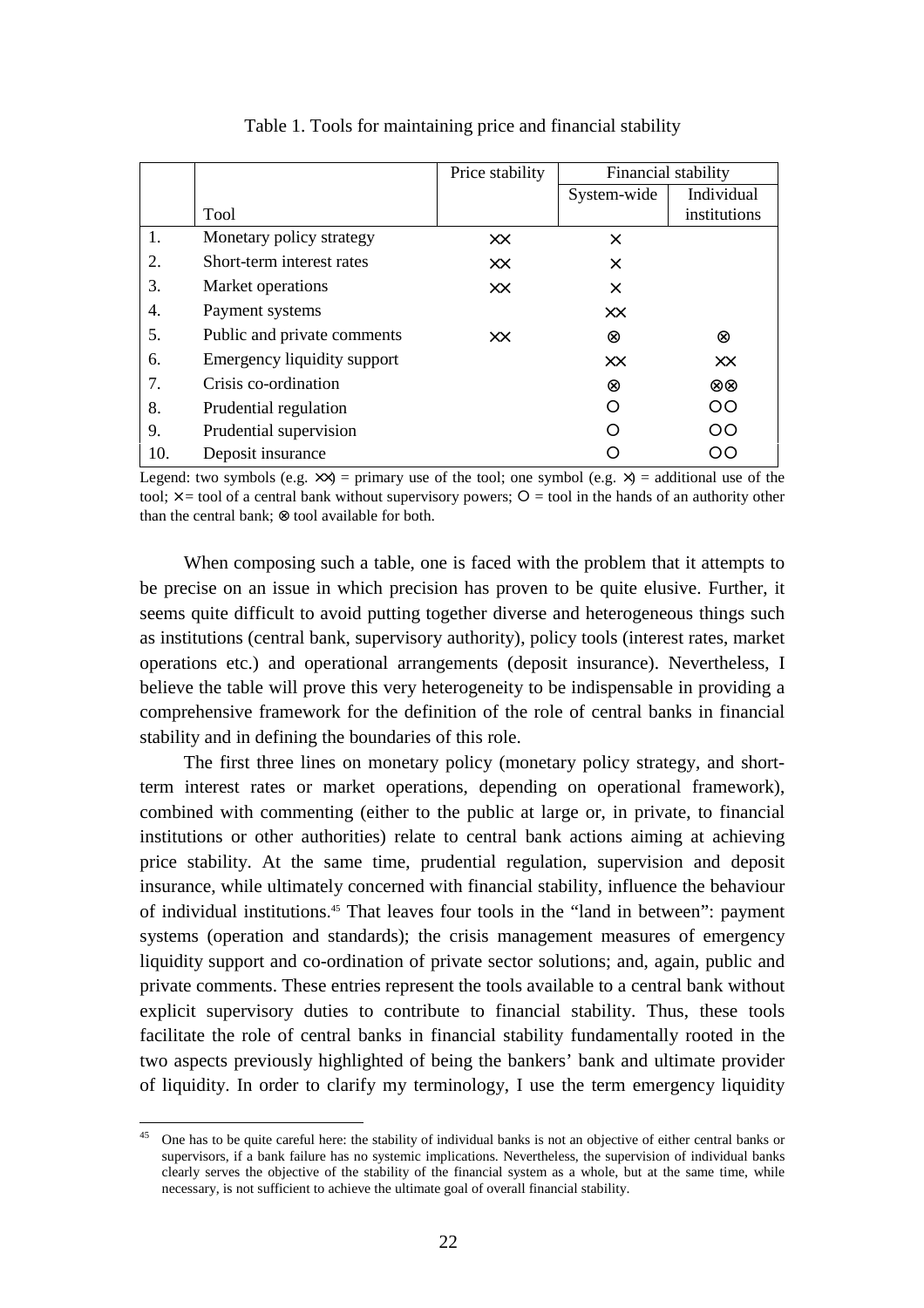support here to include the tools of supporting liquidity in the financial system as a whole (through market operations) and emergency liquidity assistance to individual banks.<sup>46</sup> Finally, the table reflects the fact that financial stability considerations are taken into account when designing the monetary policy strategy, the payment system, and the regulatory, supervisory and crisis management frameworks.

A potential conflict between price stability and financial stability is immediately obvious from Table 1. Equally obvious is the need for close co-operation in financial stability activities with bank supervisors, regulators and deposit insurers, irrespective of whether they are inside or outside the central bank. The potential for conflict with price stability arises from the overlap in tools: short-term interest rates and market operations could conceivably be used to accomplish both price stability and financial stability. Similarly, the need for co-ordination with supervisors and deposit insurers arises from the fact that they ultimately pursue financial stability, albeit using different tools.

I will discuss the specific features of the different tools in Section V, which also permits particular references to the euro area context. Here, I would like to focus on further defining the boundaries of the financial stability function in relation to price stability and the functions addressing the stability of individual financial institutions.

24. Consider first the potential conflict between price stability and financial stability. Such a conflict would emerge if there were circumstances in which the monetary policy stance (as reflected in short-term interest rates and market operations) needed to maintain price stability harmed the stability of the financial system. It would also emerge if there were circumstances in which the price stability objective prevented the central bank from dealing appropriately with financial instability.

A very forceful argument supporting the view that such a conflict is unlikely to exist is that the absence of stable prices is a major threat to financial stability. Let me consider inflation first. When price inflation develops, misperceptions among economic agents about the current state of the economy and the level of future returns are likely to spread, and unproductive lending will increase, because inflation makes it a more complex task for lenders to discern the quality of individual borrowers and investment projects. Turning to deflation, financial crises may have been caused, as some observers have suggested, by deflationary pressures not sufficiently combated by central banks through the supply of the necessary liquidity.47 Indeed, deflation tends to trigger a vicious circle of an increasing real value of debt which leads to further defaults. Overall, there is little doubt that price stability supports sound investment and sustainable growth, which in turn is conducive to financial stability.48 The suggestion that large price movements can cause financial instability is supported by evidence from major financial crises. Thus, situations in which the conflict could

 $46$  I.e. injection of tax payers' money by the government is outside the scope of the considerations here.

 $47$  See e.g. Schwartz (1995), and Bordo and Wheelock (1998).

 $48$  See Schwartz (1995).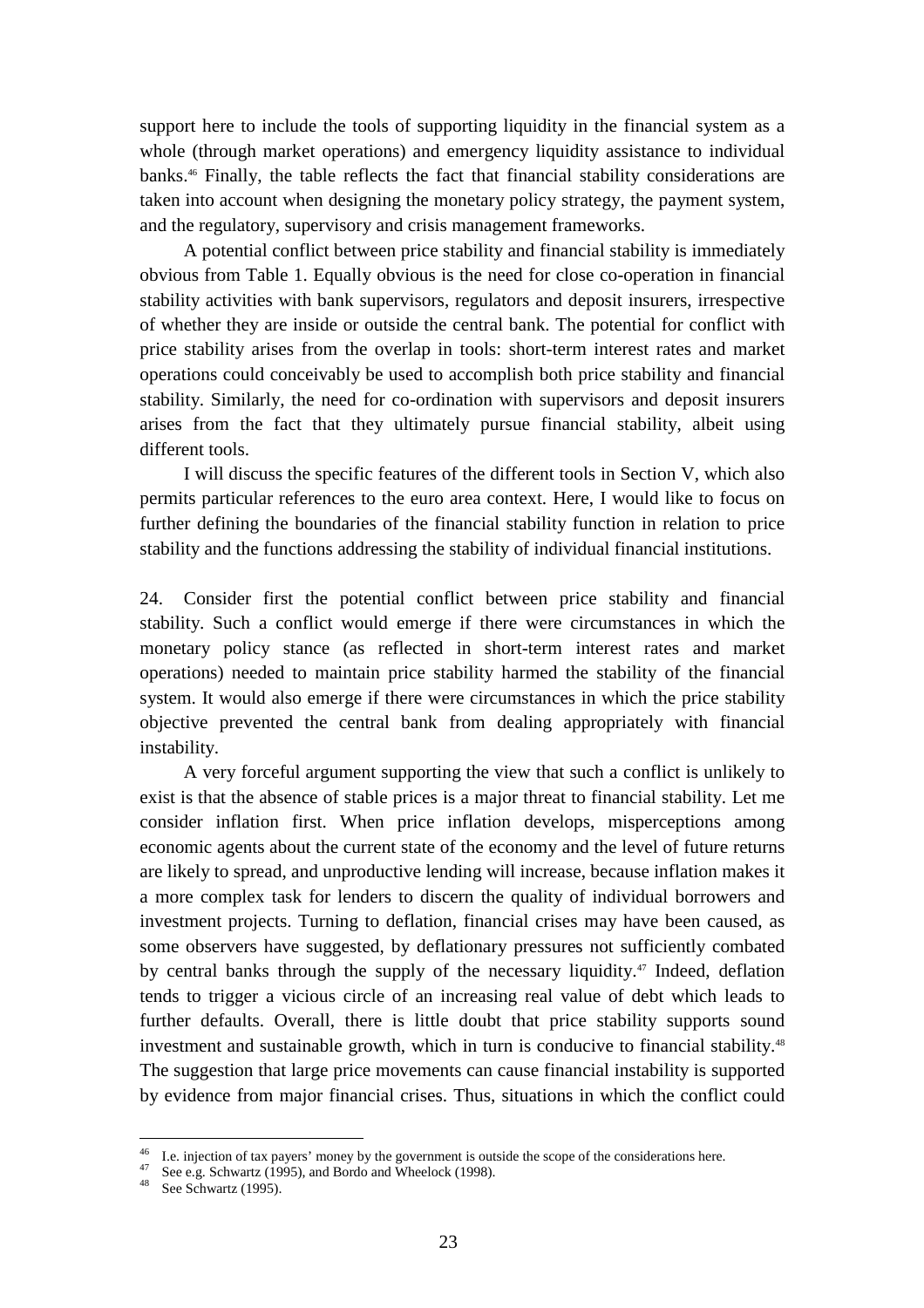arise are likely to be rare in practice, as the fragility of banks and their counterparties tends to occur in conditions marked by downside risks to price stability.

25. Having said this, it would be too simplistic to close the issue here and to rely, without any further reflection on the reassuring proposition that price and financial stability cannot and do not ever conflict. A few considerations make me unsatisfied with this perfunctory conclusion

First, in point of fact, significant episodes of financial crises – or situations that could have easily led to crises – in the last two or three decades took place in a context in which general price stability was not gravely missing. For example, the Japanese banking problems started to emerge in the early 1990s, resulting from a lending-asset price cycle that took place despite low inflation. Moreover, individual failures (e.g. BCCI, Barings, Credit Lyonnais, Yamaichi), irrespective of whether or not they had systemic repercussions, have occurred in the presence of price stability. The example of Japan might be useful to illustrate this in more detail. Even though it is always easier to comment ex post than making policy on the spot, one could consider that in the late 1980s monetary policy lacked a sufficient degree of forwardlooking elements with respect to domestic inflation. In 1988, current inflation in Japan was low, but double-digit money supply growth rates and booming real estate and equity prices helped to fuel the bubble. The short-term inflation forecast might have been very benign, but a more forward-looking strategy would have considered the risks for the variance of inflation stemming from the strong growth in the money supply. A tighter monetary policy, thereby accepting for a short period a lower inflation rate than normally desirable, would (most likely) have been an appropriate response.

Might the last six to seven years of US monetary history eventually turn out to be another example? The final verdict is still outstanding. Should the Fed have raised the federal funds rate more aggressively between early 1999 and May 2000 in order to increase the likelihood of bursting what now appears to have been a bubble?<sup>49</sup> In that case, the Fed would have had to accept a lower inflation rate than originally targeted until the bubble had burst. Would the US economy and thus the world economy be in a better shape today? Honestly, I don't know, but as a central banker I am forced to contemplate the possibility.

Recently, some authors have argued that short-sighted (myopic) expectations are more likely to lead to a deterioration in financial stability in times of low and stable inflation.<sup>50</sup> This is a view I would not share. However, the historical evidence does not support the belief that an environment of stable prices relegates financial instability to such a low order of importance as to be ignored by the central bank. While conducive to financial stability, price stability may not be sufficient in itself to maintain financial stability. Price stability is a necessary but not a sufficient condition for financial stability.

<sup>&</sup>lt;sup>49</sup> The Fed increased interest rates by 175 basis points from 4.75% to 6.50% during the period.

<sup>&</sup>lt;sup>50</sup> See Blinder (1999), Crockett (2000a), and Vinals (2001).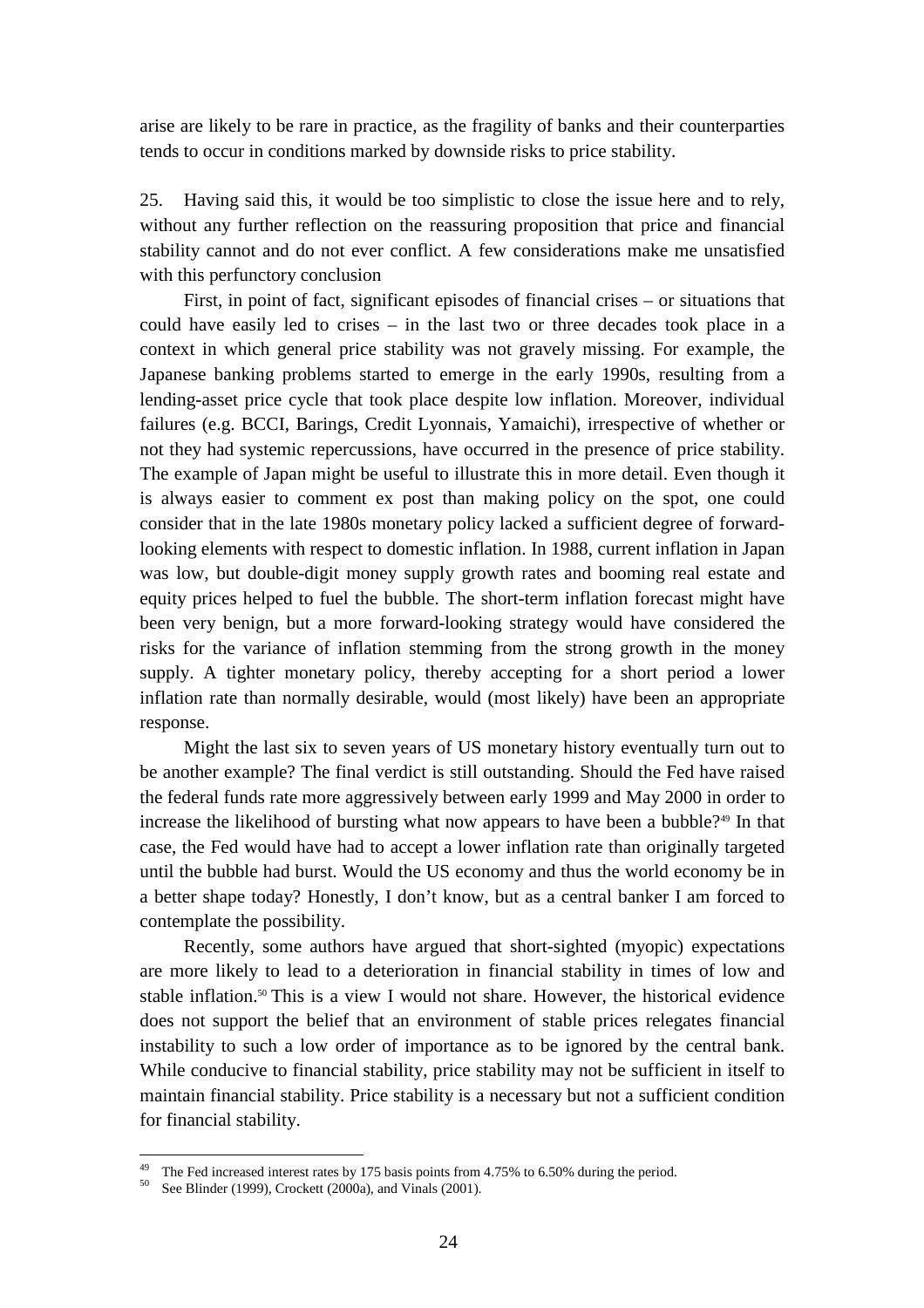Second, suppose the central bank has a price stability objective and adjusts its policy rate on the basis of an inflation forecast. Since this inflation forecast, like any forecast, is subject to uncertainty, in the short-term the central bank may be above or below its inflation target. This is true regardless of whether the central bank is concerned with financial stability. Consequently, if the central bank assigns a relatively high probability to financial instability and presumes that financial instability is associated with deflationary tendencies, it may need to accept higher inflation in the short-term. However, policy dilemmas lurk in the shadows between the short, the medium and the long-term; not to mention, of course, Keynes aphorism about death before the long-term. A clear mandate and a clear strategy for monetary policy are not sufficient to determine what the central bank should decide when a particular situation arises, and indeed allow for complex discussions, diverse views and disagreements on the best decision to take in any given circumstances. Even less are they sufficient to determine the precise weighting of financial stability considerations against other considerations in the decision whether or not to move rates. Ultimately, the substantive issue is, in the analysis, the relationship between financial and price stability and, in the decision, the weight to be given to financial stability considerations.

Third, there is a widespread belief that a smooth path of interest rates is conducive to financial stability.<sup>51</sup> The argument can be linked to the maturity transformation function of private banks, insofar as they convert variable rate liabilities into fixed rate assets. If the central bank were to interpret its responsibility for financial stability as an objective to smooth interest rates, a trade-off with the objective of price stability might arise. On the other hand, the link between financial stability and a smooth path for interest rates is rather tenuous.

Furthermore, the same argument could be applied to asset prices, as large asset price movements have been a trigger for financial crises.<sup>52</sup> Taking this line of argument to its ultimate conclusion, the implication would be that the price index which measures inflation should include financial asset prices. If this were implemented, however, central banks would directly adjust policy rates to combat asset price inflation. But such a direct reaction may have serious drawbacks.<sup>53</sup> Monetary policy could be dominated and manipulated by financial markets, thus becoming volatile and unpredictable.<sup>54</sup> Moreover, it is likely that financial market participants would increase risk taking in anticipation of the central bank providing a floor for asset prices, possibly resulting in less rather than more financial stability.<sup>55</sup> Not only asset prices, but also the policy tool would strongly depend on market expectations, and the outcome for inflation could become largely arbitrary.<sup>56</sup> Furthermore, making a clear distinction between price increases and price inflation,

<sup>&</sup>lt;sup>51</sup> See, for example, Cukierman (1990).

 $52$  See, for example, Allen and Gale (2000b), and Kaufman (1998).

 $53$  Cecchetti, for instance, has advocated a different opinion.

<sup>&</sup>lt;sup>54</sup> See, for example, Cukiermann (1990).

<sup>&</sup>lt;sup>55</sup> See, for example, Goodhart and Huang (1999).

<sup>56</sup> See Bernanke and Woodford (1997).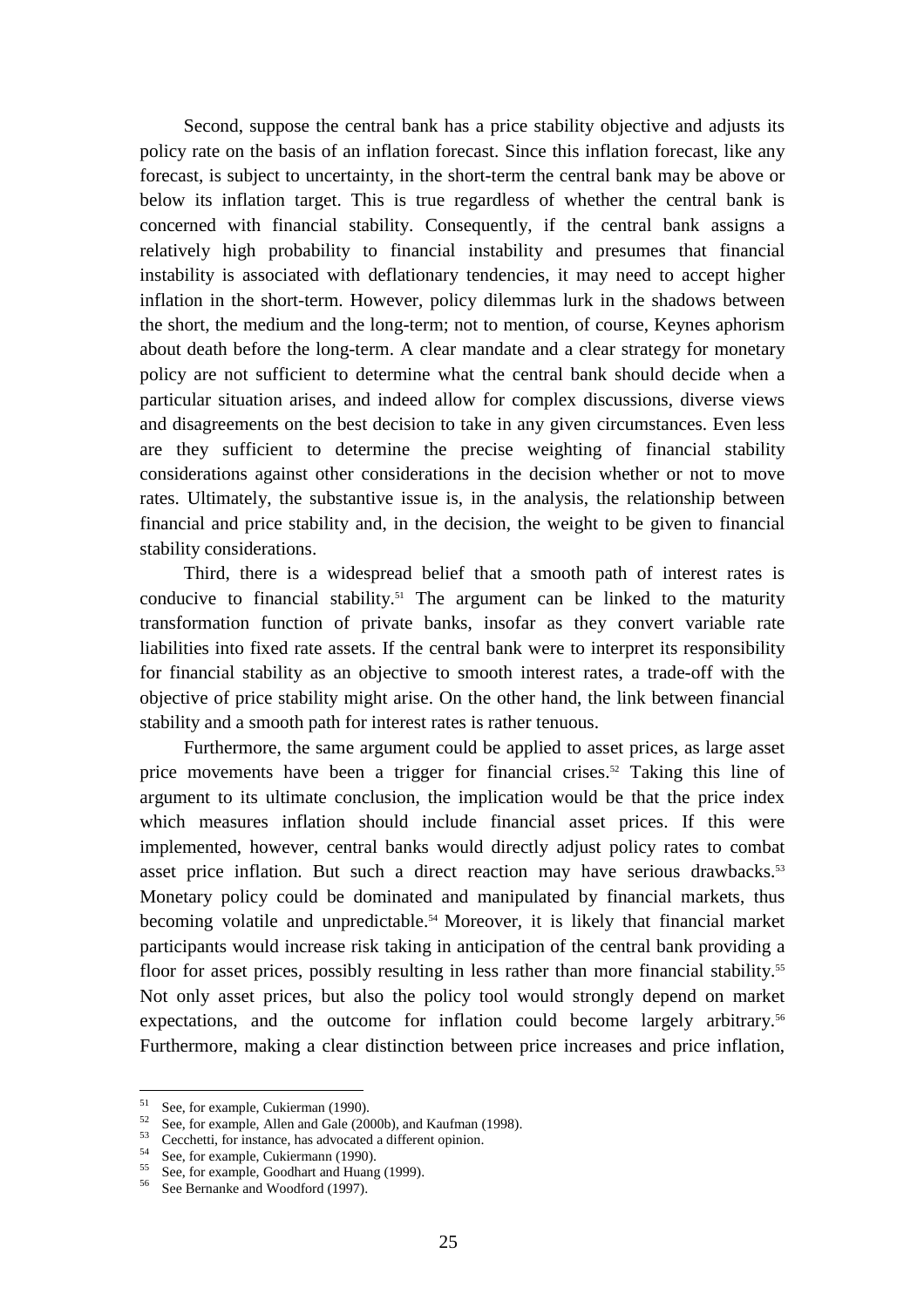which is of crucial importance for any price stability oriented monetary policy, would be exceedingly difficult in the case of assets. Indeed, it does not seem that the major difficulties in estimating the fundamental value of financial assets could be easily overcome, at least at present.57 In view of these arguments, I would conclude that including asset prices in the policy-relevant price index would most likely lead to problems with the objective of price stability. But as I have tried to make clear, this trade-off can only occur if the central bank reacts mechanically to asset prices. Indeed, most central banks do not include asset prices in the concept of price stability used for their monetary policy decisions.

Fourth, in a context of general price stability there may be sectors or regions of the economy which undergo a price shock, which in turn may cause a financial crisis of sufficient proportions to entail a systemic risk. The overall price index considered by monetary policy may not signal a significant deviation from price stability, but a more circumscribed observation may reveal a situation in which both price and financial stability are seriously threatened. At this local level the positive correlation between price stability and financial stability may not be violated, but it runs in the opposite direction from the one prevailing at the general level. Such asymmetric shocks are, of course, fully contemplated in a properly designed monetary policy framework, but this may not be of very great help when they arise and decisions are needed. The practical relevance of the situation just described has, however, yet to be discovered.

Finally, even if it is true that an environment of stable prices is more propitious to financial stability than either inflation or deflation, the question remains whether conflicts may arise when the economy is moving towards price stability. Particularly in the transition period towards a regime of low inflation, the potentially high real interest rates associated with such a disinflationary process may impose a great burden on financial institutions. Further analysis of this problem is important, especially in the context of the EU accession countries.

Situations might thus arise where the objective of maintaining, or perhaps restoring, price stability over the medium-term demands a policy response which at first sight is not compatible with the short-term dynamics of inflation. Empirically, these occasions appear to be rare (mainly due to the strong link between recessions and financial crises), but do exist and have fairly robust theoretical underpinnings.<sup>58</sup>

26. Although, as we have just seen, asset prices are not, and should not be, part of the price index on which the concept of price stability is based, the issue of how a central bank should position itself with respect to changes in asset prices remains. As the question is indeed currently much debated, partly because of the recent extraordinary vagaries of stock prices in the United States and in other parts of the world, I will briefly discuss the issue here. What should a central bank do in the face of asset price changes?

 $57$  See, for example, Issing (1998).

<sup>&</sup>lt;sup>58</sup> See Kent and Lowe (1997), and Brousseau and Detken (2001).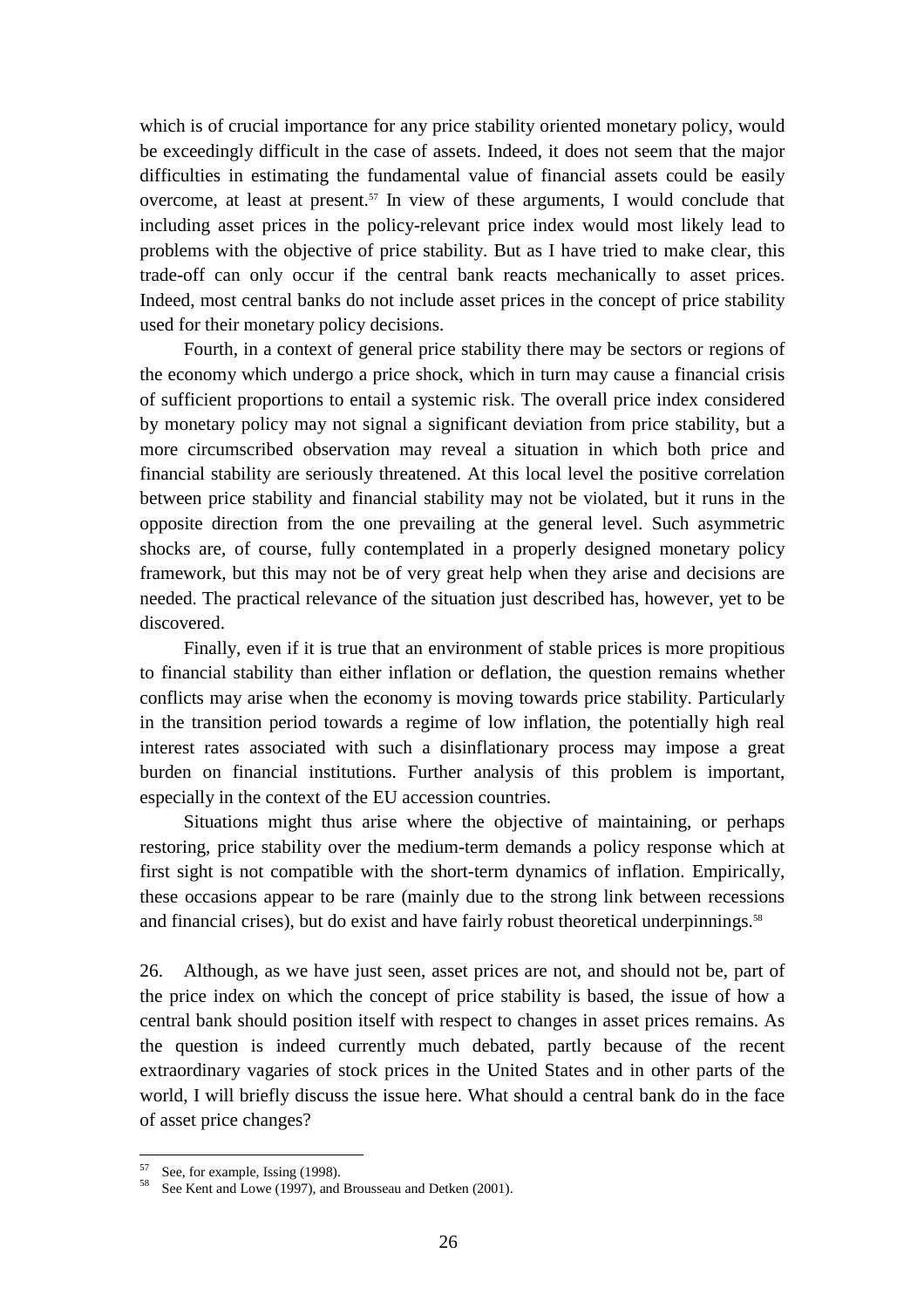The first and foremost part of the answer to this question is straightforward. Given a price stability-oriented and forward-looking monetary policy strategy, a central bank is well advised to evaluate all the implications of large asset price change on future inflation. It should look at such implications both in relation to demand effects and in relation to financial stability considerations. It should adjust the policy rate in order to maintain price stability over the relevant horizon.

There is, however, a more problematic part. This concerns the occurrence of extreme movements in asset prices, combined with the proven ability of central banks to "influence" markets by commenting and analysing current events in the economy. When an asset price – be it the exchange rate, house prices or stock prices – grossly deviates from any plausible "normal" level, should the central bank speak up or keep silent? Should the famous expression "irrational exuberance" (December 1996) never have been used? Should the ECB never have said that "the present level of the euro does not reflect the strong fundamentals of the euro area" (April 2000)? Should subsequent Fed analyses, providing explanations for the extraordinary and unexpectedly prolonged "boom without inflation", not have been made for fear they might encourage a bubble? When does reticence pass the limits of neutrality? On the one hand, of course, the central bank should avoid driving the market as well as taking responsibility for developments it cannot really influence. On the other, however, the central bank is aware that asset markets can sometime lose their sense of direction and that overshooting and undershooting are recurrent and potentially damaging. Undoubtedly, the central bank should be clearly aware of what is the rule and what is the exception, but there are circumstances in which non-interference or neutrality may be impossible and even silence speaks.

27. I would sum up as follows. In the long-term price stability is a powerful facilitator of financial stability, but is, in turn, not sustainable without financial stability. A successful and long-lasting price stability-oriented monetary policy strategy is the most suitable for minimising the risk of a potential conflict between price and financial stability, although it is not by itself sufficient to ensure financial stability.

If the horizon for the price stability objective is appropriately long, and if all relevant information concerning future inflation is taken into account in the process of deriving the appropriate monetary policy stance, then the central bank will be in a favourable position to provide an optimal response for both price stability and financial stability. This is an analytically challenging and very informationdemanding exercise in which central bankers cannot avoid the heavy burden of judgement. The information required to reach appropriate policy decisions includes information about the health of the financial sector and about the impact of wealth effects from changes in asset prices obtained though macro-prudential analysis and surveillance and through the analysis of the monetary policy transmission mechanism.

That said, a successful pursuit of price stability over the medium-term might imply accepting, at times, a deviation from the price stability objective in the short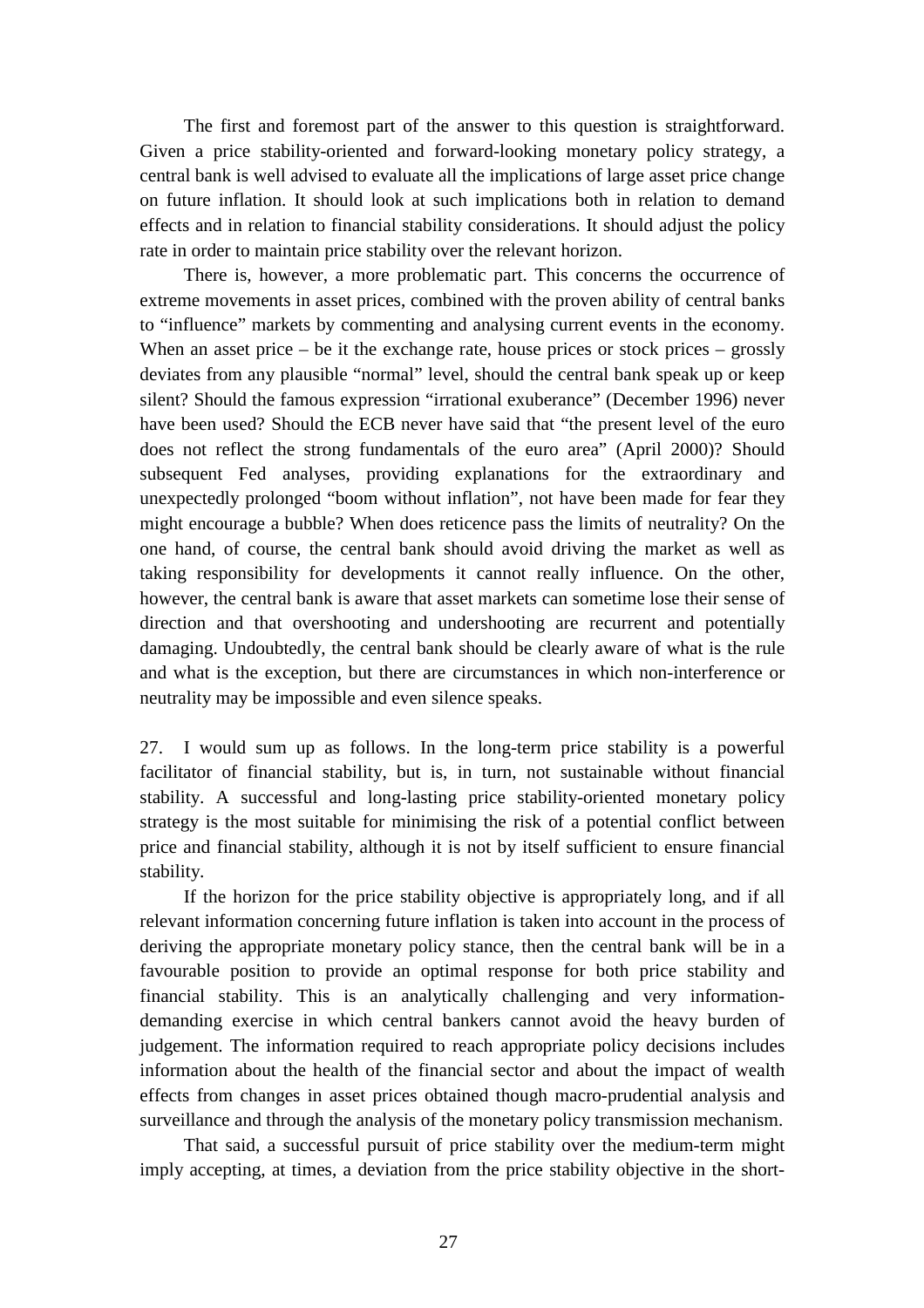term for reasons related to financial stability. Since, in general, the synergy between price stability and financial stability is strong, situations of conflict would be rare events.

28. After investigating the relationship between the financial stability function and monetary policy, the other boundary, i.e. with those tools which are, in the first instance, concerned with individual bank stability, remains to be addressed. This boundary is most visible when the central bank does not have explicit supervisory tasks, but often also exists within central banks entrusted with prudential supervision, where it takes the form of interdepartmental co-ordination (or the lack thereof).

The distinction between dealing with individual financial institutions (microprudential) and with the financial system as a whole (macro-prudential) is commonly drawn. When this distinction is made, it usually has to do with the focus of the respective activities and the analytical approaches to measuring risks, rather than really questioning their ultimate common objective of financial stability (see Table 1 and Section V). The macro-prudential dimension is usually associated with the central bank, and the micro-prudential one with the supervisory authority.

The macro-prudential dimension focuses on the financial system as a whole. Accordingly, macro-prudential analysis and surveillance encompass assessment and monitoring of potential threats to financial stability arising from macroeconomic or financial market developments (common shocks) and exposures to systemic risk (contagion). Thus a kind of a definition of financial stability which I introduced earlier is followed, as the analysis focuses on evaluating the risk of events of financial distress which would be costly for the economy. The macro-prudential risk measurement approach focuses on the risk of correlated failures. If it looks at individual institutions, paying attention to those characteristics that determine their significance for the financial system as a whole (such as size and links with other institutions).

In this area, the first central analytical issue is to identify how much the financial system is exposed to certain risks (such as a stock market decline) and how robust the system is likely to be in absorbing shocks. The latter depends on the availability of financial buffers (profits, reserves and capital) in financial institutions. The second aspect, where less progress has been made, concerns assessing whether or not financial imbalances have reached an unsustainable level. While authorities cannot expect to predict the incidence of shocks, it is nevertheless important to explore potential downside risks. For instance, unambiguous evidence that an asset price bubble is emerging before it actually bursts remains subject to much controversy. Many indicators are available and can be compared against historical norms,<sup>59</sup> but it is not easy to distinguish between sound earnings expectations and unwarranted and euphoric risk taking.<sup>60</sup> Other types of financial imbalance are also

<sup>&</sup>lt;sup>59</sup> Such as P/E ratios, equity risk premia and probability distributions derived from options prices.<br><sup>60</sup> E-4 Chairman Alan Casananan (2003) presents addressed these issues, also presenting same for

<sup>60</sup> Fed Chairman Alan Greenspan (2002) recently addressed these issues, also suggesting some future avenues for identifying discrepancies between current asset prices and their fundamental values.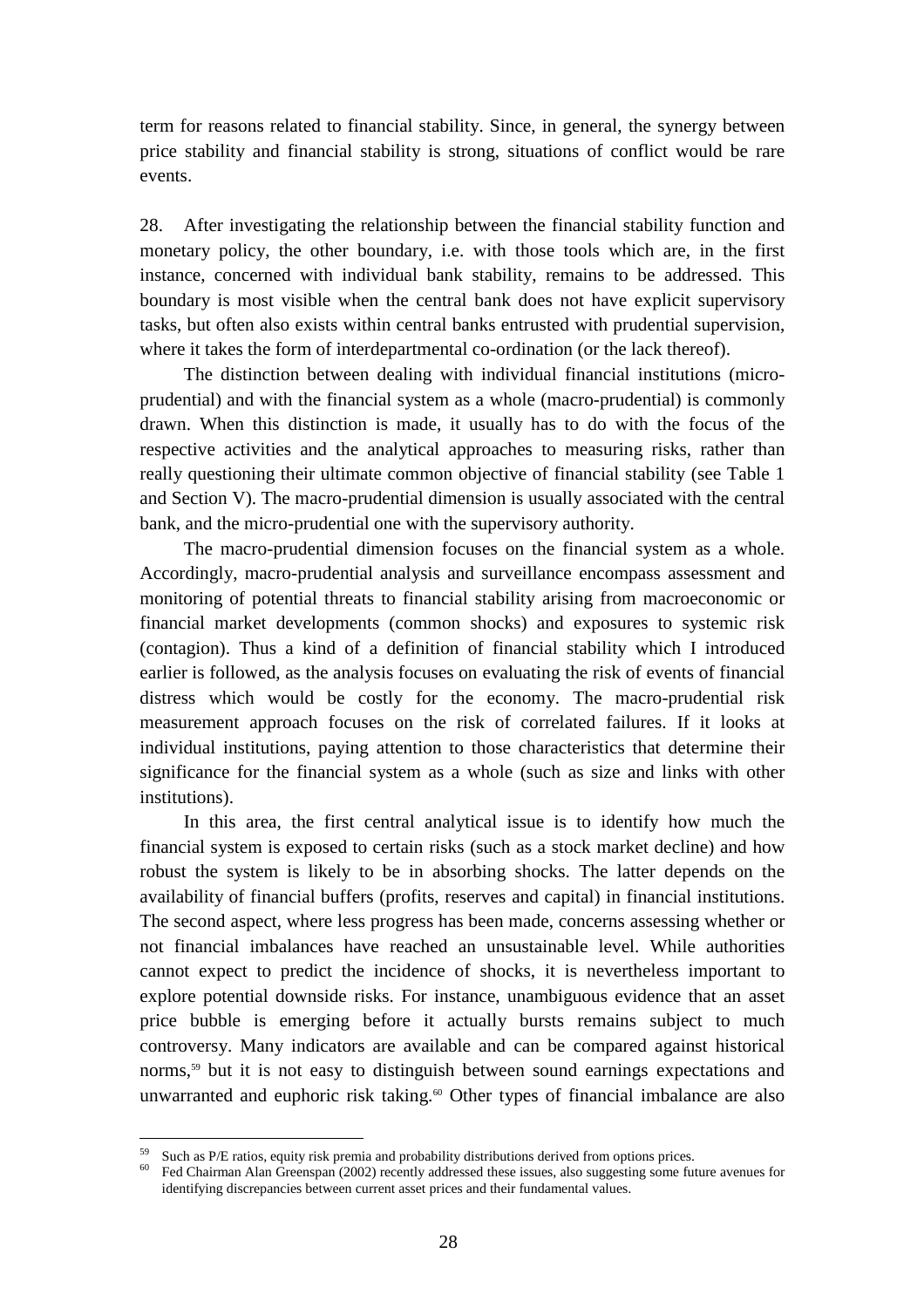rather difficult to assess definitively. For example, when does lending growth, corporate and household sector leverage or the external debt position of a country reach a level which would be likely to lead to financial instability. Again, specific indicators exist and are actively used, and these can be compared with norms derived from past incidences, although individual circumstances will always have to be analysed.

The micro-prudential dimension focuses on individual institutions and considers the financial condition and risks of each institution, including in comparison with other similar institutions ("peer group analysis").<sup>61</sup> Traditionally, the micro-prudential dimension has regarded developments in macro-economic and financial market conditions as specific to an individual institution. Thus, it has disregarded the feedback effects on overall developments caused by the behaviour of individual institutions. Supervisory authorities nowadays spend considerable resources on assessing the risks run by individual institutions from such a micro-prudential perspective. There is no standardised approach, although a recent review of supervisory risk measurement practices indicated that supervisors tend to emphasise relative or cross-sectoral risk assessment rather than system-wide risk assessment or time (or cyclical) variation in risk.<sup> $\omega$ </sup> Traditionally, the approaches of supervisory authorities have not been well-suited to measuring risks which are correlated or concentrated in a larger number of institutions or which could lead to system-wide vulnerabilities.

29. While I recognise the neatness of the "macro-micro" distinction, a strict separation of the macro-prudential and micro-prudential dimensions is conceptually inappropriate and it can even be detrimental in practise. These distinctions should be regarded only as "labels", not as hard and fast concepts. If fact, macro and microprudential analysis or surveillance are not really two different activities, but are as inseparable as two sides of the same coin. After all, both activities are concerned with the stability of the financial system as a whole, rather than the stability of individual institutions. In fact, an increasing number of supervisory authorities feel quite comfortable with being associated with the task of limiting systemic risk and preserving financial stability, rather than preserving the integrity of individual institutions. The main danger in a strict separation is that when this is the case, the different institutions (i.e. central banks and supervisory authorities) would not be able to perform their functions satisfactorily.<sup>63</sup>

First, confidential supervisory information may play an important role for central banks in the field of payment systems and in checking the "safety" features of other market infrastructures. Prudential supervision is also important for the soundness of the individual counterparties of central banks. Central banks rely on specified criteria that allow safe and prudent institutions to be singled out, and which

 $61$  See Borio et. al. (2001).

 $62$  See Van den Bergh and Sahajwala (2000).

<sup>63</sup> Crockett (2000b), and Lamfalussy (2002) recently echoed this view.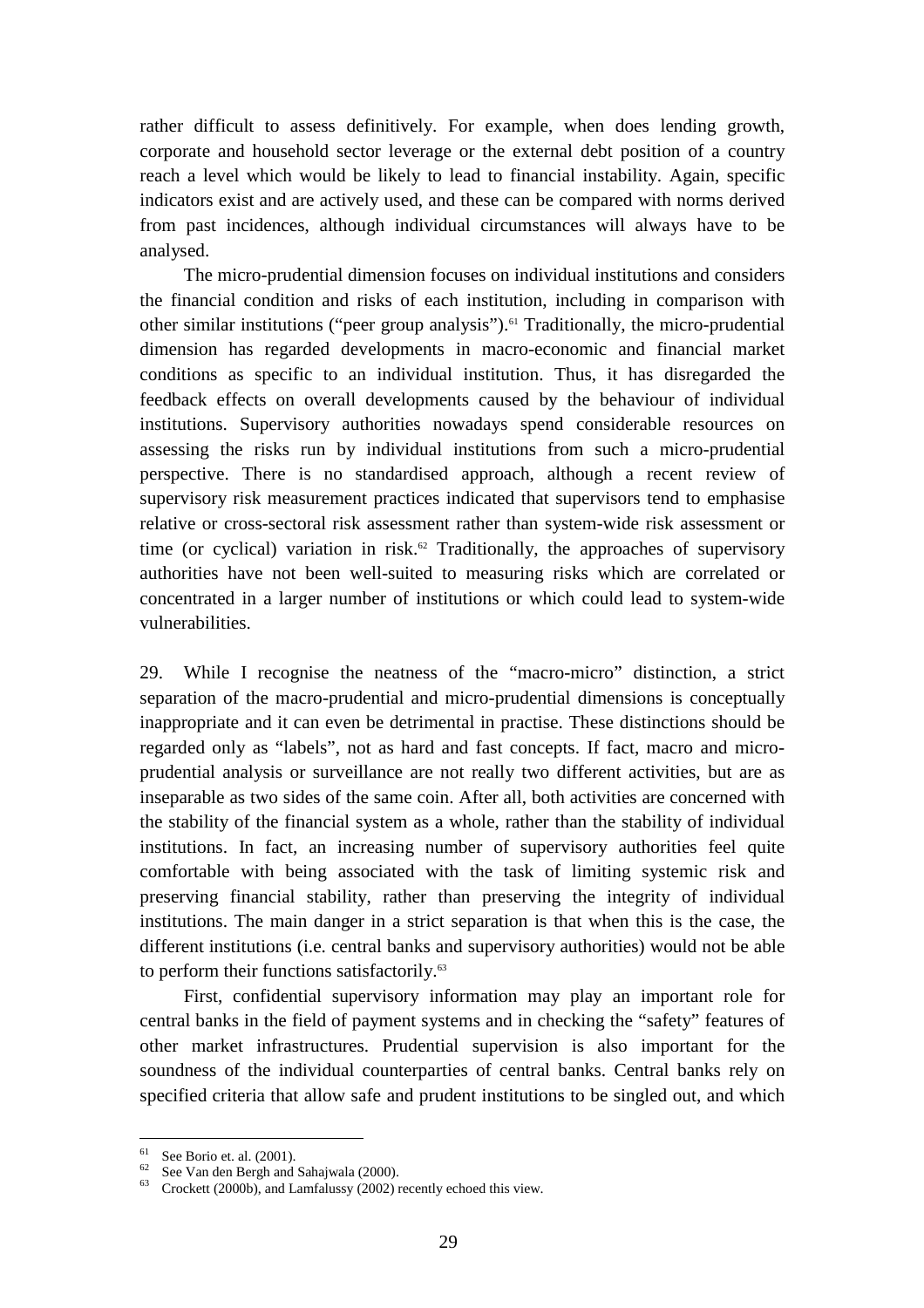usually refer to licensed and supervised banks. When screening the institutions eligible to participate in credit and payment facilities, central banks also have the power to exclude them from the facilities should concerns over the effectiveness of supervisory arrangements or the soundness of banks emerge.

Second, supervisory input is also important for the conduct of macro-prudential analysis and surveillance. Best results are probably achieved by combining different information from supervisory, central bank and market sources. Moreover, macroprudential analysis may not be very effective if it only focused on aggregated data and average behaviour. Averages will not reveal when and where individual institutions are at risk of going broke. Significant exposures of single major institutions or across institutions can be important sources of financial instability and result in the propagation of risks throughout the financial system.

Third, by contributing to the macro-prudential analysis, central bank research and surveillance of the overall economy and of the banking and financial sectors and information from payment systems and monetary policy operations can indeed be valuable for supervisory tasks. Previous occurrences of system-wide crises (such as the Scandinavian and Japanese crises) forcefully demonstrated the relevance of the macro-prudential dimension for financial stability, and hence the importance of macro-prudential analysis also for supervisory authorities. Indeed, as was pointed out by BIS General Manager Crockett (2000b), the macro-prudential paradigm stresses "*the possibility that actions that may seem desirable or reasonable from the perspective of individual institutions may result in unwelcome system outcomes*". This view is not internalised in the traditional micro-prudential paradigm, which considers financial stability to be ensured as long as individual institutions are sound. For instance, for a single bank it is only natural to relax lending standards in an upturn, but if all banks do the same this could generate an unsustainable lending boom, sowing the seeds of subsequent financial instability. Hence, effective macroprudential analysis could point to exposures that are relevant for the soundness of individual institutions and could merit further investigation by supervisory authorities.

As regards their key tools, such as capital charges, provisioning policies and risk limits, supervisory authorities still feel much more comfortable with the microprudential perspective (i.e. not using these tools to respond to financial system-wide or macro-economic concerns). Whether or not such tools should pay attention to limiting financial and economic cycles is currently an important policy question. A strong counter-argument, which is made by many supervisory authorities, is that the efforts already made and being made to upgrade prudential safeguards will be sufficient.<sup>64</sup> While progress in this respect has certainly been very important and impressive, it remains the case that potential credit and asset price cycles and increased exposure by banks to financial market fluctuations might leave scope for considering more forward-looking supervisory measures. Such measures would strengthen defences during good times by establishing reserves to be drawn upon

 $\overline{a}$ See, for example, the strategy formulated in the G10 and the core set of international standards available from the Financial Stability Forum (www.fsforum.org).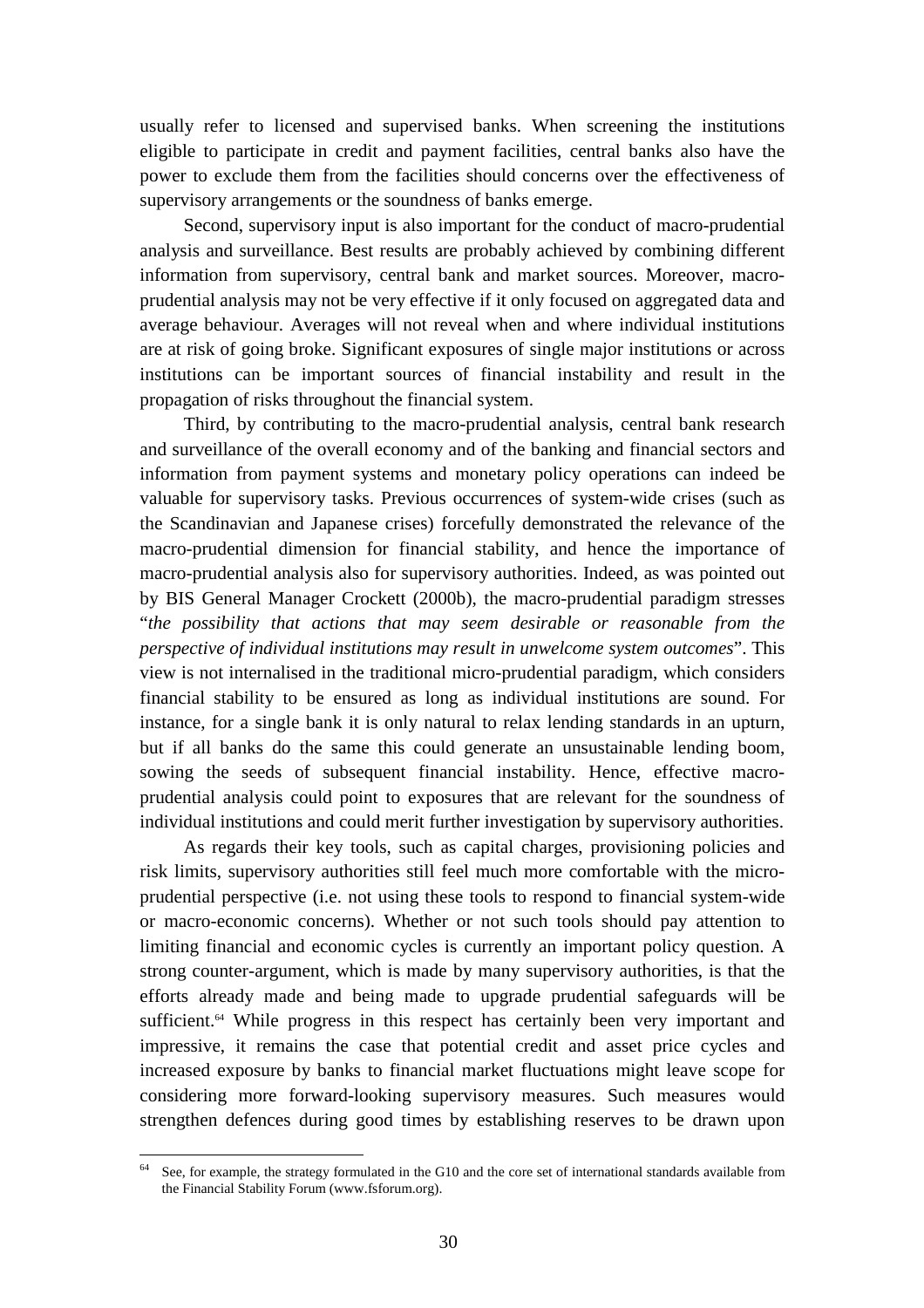<span id="page-32-0"></span>during bad times.<sup>65</sup> The implementation of such policies is still fraught with problems (e.g. lack of compatibility with accounting standards).

The issue of increased vulnerability of banks to economic and financial cycles has recently been addressed by many central banks, including the ECB, in the context of the Basel Accord revision.66 Consensus now seems to exist on, at least, the need to avoid strongly pro-cyclical supervisory requirements. This can be seen, for instance, in the current revision of the new Basel Accord to correct the pro-cyclical features of the first set of proposals.

30. To summarise, this discussion of the important synergies shows the desirability of maintaining close links and information exchange between supervisory authorities and central banks when the two functions are separated. This is similar to the need to also have close interplay on the other front vis-à-vis monetary policy. This Section has also highlighted the fact that, even though still less clearly perceived than monetary policy and prudential supervision, the "land in between" of the financial stability functions and tools of central banks does exist. The tools identified for nonsupervisory central banks are significant and can be effective in pursuing financial stability. I did not see a fundamental or likely conflict with preserving price stability when a central bank is concerned with financial stability. The financial stability area cannot – in my view – be ignored by central banks, but should be the focus of further attention and research.

#### **V. TOOLS AND ACTIONS**

31. Table 1 listed the policy tools, which may play a role in the pursuit of financial stability, and identified those tools specifically available to central banks not entrusted with supervisory tasks, such as the Eurosystem (as well as several other central banks). This Section will further address the use of these instruments, making particular references to the euro area and the availability of the tools to the Eurosystem.

The Eurosystem represents a special case in this context because of its unique legal and geographical features. First, as a single currency area, it includes a number of national jurisdictions, which have retained supervisory responsibilities. Furthermore, the Eurosystem operates within the regulatory and supervisory framework designed at the EU level. Hence, we have three distinct legal and geographical entities. The national authorities are responsible for the ongoing supervisory function. The ECB (geographically the euro area) is responsible for monetary policy. And the EU (geographically the euro area plus three) is responsible for regulation. This special structure raises a number of important considerations.

<sup>&</sup>lt;sup>65</sup> This could include adjusting capital buffers in boom periods (e.g. via stress testing), establishing forwardlooking provisions against expected but yet not realised risks ("dynamic provisions") and adopting countercyclical collateral valuation and loan-to-value ratios. See, for example, Borio and Lowe (2002) and Crockett

<sup>(2000</sup>b).<br>
66 See ECB (2001).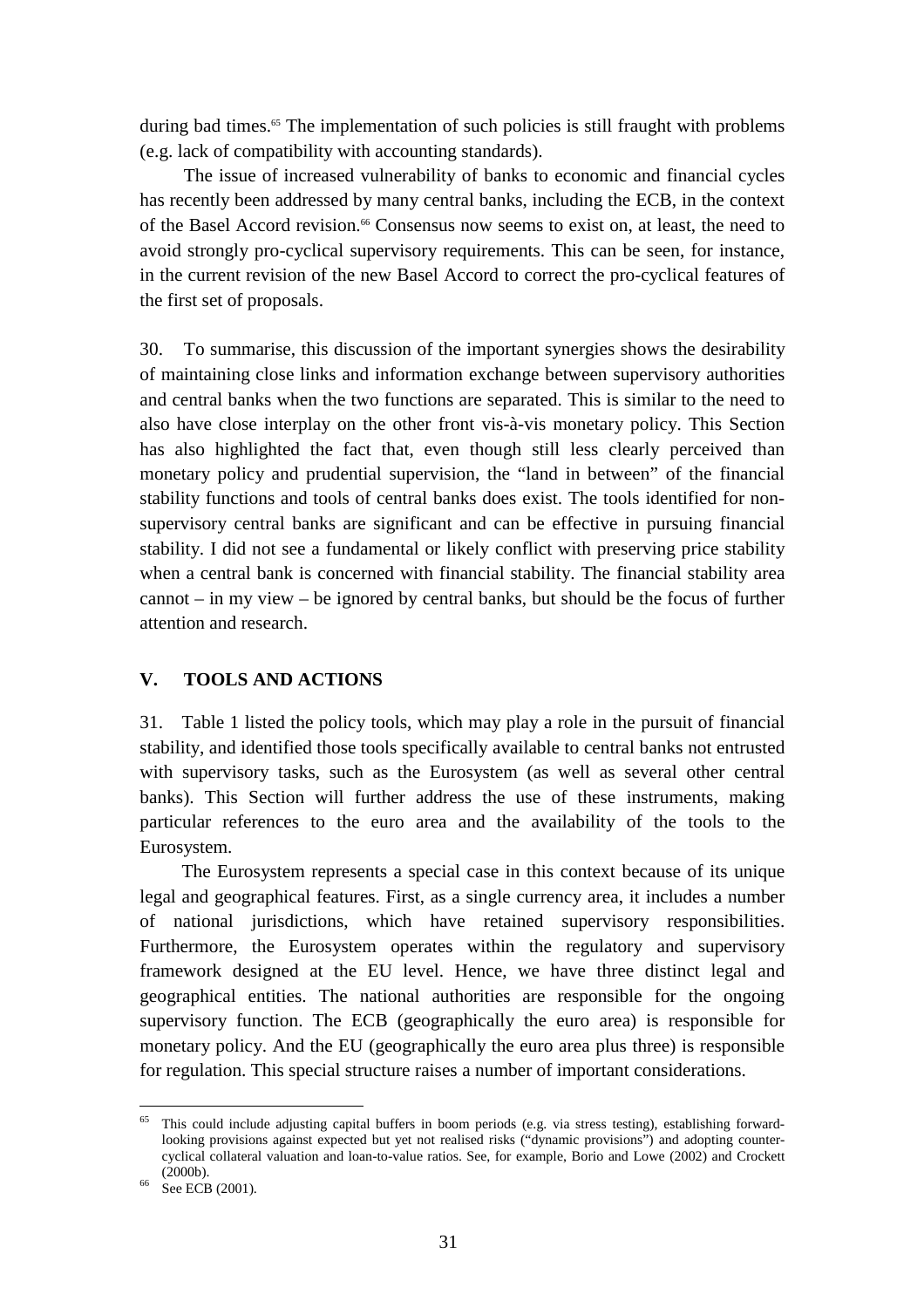First, recalling the arguments of Section II, the euro area is and should be considered a single financial system, rather than the sum of a number of national financial systems. This is irrespective of the empirical evidence suggesting differing degrees of integration in the markets for various financial products traded in this system.<sup>67</sup> The system encompasses a common currency, a central bank at its centre and a payment system linking the participants in a common network. Furthermore, in channelling funds to other parts of the financial sector as well as to the real economy, banks have to rely on a single access to central bank liquidity. Therefore, it can be argued that any system interlinked through a common payment system is defined by its common source of liquidity.68 This immediately suggests that the stability of the financial system – as well as the micro and macro-prudential functions safeguarding it – has in effect become a euro area-wide concern.

Second, as argued in Section III, one important source of financial instability may arise from the exposure of banks to financial markets and the tendency of market liquidity to dry-up in times of crisis. Due to its size and diversified nature, the euro area has a higher capacity to absorb economic shocks than the financial systems in individual countries.<sup>69</sup> For example, the integrated euro area-wide money market has given banks a source of funding which is wider and deeper (and thus more liquid) than the national markets that existed before stage three of EMU.70 This high degree of integration, however, may also have increased the risk of cross-border contagion, as major banks operating in the common wholesale system form a fully integrated network. Furthermore, given the "tiered structure" of the interbank market, a significant problem at a large institution acting as a "money centre bank", will potentially be immediately transmitted to other countries. The combined effect of these two features – deeper market and greater cross-border contagion – on euro area financial stability has yet to be ascertained.

Third, while the euro area is conceptually and economically (and not only geographically) distinct from the EU's Single Market, it nevertheless inherited the regulatory and supervisory framework designed for the purposes of the Single Market. Four principles govern this framework: (i) minimum harmonisation of the EU-wide regulation; (ii) mutual recognition of non-harmonised national rules; (iii) national competence for ongoing supervision; and (iv) close co-operation between national authorities.71 Two forms of co-operation have emerged: bilateral and multilateral. Cooperation also extends to crisis management, despite the absence of clear references to

See Padoa-Schioppa (2001) for more detailed discussion of this issue.

<sup>&</sup>lt;sup>68</sup> This obviously does not preclude the existence of linkages and contagion between financial systems. A "global" financial system would then be considered a network of financial systems.<br>
See Duisenberg (2001).<br>  $\frac{70}{70}$  See Duisenberg (2002).

See Santillán et. al. (2000) for evidence of this rapid integration and ECB (2002) evaluation of banks' liquidity risk management.

 $\frac{71}{10}$  The first two principles concerning regulation were adopted in Commmunity legislation in the mid-1980s in order to accelerate the creation of the Single Market, including in financial services. In 1999, as integration has remained incomplete, the European Commission identified a number of areas for action by 2005 (the Financial Services Action Plan). The principle of national supervision maintains that every financial institution operates throughout the Single Market under the authority of the home country who had issued its license. This allows the supervisory authority responsible for each institution to be identified unambiguously.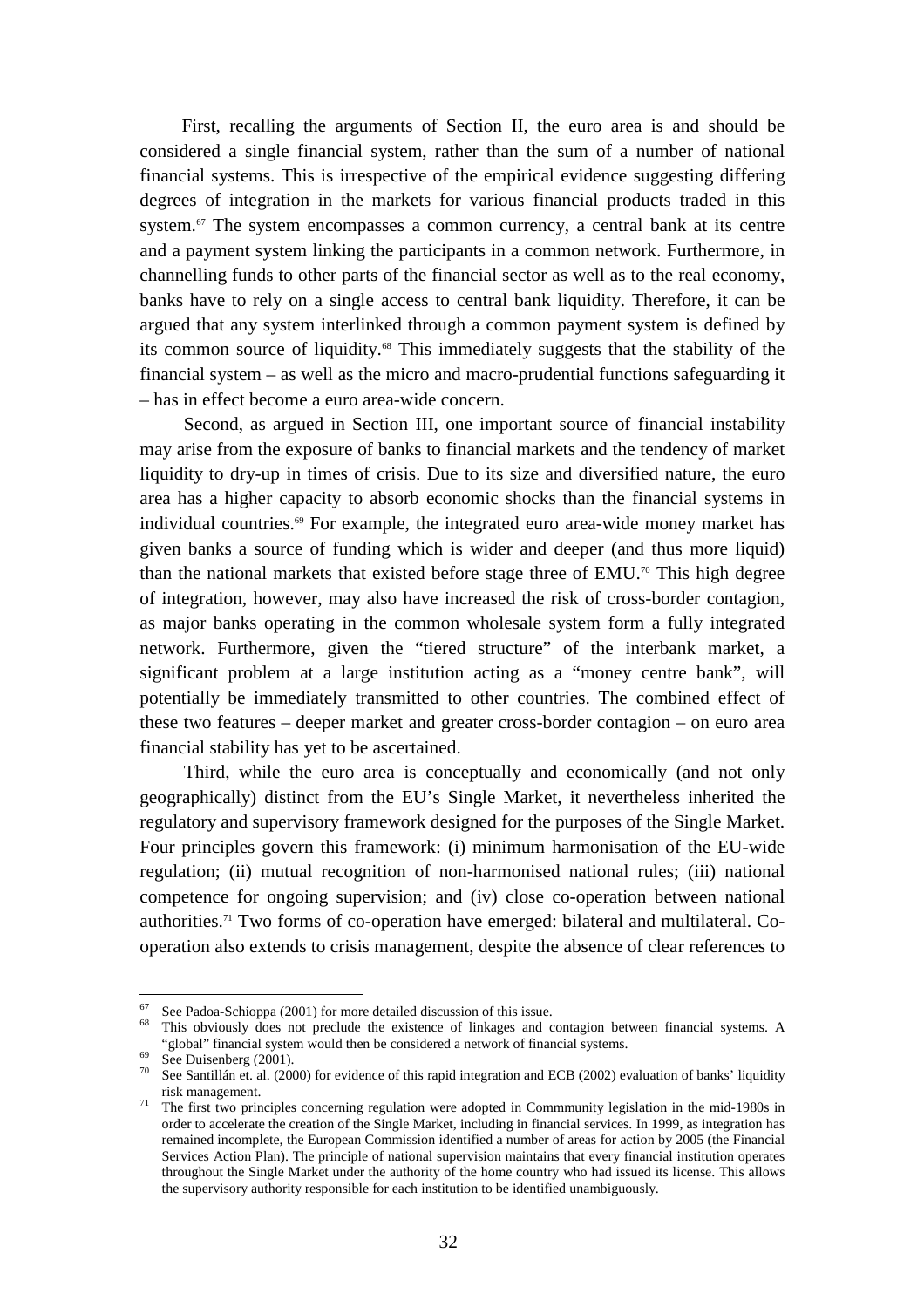crisis management in Community legislation. Furthermore, if a crisis should occur at a foreign subsidiary (rather than a branch), the licensing authority of the host country would be expected to resolve the problem.

Since the introduction of the single currency, European policy-makers have repeatedly addressed the appropriateness of the framework for the purposes of the euro area and the Single Market as a whole. The current orientation is to fundamentally stick to the principle of national competence in supervision, while improving the practical functioning of a system composed of several competent authorities. To be effective, supervision must "see" the whole system, which is impossible without close co-operation and information sharing between central banks and supervisory authorities.<sup>72</sup> Hence, to address financial stability concerns from an area-wide perspective, bilateral and especially multilateral co-operation needs to be further enhanced in the EU committee structures. The Banking Supervision Committee of the ESCB provides a platform for EU central banks and banking supervisory authorities which is being used for further deepening of co-operation and information exchange.

Fourth, the Eurosystem relates to this construction in three principal ways: (i) it has the task of contributing "to the smooth conduct of policies pursued by competent authorities relating to the prudential supervision of credit institutions and the stability of the financial system" (Article 105(5)); (ii) the Treaty gives the Eurosystem an advisory role in the rule-making process;<sup>73</sup> and (iii) it has in the Treaty the obligation to "promote the smooth operation of payment systems" (Article 105(2)). The contribution of the Eurosystem in these fields consists of the co-operative efforts of the ECB and the national central banks.

Finally, I should note that, overall, an appropriate supervisory framework should not only be effective in addressing financial stability concerns, but it should also be consistent and minimise the burden of supervision, supporting efficiency in the financial system. For instance, supervisory reporting requirements, risk limits, risk management guidelines and rulebooks on, for example, consumer protection and disclosure rules still differ quite markedly between countries. The recent implementation of the "Lamfalussy procedures", i.e. the approach suggested by the Committee of Wise Men (2001), represents a step forward in securities regulation in the direction of greater consistency and thus also a lower burden for financial groups operating in several countries, as well as towards more flexible rule-making. The application of these procedures also in the banking and insurance sectors is currently being considered.74

The Economic and Financial Committee of the EU (2000) recommended fostering the exchange of information on the major financial institutions and market trends among supervisory authorities and central banks. Another report of the Committee (2001) called for strengthened information exchange and co-ordination of policies across national authorities in crisis situations. The report also notes that central banks need to be involved at an

early stage in a crisis.<br>
According to Article 105(4), the ECB must be consulted on any draft Community and national legislation on issues falling within its field of competence. According to Article 25(1) of its Statute, the ECB can provide, on its own initiative, advice on the scope and implementation of the Community legislation in these fields.

The system relies on the establishment of new regulatory ("level 2") and supervisory committees ("level 3"), for the functions of establishing common rules and ensuring their consistent implementation respectively.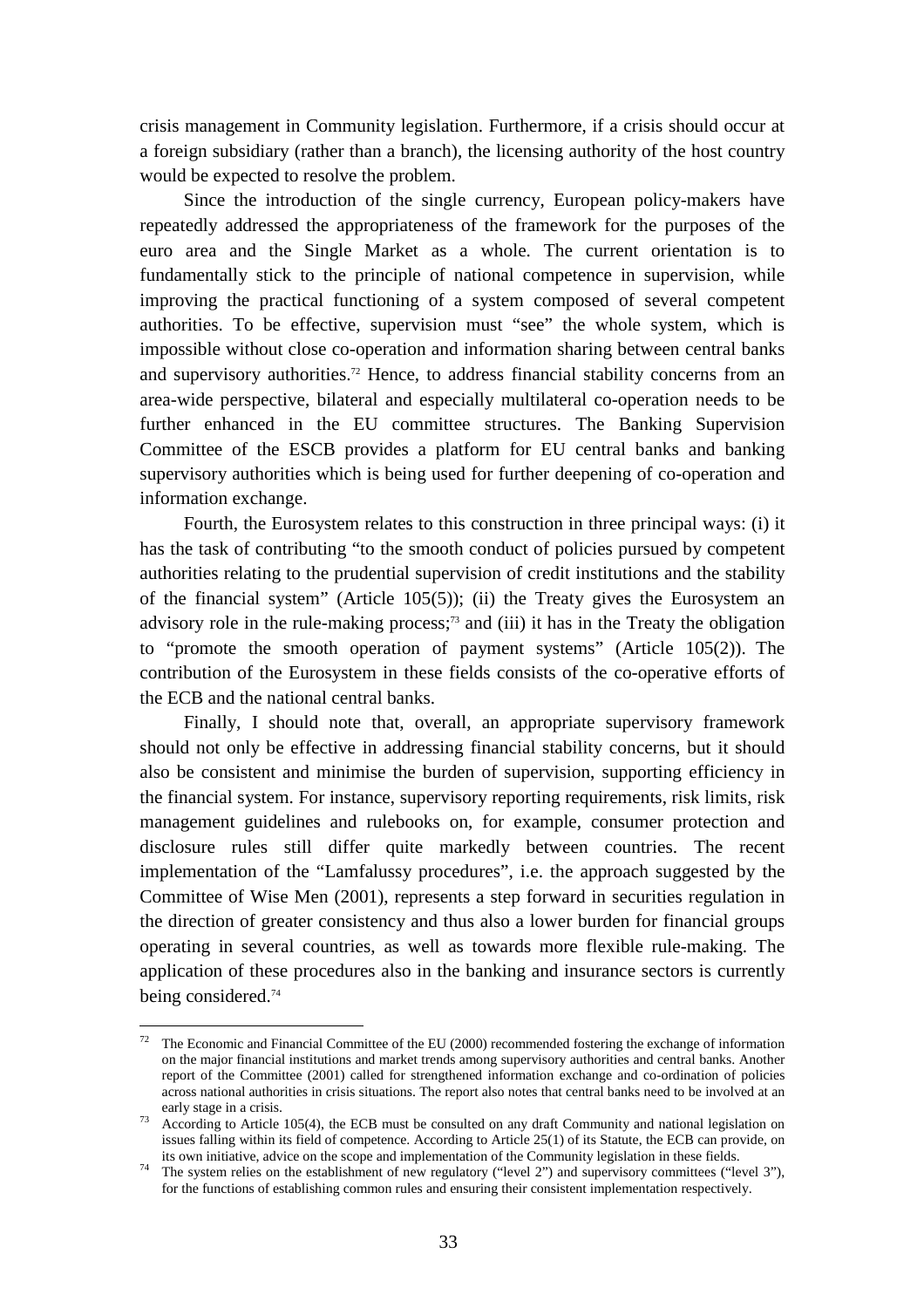32. Embedded in this unique institutional framework, the involvement of the Eurosystem, like that of any central bank without supervisory duties, is directly linked to the instruments available for a central bank such as identified in Table 1. While in Section IV, I discussed the potential for conflict with monetary policy and the need for co-operation with supervisors, I want to focus here mainly on the instruments that exclusively deal with the stability of the financial system as a whole.

This includes the central bank's role in payment systems, public and private commenting in the area of financial stability, emergency liquidity support operations and, finally, crisis co-ordination. In this context, I should like to distinguish between tools aimed at crisis prevention, such as central bank involvement in payment systems and tools aimed at crisis resolution, such as emergency liquidity support and crisis coordination. A consistent central bank communication strategy may serve both crisis prevention and crisis containment. To recall, monetary policy tools might also be used to prevent financial instability in a forward-looking fashion (as discussed in Section IV). However, we should also recall the powerful arguments against a mechanical reaction to emerging financial instability. A case-by-case reaction within the framework of a forward-looking monetary policy strategy might be warranted. The latter approach to countering financial instabilities, however, faces several difficulties and unresolved issues. For instance, even if a financial imbalance such as an asset price bubble were to be identified early with sufficient precision, it might be that only a substantial monetary tightening could pre-empt it with the risk of unduly contracting economic growth.75

33. One tool which is directly implied by the Treaty is the ability of the Eurosystem to operate payment systems and set payment system standards. These functions are generally aimed at minimising the danger of contagion should a failure or financial market distress occur. Central banks have extensively introduced mechanisms in order to limit risks in payment and settlement systems.

Specifically, central bank responses to settlement risks and contagion risks in large value payment systems have been threefold. First, they have promoted enhanced safety arrangements in net settlement systems.<sup>76</sup> Second, central banks have supported the introduction of real-time gross settlement systems (RTGS), which became technically feasible in the mid-1980s. However, RTGS has only relatively recently became a cost-efficient alternative, due to technological advances that have removed virtually any obstacle to increasing the velocity of money. RTGS ensures the immediate finality of each payment, thereby eliminating intraday counterparty risk positions between banks and thus substantially reducing systemic risk. Third, central banks have developed the payment system oversight function. It aims to ensure the

<sup>&</sup>lt;sup>75</sup> See Greenspan (2002) for further discussion.

<sup>76</sup> In 1990 the G10 "*Report- on Inter-bank Netting Schemes*" (Lamfalussy Report) set minimum safety standards for net settlement systems. Following the report most systems in the world have amended their operational rules and procedures. The follow-up report in 2001, "*Core Principles for Systemically Important Payment Systems*", complemented the standards and extended their applicability globally.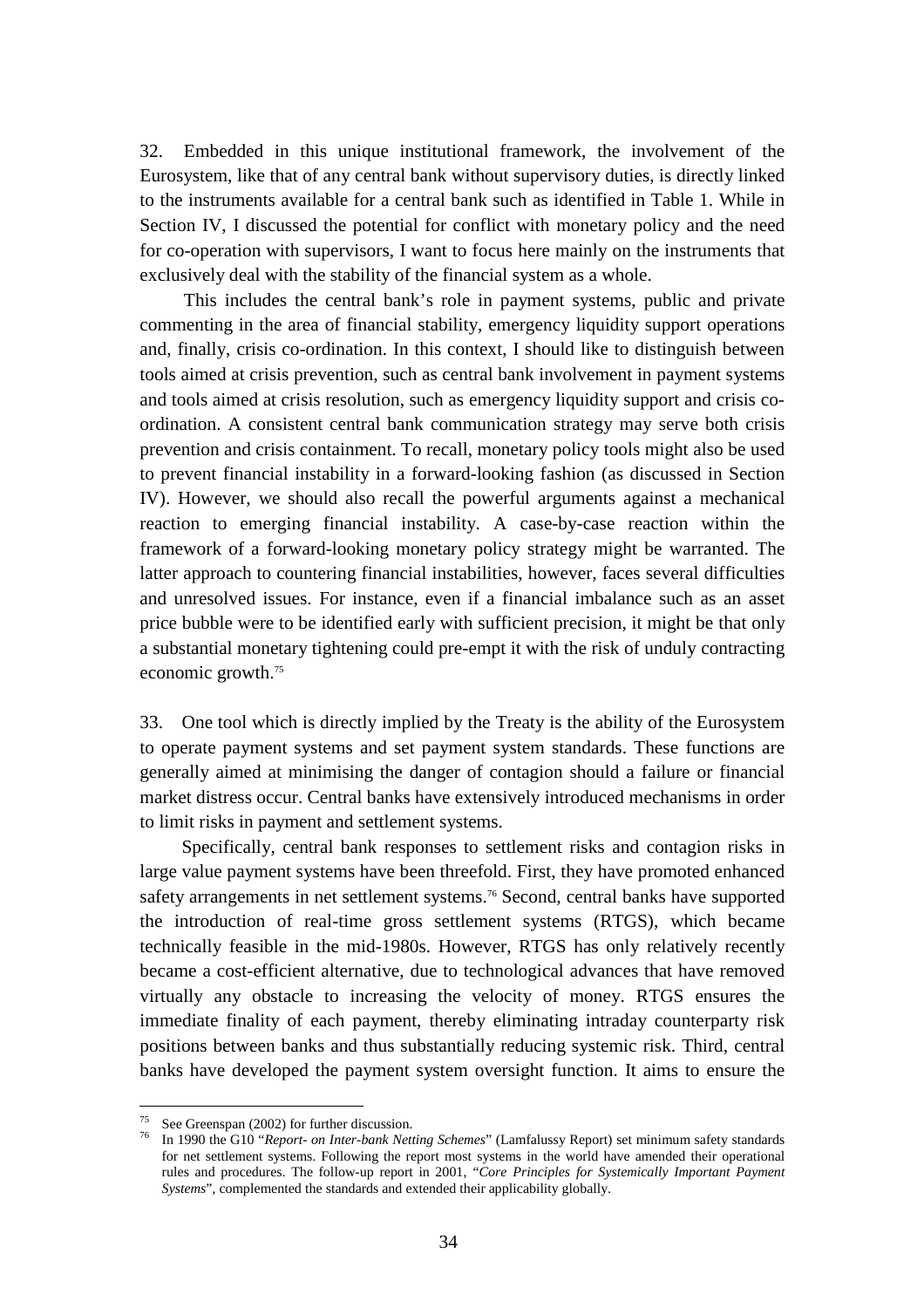soundness of payment systems from the legal, credit, liquidity and operational risk control and governance viewpoints. Oversight activities range from setting standards to monitoring systems and assessing their compliance with the standards.

In the euro area, a single RTGS system, TARGET, has been established, which links together the national RTGS systems of the EU countries.<sup>77</sup> The system was instrumental in the creation of the integrated euro area money market, which in turn was a pre-requisite for the single monetary policy and more generally resulted in the creation of a single payment area, rather than just a single currency area. While national systems continue to operate in parallel with TARGET, they all meet a level of safety at least equivalent to that required in the "Lamfalussy Report" (see above). Payment systems oversight is a direct Eurosystem competence. The national central banks are responsible for the oversight of the systems located in their respective countries. The Eurosystem is, in turn, responsible for the oversight of systems operating at the euro area level.

In addition, financial stability concerns increasingly also relate to securities clearing and settlement. The tendency towards consolidation in this area, including across borders, although improving efficiency, results in a concentration of transactions in a few systems. The ESCB and the Committee of European Securities Regulators are currently designing safety standards for security settlement systems, including clearing systems.78 Further risks may arise from the fact that most crossborder transactions are still conducted via custodian banks, rather than through links between national security settlement systems. The growing volume of cross-border transactions has increased the importance of these banks. It is a concern that such entities are currently insufficiently regulated or supervised with respect to their settlement capacity.

34. Continuing on the subject of the tools outlined in Table 1, public and private comments by central banks can be a powerful additional tool to influence market behaviour in a manner which would be conducive to financial stability. Technically, comments are usually disseminated through financial stability reviews, official statistics and public statements.79 Bilateral and private communication with market players, banks and policy-makers is also quite important. For instance, bilateral consultations with banks could include an element of "moral suasion" when deemed necessary.

In general, I would argue that the judgement of a central bank has an impact even if its communication does not contain new information. The reason is that a central bank does not have a profit-maximising objective and therefore faces different incentives to market participants, giving its views a different – and I would argue – greater weight in the marketplace. In my view, it is in this sense that public

<sup>77</sup> TARGET is an EU-wide system for euro payments. It is a real-time gross settlement (RTGS) system for the euro consisting of fifteen national RTGS systems and the ECB Payment Mechanism. 78 This work also relies on the global standard setting of the CPSS and IOSCO.

<sup>&</sup>lt;sup>79</sup> In the EU, the Austrian, Belgian, Finnish, Swedish and UK central banks issue financial stability reviews at the moment.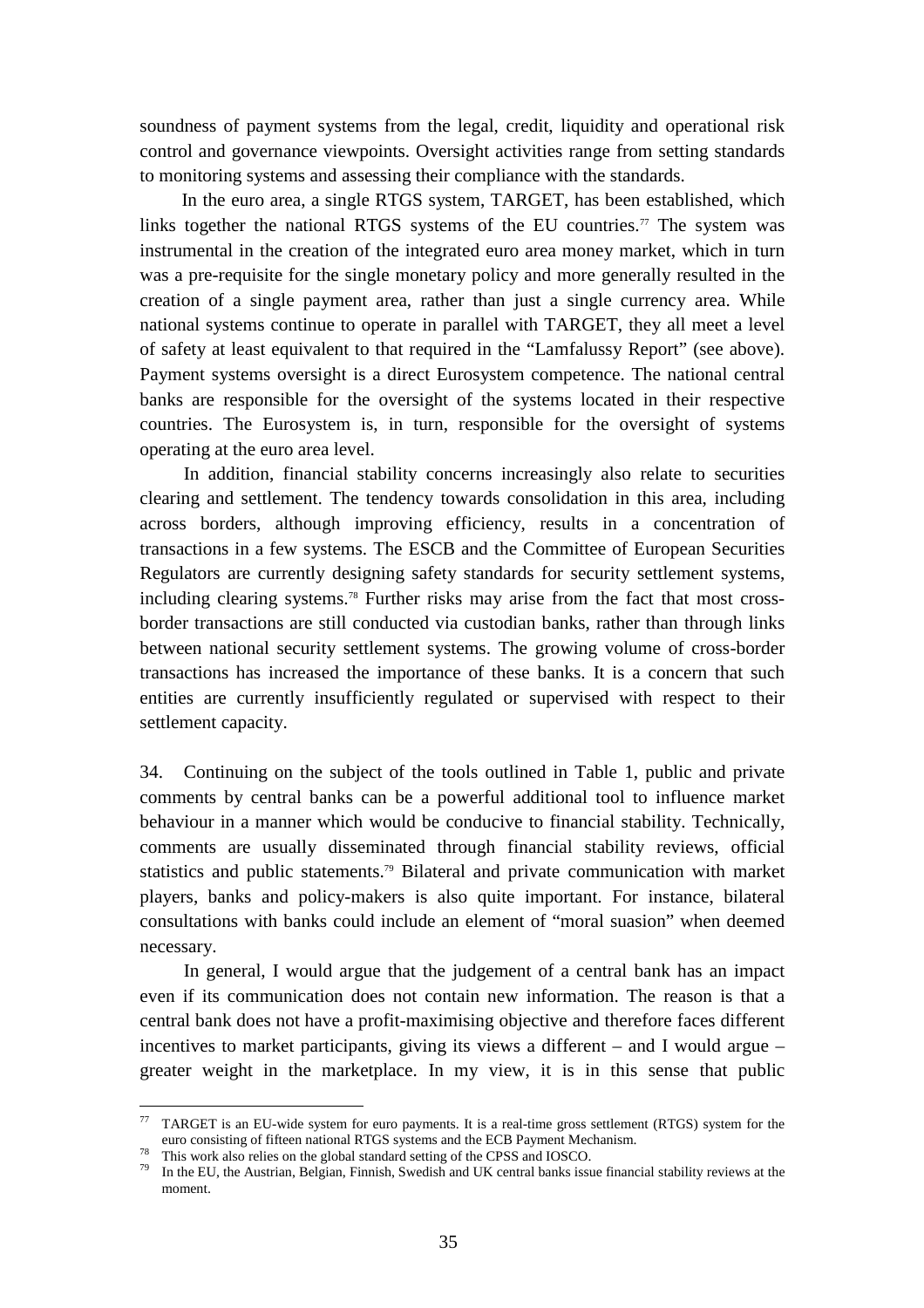"comments" by a central bank may be useful in preventing and containing financial instability. Sometimes public availability of credible information is enough to shift perceptions of investors such that detrimental herds or bubbles are prevented from developing.80 Furthermore, given that they do it with much less frequency than other market participants, the mere fact that central banks (or other policy-makers) reveal their views may have a stabilising impact on financial markets.<sup>81</sup>

My view is somewhat in contrast to the possibly more prevalent and traditional view that because central banks are unlikely to have an information advantage, efficient markets are perfectly able to deal with irrational expectations on their own. If central banks were able to assess the development of a destabilising "herd" or a "bubble" correctly, other agents would also have this information and such a development would be unlikely in the first place. 82 I do not share this view and some recent academic literature seems to support me.<sup>83</sup> For instance, private market analysts may lack incentives to move against the "herd", since market participants tend to be evaluated against a benchmark of their peers. It is clear that in such a system, risk averse agents prefer the safety of being wrong along with everyone else to the slim chance of being right alone.

Naturally, this tool of public commenting needs to be used prudently (and sparingly) in order to maintain its effectiveness. It is well known that an essential ingredient in effective monetary policy-making is credibility and reputation. Exactly the same considerations apply to the use of communication in financial stability. In particular, comments could be extremely counterproductive if information is released at the wrong time or turns out to be incorrect.84 Finding the right words at the right time, with respect to monetary policy as well as financial stability, remains at the core of the art of central banking.

In addition to the judgement central banks can bring to the public, summarising information into overall aggregates on risk exposures (e.g. lending levels to particular sectors and countries) and other vulnerabilities might be helpful. For instance, cooperation between central banks and supervisory authorities can be valuable in cases where the view of macro-economic and financial risks can be combined with information on the exposures of individual financial institutions when addressing system-wide vulnerabilities. This was the objective in some of the publications of the

<sup>80</sup> Technically, "herding" is observed if there is a convergence of behaviour, i.e. if agents ignore private information and follow the actions of others. A "bubble" occurs if rational agents know that the price of an asset is too high relative to fundamentals, but they believe that they can unwind their positions at a higher price before the bubble bursts. See Brunnermeier (2001), Bikhchandani et al. (1992), Banerjee (1992), Avery and Zemsky (1998) and Lee (1998).<br><sup>81</sup> In this spirit Bhattacharya and Weller (1997) argue that a central bank intervention can stabilise foreign

exchange markets. In addition, Heinemann and Illing (2002) show that greater transparency on the part of the

central bank can reduce the probability of speculative attacks.<br>82 See, for example, Santos and Woodford (1997) for a recent formulation. However, see Tirole (1985) and Allen and Gale (2000b) for the possibility of bubbles even if all players are rational, but there is nevertheless no room for beneficial announcements by authorities.<br><sup>83</sup> Alternatively, a public announcement can help bring prices back in line with fundamentals. See Abreu and

Brunnermeier (2001).<br><sup>84</sup> It might also happen that agents overreact to imprecise information from central banks, thereby increasing volatility and decreasing welfare. See, for example, Morris and Shin (2002).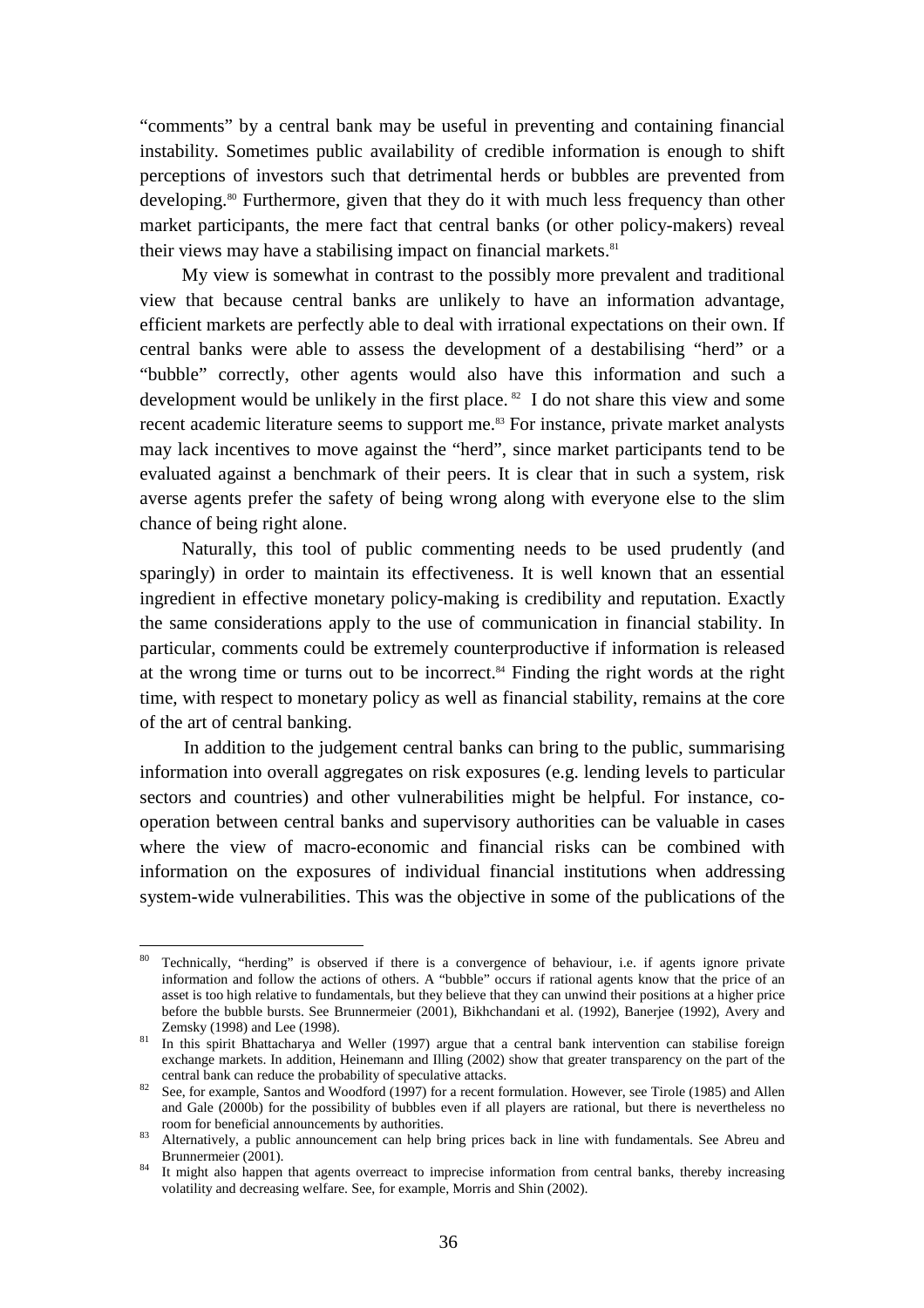Banking Supervision Committee.<sup>85</sup> Effective communication should therefore, in my view, include exchange of information between central banks and supervisory (and potentially also other) authorities (e.g. as regards emergency liquidity assistance to individual institutions), macro-prudential analysis and surveillance of risks to financial system stability.

The ECB, in co-operation with the national authorities on the Banking Supervision Committee, has established a framework for macro-prudential analysis focusing on the EU banking sector stability. Such an analysis is also needed for the effective use of policy tools in the financial stability area by supervisory authorities (as noted in Section IV). Indeed, the participating national supervisory authorities benefit from common analyses and use them as an input in their supervisory processes. Regular internal macro-prudential reports are produced twice a year,<sup>86</sup> as well as ad hoc reports on relevant issues (e.g. asset prices and banking stability), some of which have been published (five in total so far). As for financial markets, relevant activities are carried out in co-operation with national central banks, and also benefit from contacts with market participants. For instance, regular monitoring of money markets, as well as of other important financial markets and financial infrastructures is undertaken within the ESCB.

35. Furthermore, liquidity injections into the market as a whole (market operations) or into individual institutions (emergency liquidity assistance, ELA) are the most traditional, as well as the ultimate, tools available to central banks to deal with financial instability. While setting payment systems standards or, even more so, timely communication (or monetary policy tools) are devices primarily aimed at preventing crises, liquidity injections take place once a crisis is already in progress. Nevertheless, various recent episodes (see Section III) have demonstrated the capability of well-timed liquidity-enhancing operations to contain crises by stabilising markets and to mitigate the repercussions of shocks.

It is important to recognise that all liquidity injections do not relate to the operations in crisis periods to prevent the spreading of a liquidity problem. Such rare events catch the eye (if disclosed) and usually correspond to the image of a central bank's role in financial stability. Central banks, however, routinely offer the lubricant of adequate liquidity against specified collateral requirements in order to support the orderly functioning of markets.

The academic community has focused its attention on liquidity assistance and public bailouts of banks. Early criticism doubted the capability of the euro area authorities to act (e.g. CEPR 1998) should a liquidity crisis occur. I think these doubts are not warranted.<sup>87</sup> The arrangements concerning ELA have been revised in

<sup>&</sup>lt;sup>85</sup> See in particular ECB (2000b).

<sup>86</sup> The techniques for assessing banking sector stability involve a systematic and regular monitoring of developments on the basis of the interpretation of quantitative macro-prudential indicators (MPIs) together with the qualitative assessment carried out by the authorities with detailed information on the risks of individual banks. In addition, forward-looking information from public (e.g. financial market) sources on bank and non-financial sector health are used to complement the picture. See also Padoa-Schioppa (1999).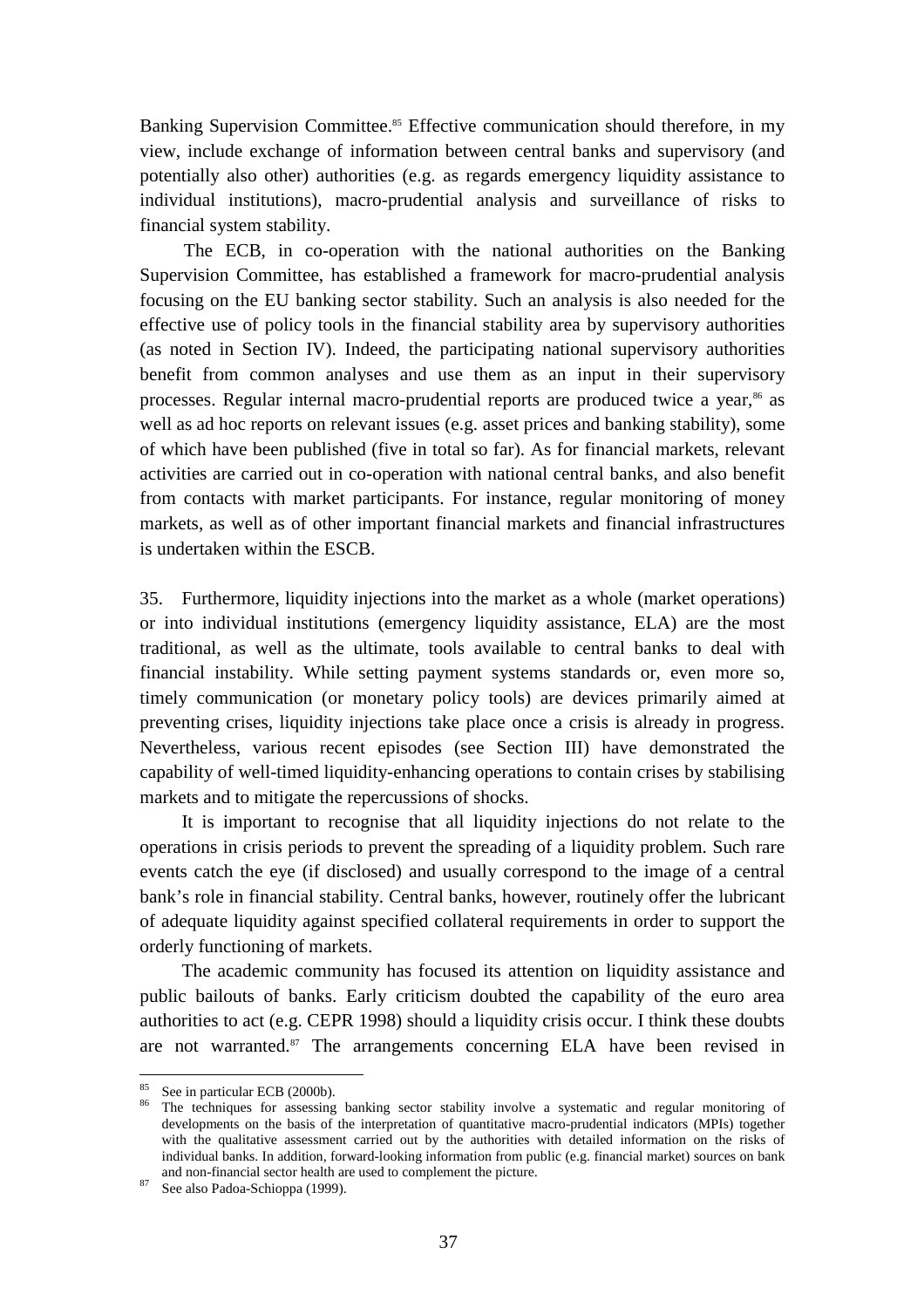conjunction with the launch of the euro in order to adapt to the requirements of EMU. Generalised liquidity operations via market operations are in the Eurosystem's area of competence, while ELA to individual institutions remains, according to an agreement reached in 1999, a national competence and outside the direct scope of Eurosystem policies. Hence, any associated costs and risks are to be incurred by the national central banks concerned.88 Co-ordinated private sector solutions without the injection of public funds are formally unaffected by EMU, but the potential area-wide nature of the issues can call for cross-border co-operation and the involvement of the Eurosystem (or the Banking Supervision Committee) to facilitate such solutions.

The evidence referred to in Section III suggested that the transformation of the financial system has increased the potential for liquidity shortages in times of crisis. While, in the presence of deposit insurance, bank runs by retail depositors have become less and less likely, losses of liquidity from wholesale markets has become more important. This suggests that market operations aimed at preserving adequate liquidity conditions continue to be central among central bank tools. The ability of the Eurosystem to respond effectively to the implications of the terror attacks in the United States on 11 September 2001 demonstrated its capacity to deal with systemwide liquidity problems. In the days following the attack, many euro area banks hoarded their liquidity and were unwilling to lend to the market, as reflected in high overnight rates and bid-ask spreads. The Eurosystem reacted by injecting additional funds through fine-tuning operations. Although the Federal Reserve System provided ample US dollar liquidity to the markets through its discount window and market operations, euro area banks without a US banking licence were not able to directly access that discount window. In order to channel the necessary US dollar funds to euro area banks, the ECB and the Federal Reserve Bank of New York concluded a USD/EUR swap agreement, followed by corresponding agreements between the ECB and the NCBs and the NCBs and market counterparties.

36. The effectiveness of crisis co-ordination in the euro area can, of course, only be tested in a crisis. Just as a peaceful country should have an effective army even in peacetime, because once an attack comes it is too late, the central bank should prepare itself for crises in times of financial stability. As part of these preparations, the adequate capability of financial institutions to produce relevant information for authorities in a swift manner (contingency plans) has been recently addressed in a number of European and international forums. In particular, the Banking Supervision Committee has been working to ensure adequate co-operation among the EU supervisory authorities and central banks in crisis situations. Obviously, one should not downplay the practical issues in crisis co-ordination, which exist especially in the international context. Cross-border spillovers pose substantial policy challenges. For

<sup>&</sup>lt;sup>88</sup> Nevertheless, the agreement aims to ensure management of the monetary consequences of the ELA operations to maintain an appropriate monetary policy stance and to ensure adequate information exchange about the potential cross-border effects. For these reasons, for large operations there has to be advance information to and consent from the Governing Council of the ECB. In the case of smaller operations, information exchange after the event has been deemed sufficient. See, for example, the ECB's Annual Report for 1999.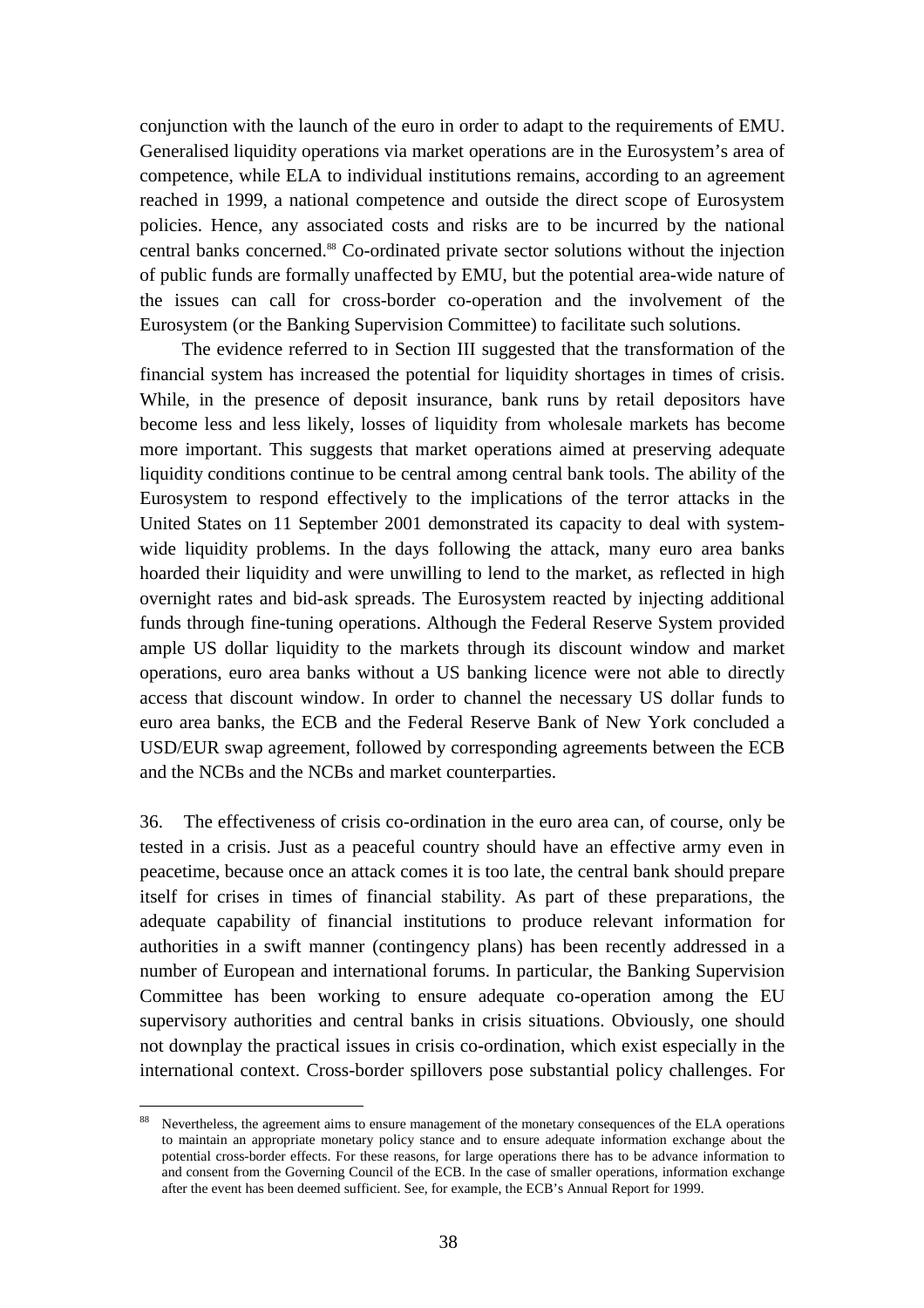example, differences in opinion may arise when assessing the systemic relevance of a problem or the selection of policy tools to activate. National authorities have a natural tendency to give great weight to domestic considerations and may not take the legitimate rights of foreign stakeholders sufficiently into account.

37. I have just outlined the basic role of central banks in maintaining what used to be referred to as orderly market conditions. However, to conclude this section, let me stress that central banks also have a strong interest in the micro-prudential instruments related to individual institutions, irrespective of whether they are themselves supervisors or not. As I outlined in Section II of this paper, the role of a central bank as the bankers' bank implies a need to be concerned with the soundness of individual counterparties. This is reflected in the statutes of most central banks, including the Eurosystem.

The Eurosystem has a general obligation to operate under the principles of an "open market economy with free competition" (Treaty Article 105(1)), and it has a specific obligation to manage its own exposures prudently; for instance all credit operations of the Eurosystem must be collateralised.<sup>89</sup> Collateralisation is, of course, not a perfect substitute for checking the soundness of the counterparties, since the market value of collateral can suffer in times of crisis. When in the second half of 1998 the decisions on how to select counterparties were taken, it was decided to delegate to some extent the selection to the supervisory agencies. Theoretically, the Eurosystem could have also decided to check counterparties itself. In fact, almost without exception, access to Eurosystem monetary operations and the TARGET system is provided as widely as possible to all credit institutions (i.e. banks as defined by the EU) which meet the requirement of being licensed and supervised by competent national authorities.<sup>90</sup> Such an arrangement can deliver a satisfactory outcome, provided that the regulatory and supervisory arrangements are deemed adequate. Should the eligible institutions encounter or be likely to encounter severe problems, the Eurosystem has not only a legitimate interest but also a duty to assure itself of the soundness of its counterparties. Ultimately, the status of such counterparties may have to be re-considered.

To an extent, the Eurosystem also sets its own standards. Participation in the process of designing regulations, supervisory policies and industry standards provides a tool for non-supervisory central banks such as the Eurosystem to address their concerns. This is best visible in the field of settlement systems (other examples include the Basel Process or consultations on EU regulations). Because of the Treaty's requirement of collateralised credit operations, the Eurosystem has developed standards which must be met by all EU securities settlement systems which

<sup>&</sup>lt;sup>89</sup> See Article 18(1) of the Statute.

<sup>90</sup> See "*The Single Monetary Policy in the Euro Area: General Documentation on Eurosystem Monetary Policy Instruments and Procedures*", ECB, April 2002 (update of the November 2000 edition). See also *"TARGET - Update 2001*", ECB, November 2001.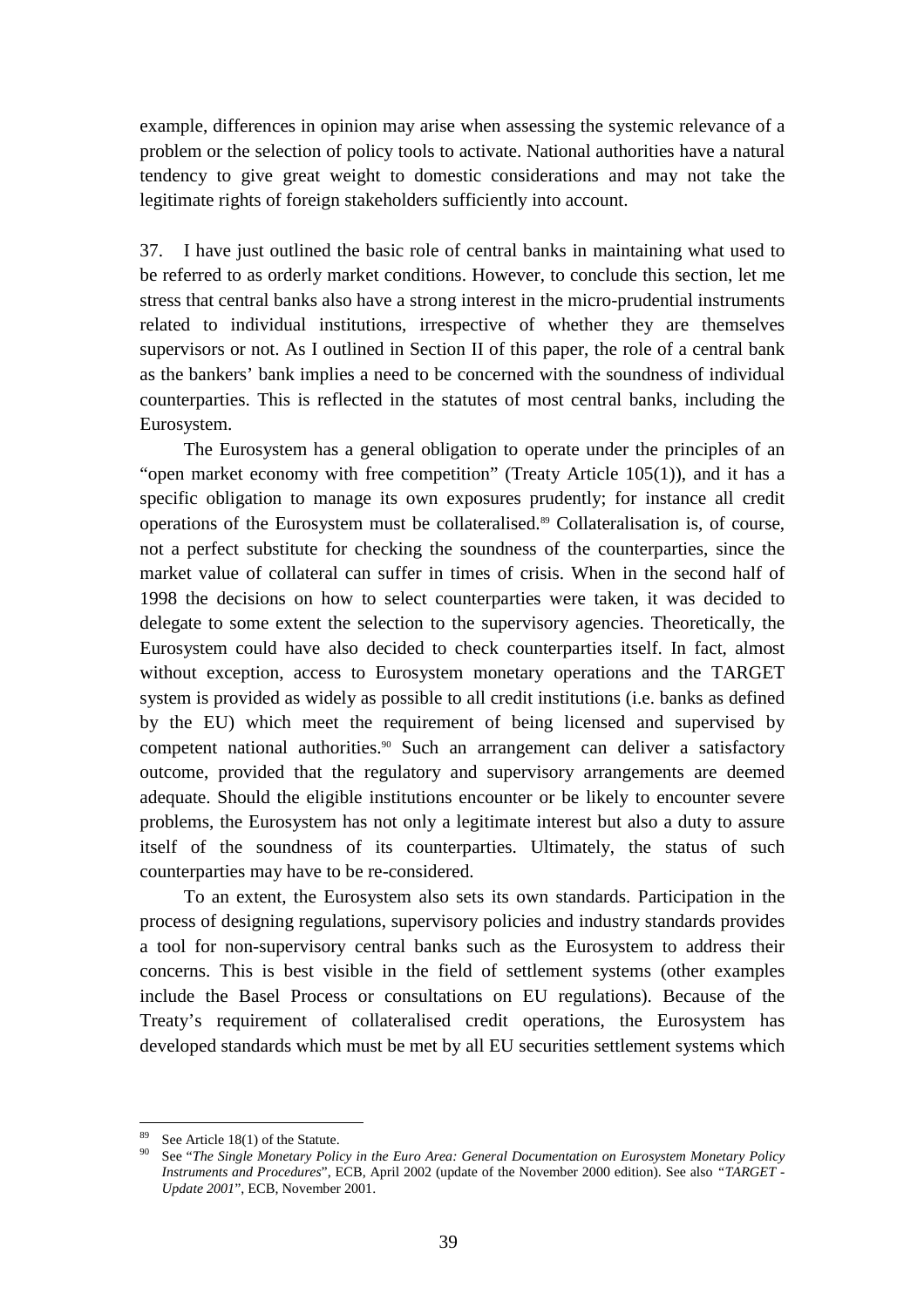<span id="page-41-0"></span>could be used for Eurosystem credit operations.<sup>91</sup> In particular, the Eurosystem must ensure that central bank refinancing is granted through procedures which will prevent central banks from assuming inappropriate risks in conducting monetary policy and intraday credit operations and which will ensure the same level of safety, regardless of the settlement method. These standards have effectively become supervisory standards and a guide for the industry's development and apply not only to operations related to central bank credit, but to all kinds of operations.

#### **VI. CONCLUSION**

38. The key points emerging from this paper can be recapitulated as follows. Central banks are bound to be involved in financial stability: they are banks, they must control the soundness of their counterparties, they are entrusted with the exclusive task of creating ultimate liquidity, and they are driven by a public interest motive. No other public or private institution has been invented which is equally capable of avoiding and mitigating the "indiscriminate public terror" (Bagehot) of a financial crisis. Thus, central banks do play and should play an important role in maintaining financial stability, regardless of the institutional structure for supervision which happens to be adopted in their jurisdiction.

The profound transformation that both the financial system and the central bank have undergone over the last two decades should provide further impetus for carefully re-examining our approach to financial stability and the role central banks play. The transformation has influenced the kind of financial crises we might face. In particular, since the importance of liquidity and contagion risks is increasing, we should expect an increase in the role of central banks in financial stability. Attention should be paid to the risks stemming from non-bank financial activities and financial market price developments. Given the improvements in risk management techniques and procedures, as well as in the conduct of prudential supervision and payment systems oversight, it is tempting to argue that the probability of a crisis has diminished. This conclusion, however, may be premature, as our daily reading of the financial press suggests. At the same time, should a crisis occur, it would probably result in a situation where central bank expertise is in high demand.

39. This paper addressed the definition of central banks' financial stability functions and their place among public policies. I defined these functions as occupying a "land in between" monetary policy and supervision, somewhat independent of both functions. Smooth interplay on both borders is, however, crucial. I did not see a fundamental or likely conflict between preserving price stability and being concerned with financial stability. In special circumstances, however, a central bank could enter a price stability/financial stability trade-off in the short run. Even though synergies between price stability and financial stability should prevail in the longer run, a

<sup>91</sup> 91 See "*Assessment of EU Securities Settlement Systems against the Standards for Their use in ESCB Credit Operations*", ECB, September 1998.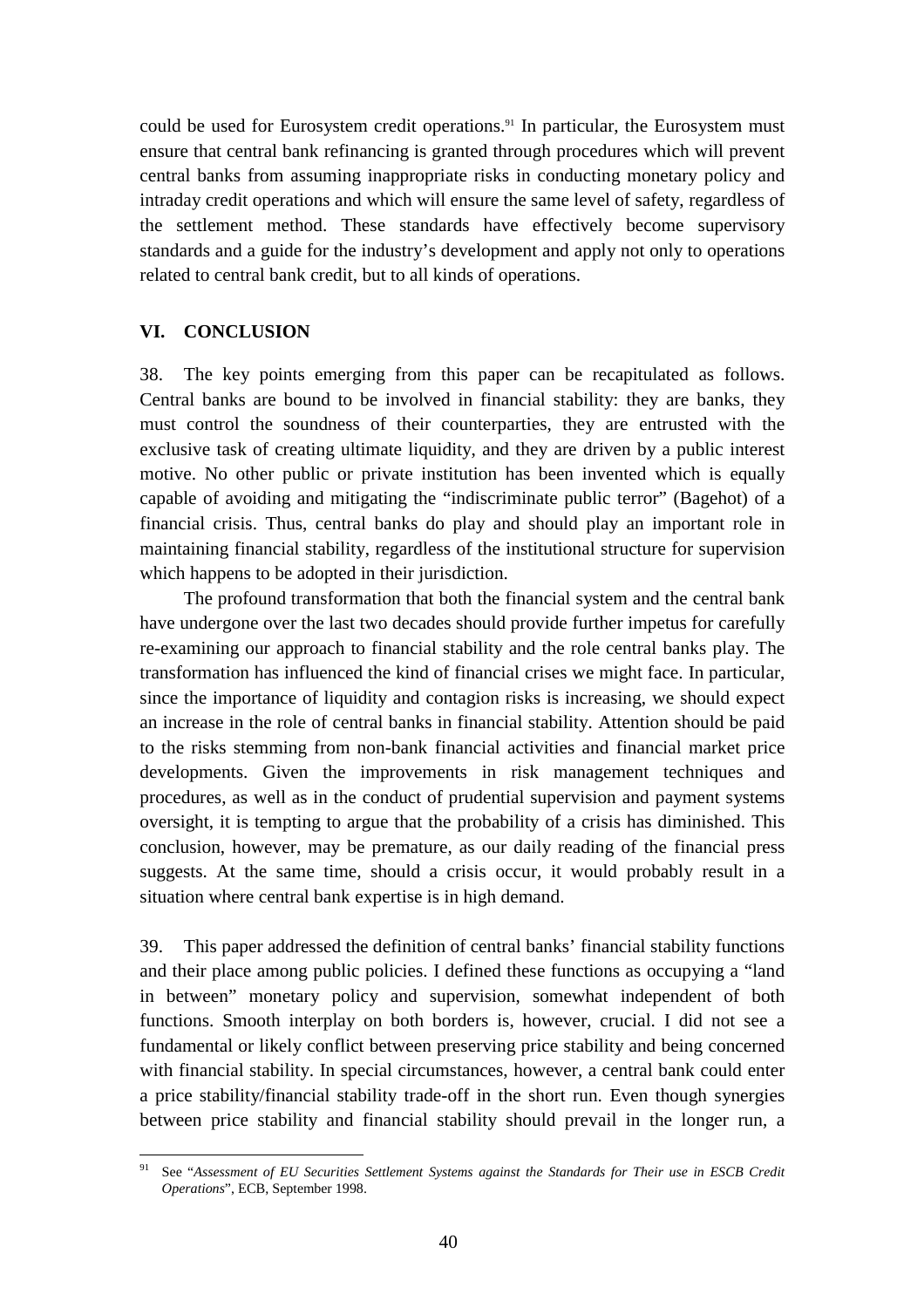successful monetary policy (successful in keeping prices stable) will not always be sufficient to prevent financial instability. Hence, central banks cannot be indifferent to financial stability; a policy of benign neglect is not an option. The Eurosystem cannot be an exception to this.

While central bank involvement in financial stability is distinct from, and complementary to, supervisory functions, the role of the central bank needs to be embedded in an appropriate overall supervisory regime, whether or not it is entrusted to the central bank. Successful conduct of supervisory and central bank functions requires close co-operation and information exchange, and central banks should continue to provide advice on supervisory rules and policies.

40. There are many unresolved issues on the way to designing successful policies to maintain financial stability. This paper was not intended to be prescriptive or to make strong policy recommendations on each and every issue. Rather, its intention was to provide a road map for discussing the issues.

Central bank activities with respect to financial stability are increasingly preventive. The oversight of payment systems, disseminating information to markets, and setting standards should further increase in importance and lessen the moral hazard that arises from being the lender-of-last-resort to illiquid institutions. Central banks oversee financial stability because they implement monetary policy by managing the liquidity situation in the interbank money market. They also usually run the main wholesale payment systems, either settling in central bank money or developing safety standards for systems operating in commercial bank money. Central banks have shown to be able to swiftly respond to situations of financial distress in a way that mitigates the impact of the event and protects the financial system from systemic risk. The effective reaction of central banks to the events of 11 September last year was a case in point.

The risk of financial cycles becoming stronger, and economic booms and busts more disruptive, could grow in the future. This could endanger financial stability, even though a sound supervisory framework reduces the risk. The way forward is to enhance co-operation among central banks and supervisory authorities in addressing financial instabilities, and to combine more system-wide and counter-cyclical supervisory policies with the willingness of central banks to address financial stability concerns.

41. Finally, and turning to my own house, the Eurosystem, I should say that all the above considerations apply to it as much as to any other central bank. In particular, the Eurosystem has only very limited supervisory duties, but it has the typical tools for financial stability which non-supervisory central banks have at their disposal. The Eurosystem has an obligation to deal only with sound counterparties, and has therefore an interest in strong and far-reaching European supervisory co-operation, as well as in global co-operation under the auspices of the Basel Committee on Banking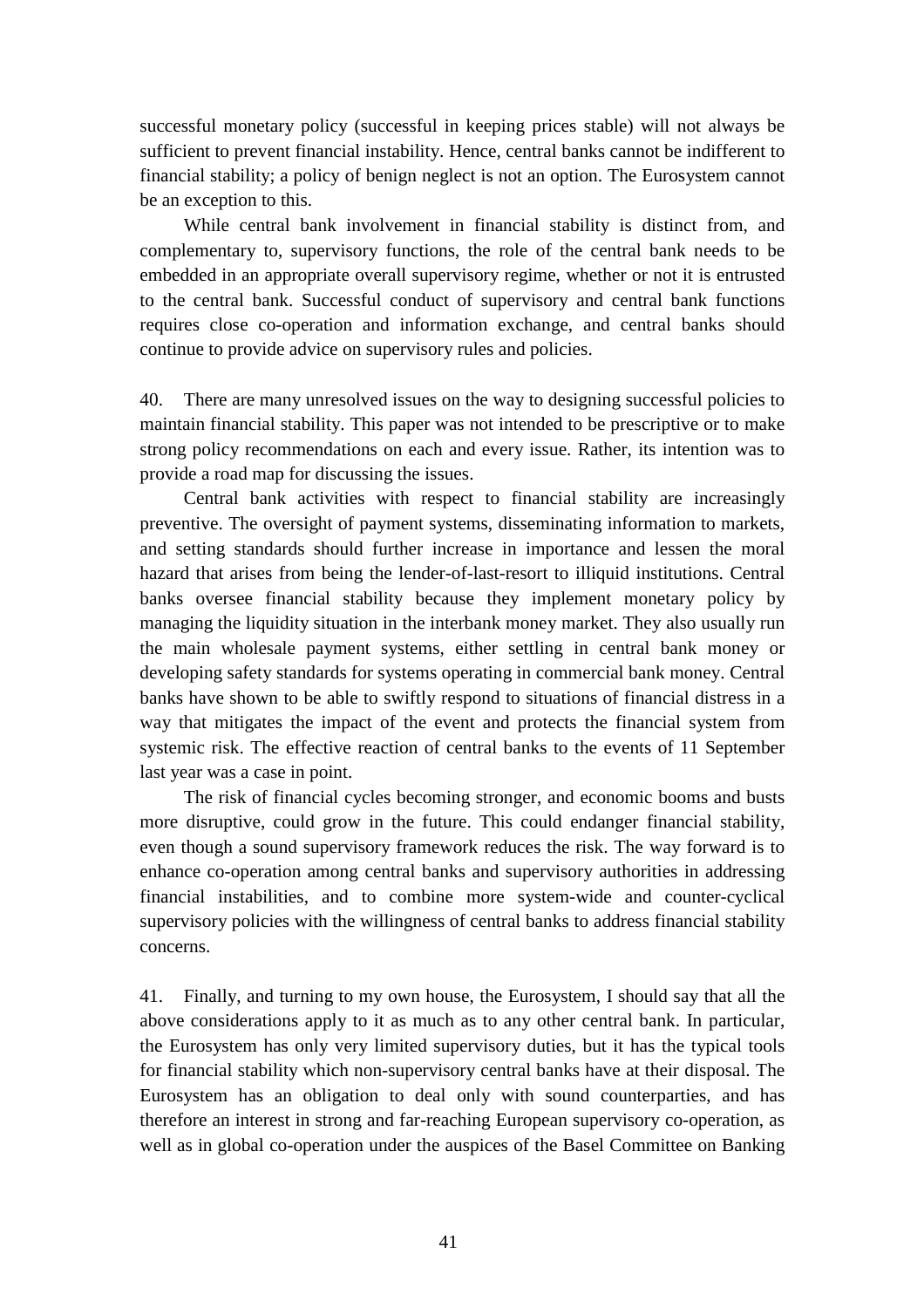Supervision. Unnecessary firewalls should not be created between central banks and supervisory bodies.

As a euro area financial system has been created by the very fact of adopting a single currency, and since the internal integration of this system is proceeding apace, financial stability concerns effectively become a euro area issue. This strengthens the case for a further deepening of the area-wide perspective. The euro area has inherited the supervisory framework established for the needs of the EU Single Market. But the unique challenge faced by the ECB lies in the threefold separation between the regulatory body (the EU), the single currency area (the euro area) and supervisory jurisdictions (each euro area country). This threefold separation requires special forms of co-operation between public bodies.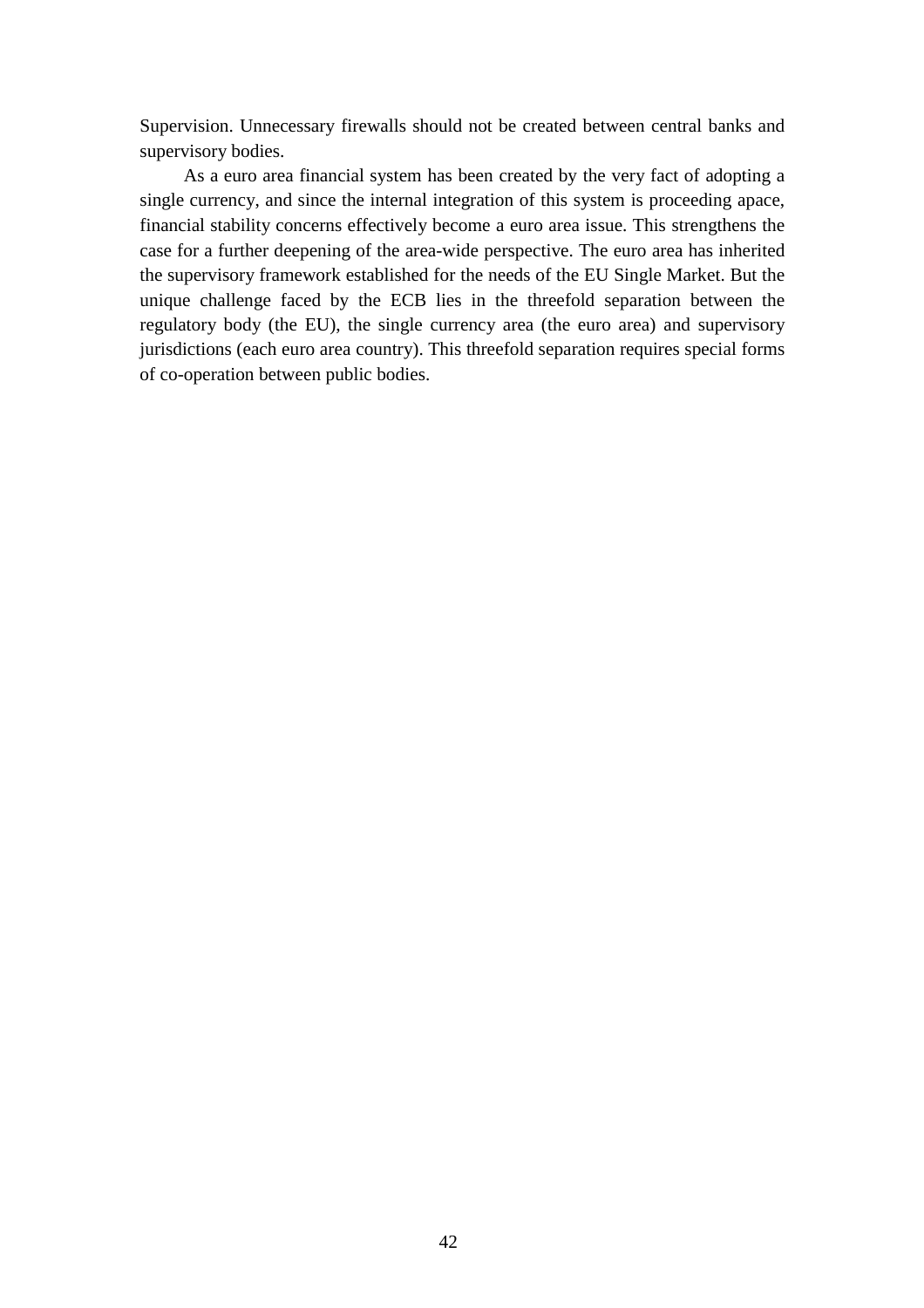#### <span id="page-44-0"></span>**REFERENCES**

- Abreu, D. and M. Brunnermeier (2001) *Bubbles and Crashes*, Working Papers in Economic Theory, Princeton University, Econometrica forthcoming.
- Allen, F. and D. Gale (2000a) *Financial Contagion*, Journal of Political Economy 108(1), pp. 1-33.
- Allen, F. and D. Gale (2000b) *Bubbles and Crises*, Economic Journal, 110, pp. 236-255.
- Allen, F. and R. Herring (2001) *Banking Regulation versus Security Markets Regulation* Working Paper Wharton Financial Institutions Center, July.
- Angelini, P., G. Maresca, and D. Russo (1996) *Systemic Risk in the Netting Systems*, Journal of Banking and Finance 20, 853-868.
- Avery, C. and P. Zemsky (1998) *Multidimensional Uncertainty and Herd Behaviour in Financial Markets*, American Economic Review*,* 88, 724-48.
- Bae, K., G. A. Karolyi and R. Stulz (2003) *A New Approach to Measuring Financial Market Contagion,* forthcoming in the Review of Financial Studies.
- Bagehot, W. (1927) *Lombard Street,* John Murray, London.
- Banerjee, A. (1992) *A Simple Model of Herd Behaviour*, The Quarterly Journal of Economics, 107, pp. 797-817.
- Bernanke, B. and M. Woodford (1997) *Inflation Forecasts and Monetary Policy*, Journal of Money Credit and Banking, 29, 4, pp. 663-684.
- Bhattacharya, U. and P. Weller (1997) *The Advantage of Hiding One's Hand: Speculation and Central Bank Intervention in the Foreign Exchange Market*, Journal of Monetary Economics 39(2), pp. 251-77.
- Bikhchandani, S., D. Hirshleifer, and I. Welch (1992) *A Theory of Fads, Fashion, Custom, and Cultural Change as Informational Cascades*, Journal of Political Economy, 100, pp. 992-1026.
- Blinder, A. (1999) *General Discussion: Monetary Policy and Asset Price Volatility* Federal Reserve Bank of Kansas City Economic Review, 4, pp. 139-140.
- Board of Banking Supervisors (1995) *Report of the Board of Banking Supervision Inquiry into the Circumstances of the Collapse of Barings.*
- Bordo, M. and D. Wheelock (1998) *Price Stability and Financial Stability: The Historical Record,* Federal Reserve Bank of St. Louis Review, Sept./Oct. pp. 41-62.
- Borio, C. and P. Lowe (2002) *Asset Prices, Financial and Monetary Stability: Exploring the Nexus*, BIS Working papers, No. 114, July.
- Borio, C, Furfine, C. and P. Lowe (2001) *Pro-cyclicality of the Financial System and Financial Stability: Issues and Policy Options*, in "Marrying the Macro-and Microprudential dimensions of Financial Stability" BIS Papers 1, March.
- Brousseau, V. and C. Detken (2001) *Monetary Policy and Fears of Financial Instability*, ECB Working Paper, November.
- Brunnermeier, M. (2001) *Asset Pricing under Asymmetric Information: Bubbles, Crashes, Technical Analysis, and Herding*, Oxford University Press, Oxford.
- Calomiris, C. and C. Kahn (1996), *The Efficiency of Self-Regulated Payment Systems: Learning from the Suffolk System,* Journal of Money, Credit, and Banking 28(4), pp. 766-97.
- Capie, F., C. Goodhart, S. Fischer, and N. Schnadt (1994) *The Future of Central Banking* Cambridge University Press, Cambridge.
- Cavalcanti, R. and N. Wallace (1999) *A Model of Private Bank-Note Issue*, Review-of-Economic-Dynamics 2(1), pp. 104-36.
- CEPR (Centre for Economic Policy Research) (1998) *The ECB: Safe at Any Speed?*
- Chari, V.V. and R. Jagannathan (1988) *Banking Panics, Information, and Rational Expectations Equilibrium* Journal of Finance XLIII (3), 749-761.
- Committee of Wise Men (2001) *Report on the Regulation of European Securities Markets* (February).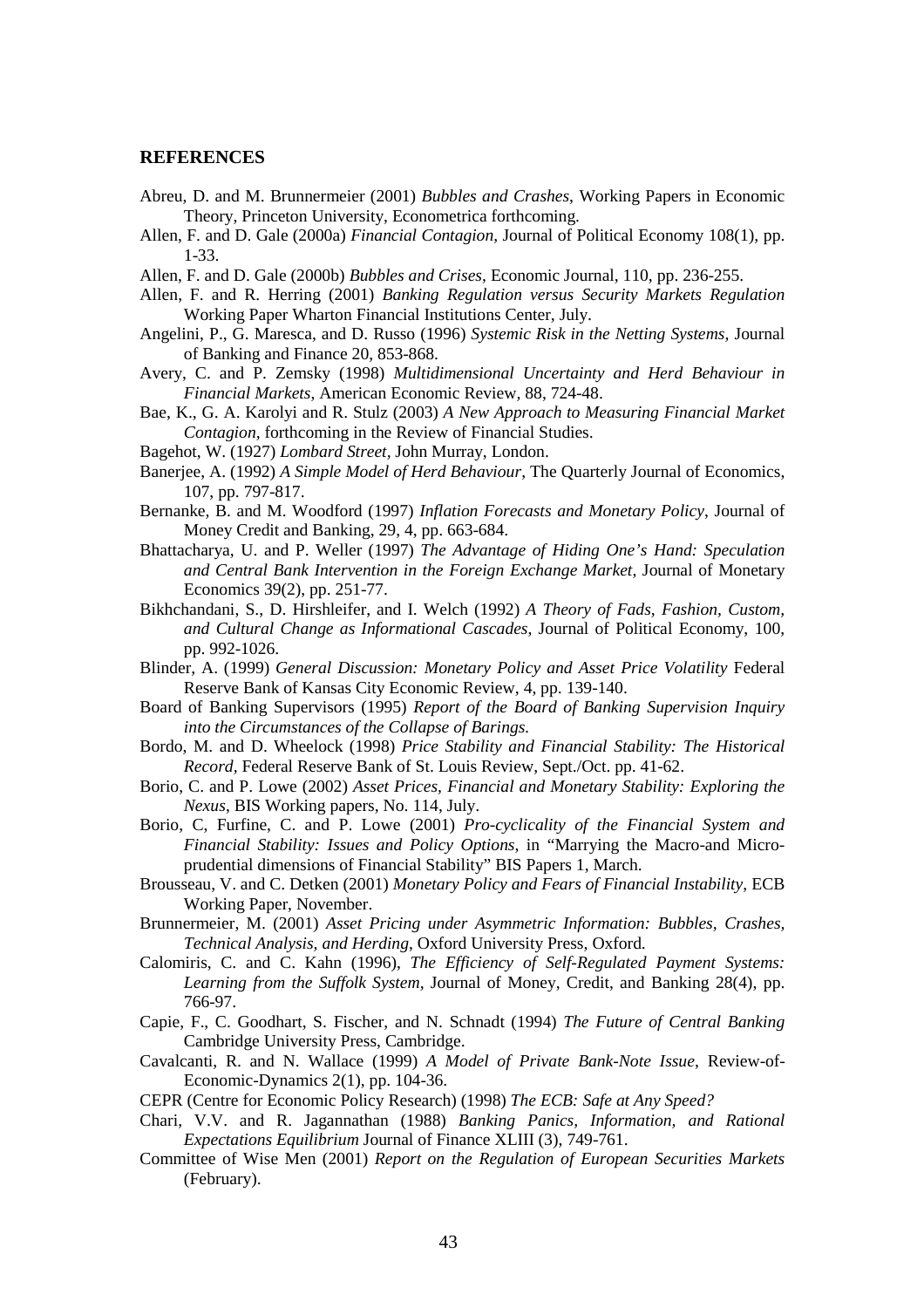- Crockett, A. (2000a) *In Search of Anchors for Financial and Monetary Stability,* SUERF Colloquium, Vienna, April.
- Crockett, A. (2000b) *Marrying Micro and Macro-prudential Supervision*, speech delivered at the Eleventh International Conference of Banking Supervisors, Basel (September).
- Cukierman, A. (1990) *Why Does the Fed Smooth Interest Rates?* in Michael Belongia (ed.) Monetary policy on the Fed's 75<sup>th</sup> anniversary, Kluwer Academic Publishers.
- Diamond, D. and P. Dybvig, (1983) *Bank Runs, Deposit Insurance, and Liquidity,* Journal of Political Economy 91(3), pp. 401-419.
- Drees, B. and C. Pazarbasioglu (1998) *The Nordic Banking Crises: Pitfalls in Financial Liberalisation?* IMF Occasional Paper 161.
- Duisenberg, W. (2001) *Contribution of the Euro to Financial Stability*, April.
- Engineer, M (1989) *Bank Runs and the Suspension of Deposit Convertibility,* Journal of Monetary Economics 24(3), pp. 443-454.
- Englund, P. (1999) *The Swedish Banking Crisis: Roots and Consequences,* Oxford Review of Economic Policy 15, pp. 80-97.
- ECB (2000a) *EU Banks' Income Structure,* April.
- ECB (2000b) *Asset Prices and Banking Sector Stability*, April.
- ECB (2001) *The New Capital Adequacy Regime the ECB Perspective*, April.
- ECB (2002) *Developments in Banks' Liquidity Profile and Management,* July.
- Economic and Financial Committee (2000) *Report on Financial Stability* (April).
- Economic and Financial Committee (2001) *Report on Financial Crisis Management*, April.
- Federal Deposit Insurance Corporation (1998) *Managing the Crisis: The FDIC and RTC Experience 1980-1994.*
- Flannery (1996) *Financial Crises, Payment System Problems, and Discount Window Lending* Journal of Money, Credit, and Banking 28, 4, pp. 804-24
- Freixas, X. and B. Parigi (1996) *Contagion and Efficiency in Gross and Net Interbank Payment Systems,* Journal of Financial Intermediation 7, 1, pp. 3-31.
- Friedman (1960) *A Program for Monetary Stability*, New York, Fordham University Press.
- Greenspan, A. (2002) *Economic Volatility*, remarks at a symposium organised by the Federal Reserve Bank of Kansas City, Jackson Hole, Wyoming, August.
- Gropp, R. and J. Vesala (2001) *Deposit Insurance and Moral Hazard: Does the Counterfactual Matter?* ECB Working Paper, 47.
- Goodfriend, M. and M. King, (1988) *Financial Deregulation, Monetary Policy and Central Banking*, Federal Reserve Bank of Richmond Economic Review, Vol. 74, No.3.

Goodhart, C. (1991) *The Evolution of Central Banks*, Cambridge, MIT Press.

- Goodhart, C., P. Hartmann, D. Llewellyn, L. Rojas-Suarez and B. Weisbrod (1998) *Financial Regulation, Why, How and Where Now?* Routledge, Bank of England, London and NY.
- Goodhart, C. and H. Huang (1999) *A Model of the Lender of Last Resort,* IMF Working Papers WP99/39.
- Goodhart, C. and D. Shoenmaker (1995) *Should the Functions of Monetary Policy and Banking Supervision Be Separated?*, Oxford Economic Papers 47, 4, pp. 539-60.
- Gorton, G. (1999) *Pricing Free Bank Notes*, Journal of Monetary Economics, 44, pp. 33-64.
- Hayek, F. (1976) *Denationalisation of Money*, Institute of Economic Affairs, London.
- Heinemann, F. and G. Illing (2002) *Speculative Attacks: Unique Sunspot Equilibrium and Transparency*, Journal of International Economics 58 (2), pp. 429-450.
- Hirsch, F. (1977) *The Bagehot Problem,* The Manchester School of Economic and Social Studies Vol. 45, No. 3.
- Humphrey, D. (1986) *Payments Finality and Risk of Settlement Failure*, in A. Saunders and L.J. White, eds, Technology and the Regulation of Financial Markets: Securities, Futures and Banking (Lexington Books), pp. 97-120.
- Ingves, S. and G. Lind (1996) *The Management of the Banking Crises in Retrospect,* Quarterly Review of the Swedish Central Bank 1996:I.
- Issing, O. (1998) *Asset Prices and Monetary Policy: Four Views*, CEPR and BIS, 20-22.
- Jayanti, S. and A. Whyte (1996) *Global Contagion Effects of the Continetal Illinois Failure,* Journal of International Financial Markets, Institutions and Money 6, pp. 87-99.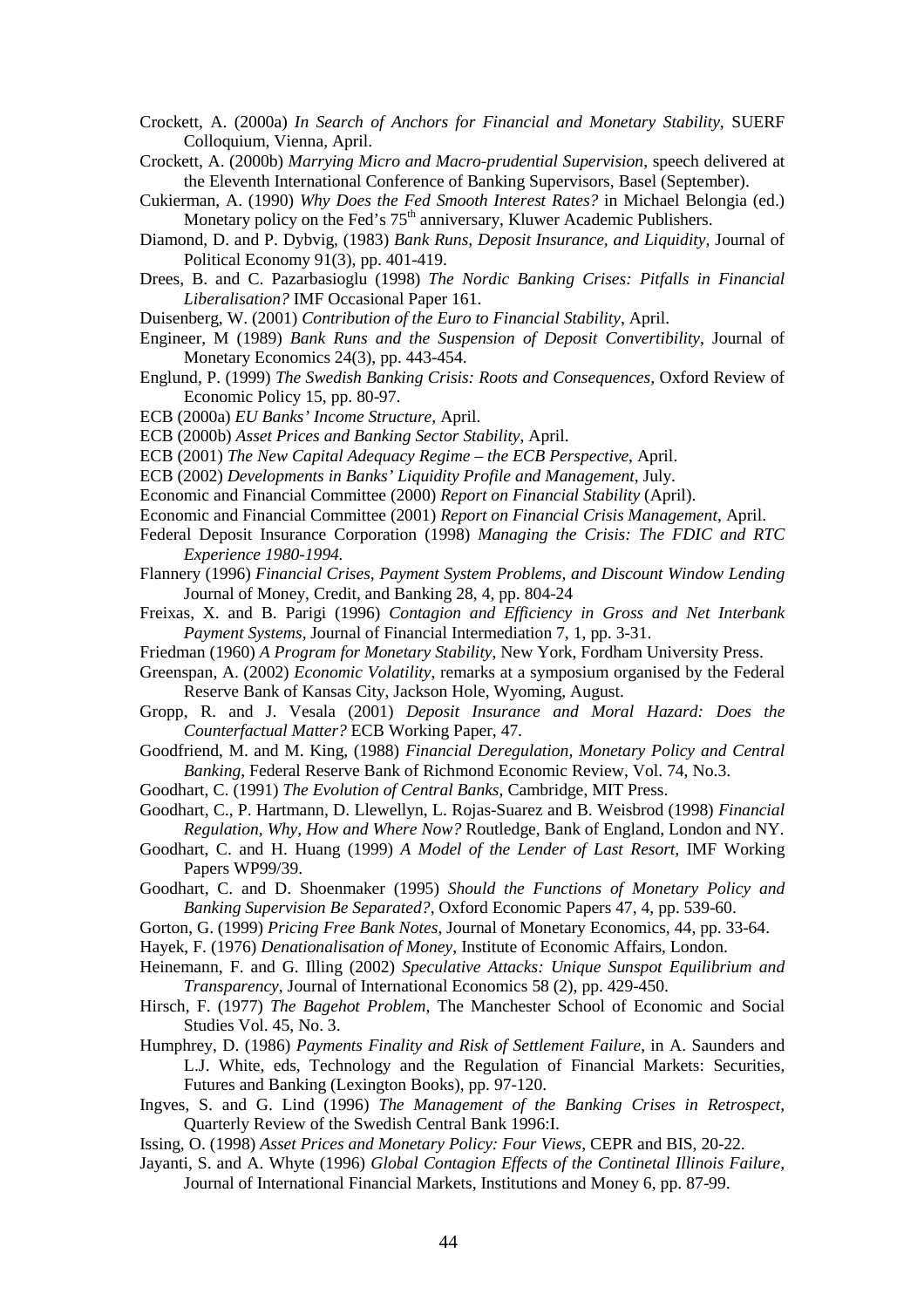- Kashyap, A., R. Rajan and J. Stein (1999), *Banks as Liquidity Providers: An Explanation for the Co-existence of Lending and Deposit-Taking*, Journal of Finance, 57, 1, pp. 33-73.
- Kaufman, G. (1998) *Central Banks, Asset Bubbles, and Financial Stability*, Working paper series, Federal Reserve Bank of Chicago, WP-98-12.
- Kent, C. and P. Lowe (1997) *Asset-price Bubbles and Monetary Policy*, research discussion paper, Reserve Bank of Australia, RDP 9709.
- King, M. (1999) *Challenges for Monetary Policy: New and Old*, Paper presented at the Symposium on "New Challenges for Monetary Policy" sponsored by the Federal Reserve Bank of Kansas City, Jackson Hole, 27 August.
- Klein, B. (1974) *The Competitive Supply of Money*, Journal of Money Credit and Banking, 6, 4.
- Lamfalussy, A. (2002) *Statement before the Economic and Financial Committee*, Copenhagen, 6 September 2002.
- Lee, I. H. (1998) *Market Crashes and Informational Avalanches*, Review of Economic Studies, 65, pp. 741-59.
- Logan, A. (2001) *The United Kingdom's Small Banks' Crisis of the Early 1990s: What Were the Leading Indicators of Failure?* Bank of England Working Paper.
- McAndrews, J. and S. Potter (2002) *Liquidity Effects of the Events of September 11, 2001*, mimeo Federal Reserve Bank of New York.
- Merton, R. and Z. Bodie (1993), *Deposit Insurance Reform: A Functional Approach*, Carnegie Rochester Conference Series on Public Policy, 38, North Holland, pp. 1-34.
- Mirlees, J. (1974): *An Exploration in the Theory of Optimum Income Taxation*, Review of Economic Studies 38, 175-208.
- Miron, J. (1986) *Financial Panics, the Seasonality of the Nominal Interest Rate, and the Founding of the Fed*, American Economic Review, 76, 1, pp. 125-40.
- Morris, S. and S. Shin (2002) *Social Value of Public Information*, mimeo, American Economic Review forthcoming.
- Nakaso, H. (2001) *The Financial Crisis in Japan during the 1990s,* mimeo Bank of Japan.
- Padoa-Schioppa, T. (1994) *The Road to Monetary Union in Europe,* Oxford University Press, Oxford.
- Padoa-Schioppa, T. (1999) *EMU and Banking Supervision*, International Finance, 2, pp. 295- 308.
- Padoa-Schioppa, T. (2000) *Licensing Banks: Still Necessary?* William Taylor Memorial lecture delivered in Washington, 24 September 1999, Group of Thirty, Washington.
- Padoa-Schioppa, T. (2001*) Is a Euroland Banking System Already Emerging?* in "Adapting to Financial Globalisation" ed. By Morten Balling, Eduard H. Hochreiter and Elizabeth Hennessy, Routledge International Studies in Money and Banking n. 14, London-New York, pp. 46-58.
- Padoa-Schioppa, T. (2002a) *Financial Supervision: Inside or Outside Central Banks* forthcoming: Kremers, J., Schoenmaker, D. and P. Wierts eds. "Financial Supervision in Europe", Edward Elgar, Amsterdam forthcoming.
- Padoa-Schioppa, T. (2002b) *Securities and Banking: Bridges and Walls*, Lecture delivered at the London School of Economics Financial Markets Group, 21 January 2002, Special Paper Series 136, March 2002.
- Postlewaite, A. and X. Vives (1987) *Bank Runs as an Equilibrium Phenomenon*, Journal of Political Economy 95, 3, pp. 485-491
- Qi, J. (1994) *Bank Liquidity and Stability in an Overlapping Generations Model*, Review of Financial Studies 7, 2, pp.389-417.
- Revell, J.R.S. (1975) *Solvency and Regulation of Banks*, Bangor Occasional Papers in Economics, 5, University of Wales Press.
- Rochet, J.-C. and J. Tirole (1996) *Interbank Lending and Systemic Risk*, Journal of Money, Credit, and Banking 28, 4, pp. 733-62.
- Rolnick, A. Smith, B. and W. Weber (1998) *Lessons from a Laissez-Faire Payment System: The Suffolk Banking System (1985-58)*, Federal Reserve Bank of Minneapolis Quarterly Review, 22, 3, pp. 11-21.